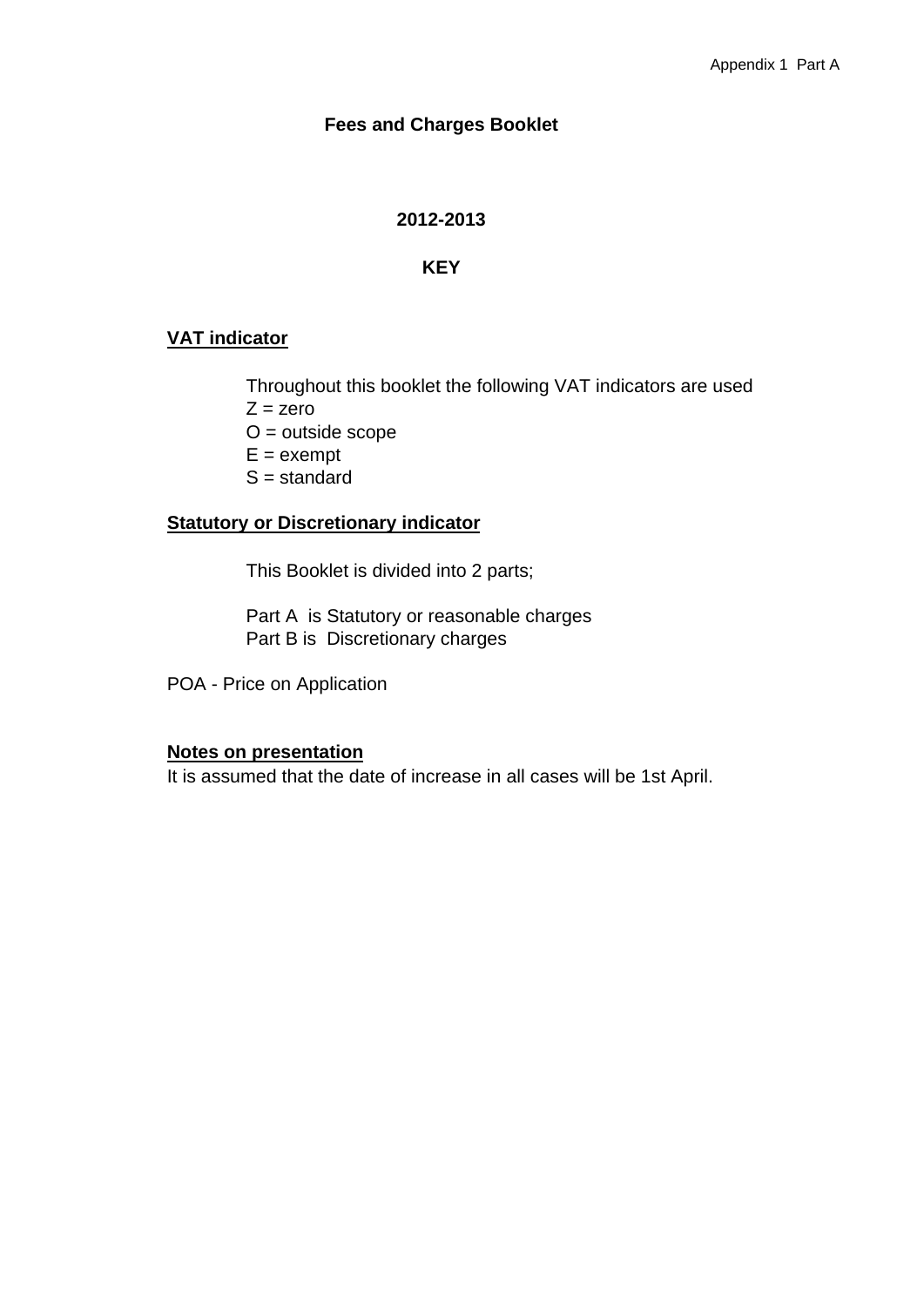# **2012-2013**

# **CONTENTS Part A Statutory and Reasonable Cost Charges**

| <b>Finance &amp; Corporate Governance</b> |                   |
|-------------------------------------------|-------------------|
| <b>Legal and Democratic Services</b>      | Page 1            |
| <b>People Services</b>                    |                   |
| <b>Public Protection</b>                  | Pages 2-8         |
| <b>Sustainable Communities</b>            |                   |
| Planning and Transportation               | <b>Pages 9-11</b> |
| <b>Environmental Services</b>             | Pages 12          |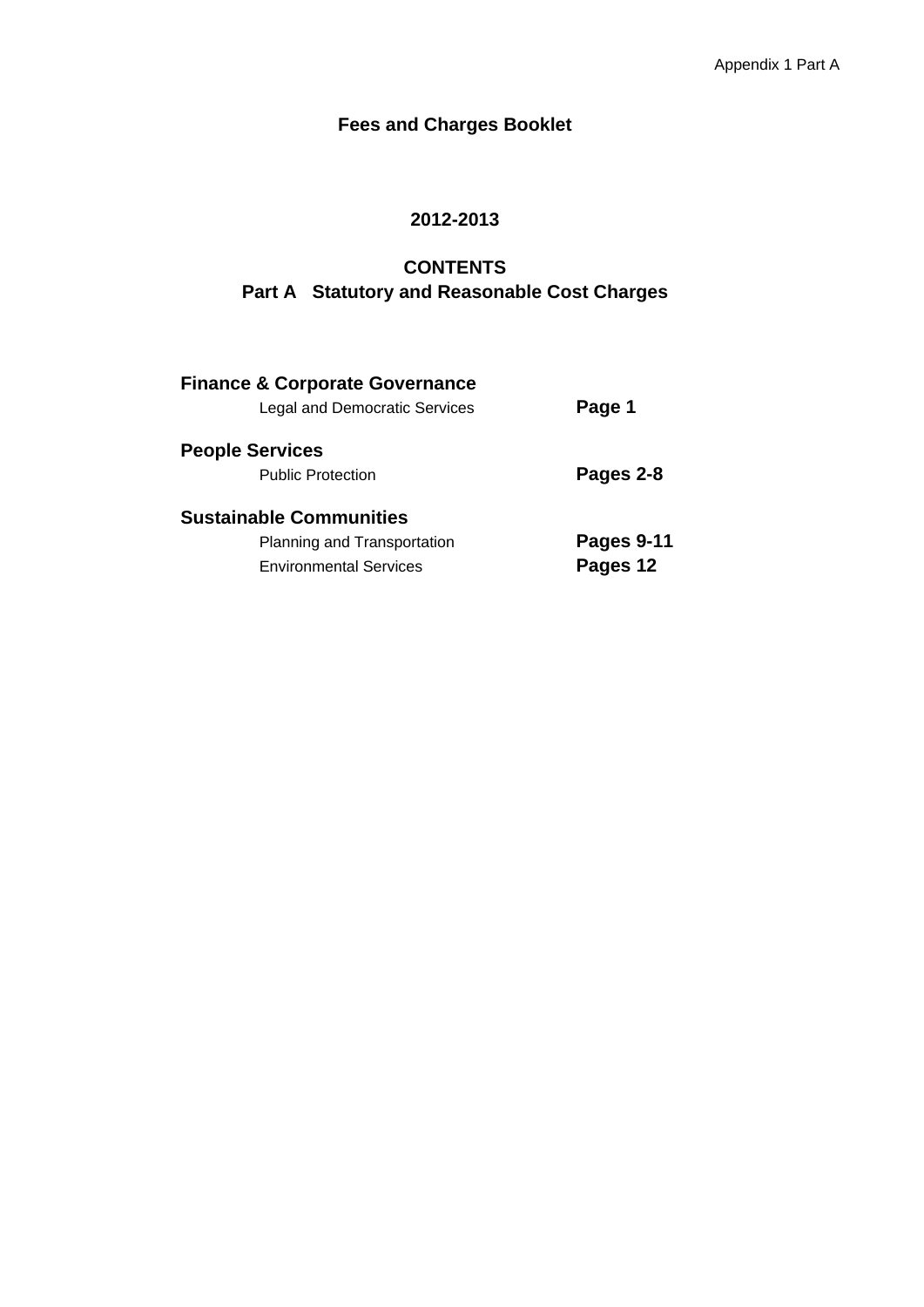| <b>LEGAL AND DEMOCRATIC SERVICES</b>                                                                                                                                                                                                                                                                                        | <b>STATUTORY OR<br/>DISCRETIONARY</b>     | <b>BASIC</b><br><b>CHARGE</b><br>2011/12 | Increase<br>£                        | Increase<br>%                        | <b>Total proposed</b><br>basic charge<br>2012/13 | GROUP<br><b>TAV</b>               | <b>CHARGE</b><br><b>INCLUDING</b><br><b>VAT</b><br>(Where applicable) |
|-----------------------------------------------------------------------------------------------------------------------------------------------------------------------------------------------------------------------------------------------------------------------------------------------------------------------------|-------------------------------------------|------------------------------------------|--------------------------------------|--------------------------------------|--------------------------------------------------|-----------------------------------|-----------------------------------------------------------------------|
|                                                                                                                                                                                                                                                                                                                             |                                           | £                                        | £                                    |                                      | £                                                |                                   | £                                                                     |
| Legal charge re drafting of document for:-                                                                                                                                                                                                                                                                                  |                                           |                                          |                                      |                                      |                                                  |                                   |                                                                       |
| Section 106 (Standard)                                                                                                                                                                                                                                                                                                      | S                                         | 841.30                                   | 25.70                                | 3.0%                                 | 867.00                                           | O                                 | 867.00                                                                |
| Section 278                                                                                                                                                                                                                                                                                                                 | S                                         | 841.30                                   | 25.70                                | 3.0%                                 | 867.00                                           | O                                 | 867.00                                                                |
| Reg of Assign                                                                                                                                                                                                                                                                                                               | S                                         | 27.25                                    | 0.75                                 | 3.0%                                 | 28.00                                            | $\circ$                           | 28.00                                                                 |
| Grazing Licence                                                                                                                                                                                                                                                                                                             | S                                         | 407.80                                   | 12.20                                | 3.0%                                 | 420.00                                           | O                                 | 420.00                                                                |
| <b>Street Licence</b>                                                                                                                                                                                                                                                                                                       | S                                         | 283.90                                   | 9.10                                 | 3.0%                                 | 293.00                                           | $\circ$                           | 293.00                                                                |
| Section 50 Agreement                                                                                                                                                                                                                                                                                                        | S                                         | 435.00                                   | 13.00                                | 3.0%                                 | 448.00                                           | $\circ$                           | 448.00                                                                |
| <b>REGISTRATION</b><br><b>STATUTORY</b><br>Fees issued by Registrar of Births & Deaths<br>Standard Certificate of Birth<br>Standard Certificate of Death                                                                                                                                                                    | S<br>S                                    | 3.50<br>3.50                             | 0.00<br>0.00                         | 0.0%<br>0.0%                         | 3.50<br>3.50                                     | $\circ$<br>O                      | 3.50<br>3.50                                                          |
| Standard Certificate of Marriage<br>Short Certificate of Birth<br>nb All at time of registration                                                                                                                                                                                                                            | S<br>S                                    | 3.50<br>3.50                             | 0.00<br>0.00                         | 0.0%<br>0.0%                         | 3.50<br>3.50                                     | $\circ$<br>O                      | 3.50<br>3.50                                                          |
| Fees issued by Registrar of Births & Deaths<br>Standard Certificate of Birth<br>Standard Certificate of Death<br>Standard Certificate of Marriage<br>Short Certificate of Birth<br>nb after registration                                                                                                                    | S<br>S<br>$\mathbf S$<br>$\mathbf S$<br>S | 7.00<br>7.00<br>7.00<br>7.00<br>7.00     | 0.00<br>0.00<br>0.00<br>0.00<br>0.00 | 0.0%<br>0.0%<br>0.0%<br>0.0%<br>0.0% | 7.00<br>7.00<br>7.00<br>7.00<br>7.00             | O<br>$\circ$<br>$\circ$<br>O<br>O | 7.00<br>7.00<br>7.00<br>7.00<br>7.00                                  |
| Registration of marriage at Register Office                                                                                                                                                                                                                                                                                 | S                                         | 40.00                                    | 0.00                                 | 0.0%                                 | 40.00                                            | $\circ$                           | 40.00                                                                 |
| Registration of marriage at registered building                                                                                                                                                                                                                                                                             | S                                         | 80.00                                    | 0.00                                 | 0.0%                                 | 80.00                                            | $\circ$                           | 80.00                                                                 |
| Certificates issued by Superintendent Registrar<br>Standard Certificate of Birth - 5 working day service<br>Standard Certificate of Death - 5 working day service<br>Standard Certificate of Marriage - 5 working day service<br>Short Certificate of Birth - 5 working day service<br>Notice of Marriage/Civil Partnership | S<br>S<br>S<br>S<br>S                     | 9.00<br>9.00<br>9.00<br>9.00<br>33.50    | 0.00<br>0.00<br>0.00<br>0.00<br>0.00 | 0.0%<br>0.0%<br>0.0%<br>0.0%<br>0.0% | 9.00<br>9.00<br>9.00<br>9.00<br>33.50            | $\circ$<br>O<br>O<br>O<br>$\circ$ | 9.00<br>9.00<br>9.00<br>9.00<br>33.50                                 |
|                                                                                                                                                                                                                                                                                                                             |                                           | per person                               |                                      |                                      | per person                                       |                                   | per person                                                            |
| <b>REGISTER OF ELECTIONS</b>                                                                                                                                                                                                                                                                                                |                                           |                                          |                                      |                                      |                                                  |                                   |                                                                       |
| Register of Electors - per '000 or part thereof<br>Full Register, Edited Register, list of Overseas Electors<br>- Statutory                                                                                                                                                                                                 |                                           | £20+£1.50 per                            |                                      |                                      | £20+£1.50 per                                    |                                   | £20+£1.50 per                                                         |
| Data Format                                                                                                                                                                                                                                                                                                                 | S                                         | 1,000                                    | 0.00                                 | 0.0%                                 | 1000                                             | E                                 | 1,000                                                                 |
| <b>Printed Format</b>                                                                                                                                                                                                                                                                                                       | S                                         | £10+£5 per 1,000                         | 0.00                                 | 0.0%                                 | £10+£5 per 1,000                                 |                                   | £10+£5 per 1,000                                                      |
| Register of Electors - Sale of Marked Register, per '000 electors or part thereof                                                                                                                                                                                                                                           |                                           |                                          |                                      |                                      |                                                  |                                   |                                                                       |
| Data Format                                                                                                                                                                                                                                                                                                                 | S                                         | 10+£1 per 1,000                          | 0.00                                 | 0.00                                 | £10+£1 per 1000                                  | Ε                                 | £10+£1 per 1,000                                                      |
| <b>Printed Format</b>                                                                                                                                                                                                                                                                                                       | S                                         | 10+£2 per 1,000                          | 0.00                                 | 0.00                                 | £10 +£2 per 1000                                 | Е                                 | £10 +£2 per 1,000                                                     |
| Register of Electors - copy of Election Expenses - Statutory<br>Photocopy fee, per side copied                                                                                                                                                                                                                              | S                                         | 0.20                                     | 0.00                                 | 0.0%                                 | 0.20                                             | E                                 | 0.20                                                                  |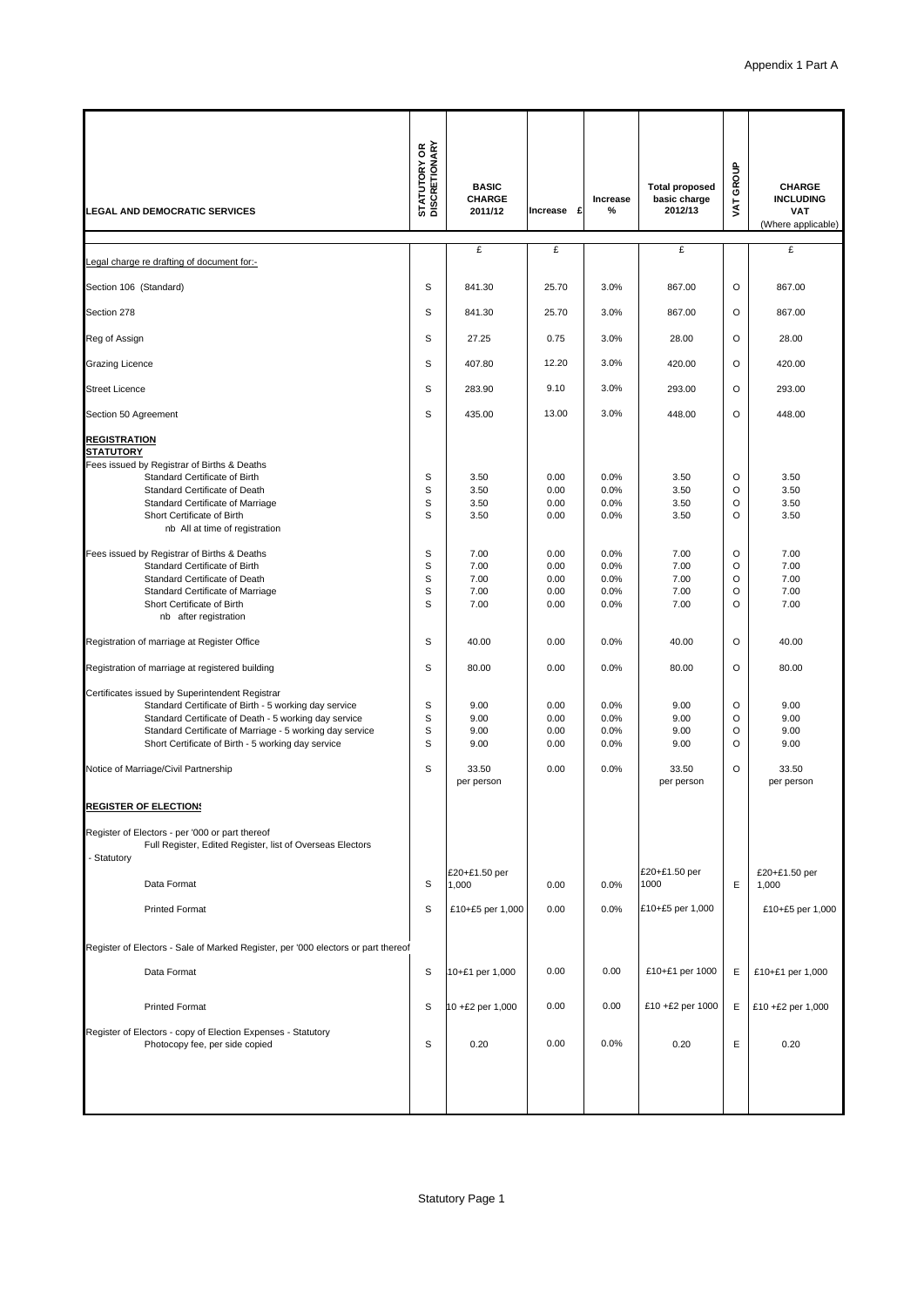| <b>PUBLIC PROTECTION</b>                                                                                                                                                                                                                                                                                                                              | <b>STATUTORY OR<br/>DISCRETIONARY</b> | <b>BASIC</b><br><b>CHARGE</b><br>2011/12                                                         | Increase £ | Increase % | <b>Total proposed</b><br>basic charge<br>2012/13                                                 | GROUP<br>Š | <b>CHARGE</b><br><b>INCLUDING</b><br><b>VAT</b><br>(Where applicable)                            |
|-------------------------------------------------------------------------------------------------------------------------------------------------------------------------------------------------------------------------------------------------------------------------------------------------------------------------------------------------------|---------------------------------------|--------------------------------------------------------------------------------------------------|------------|------------|--------------------------------------------------------------------------------------------------|------------|--------------------------------------------------------------------------------------------------|
|                                                                                                                                                                                                                                                                                                                                                       |                                       | £                                                                                                | £          |            | £                                                                                                |            | £                                                                                                |
| <b>LICENCES</b>                                                                                                                                                                                                                                                                                                                                       |                                       |                                                                                                  |            |            |                                                                                                  |            |                                                                                                  |
| Consideration of an application<br>by any person for permission to deposit, or cause to be<br>deposited, a skip on any highway pursuant to Section139(1)<br>and (2) of the 1980 Act.                                                                                                                                                                  | S                                     | 16.50<br>for the first 7 days<br>then £5 a day<br>thereafter                                     | 0.00       | 0.0%       | 16.50<br>for the first 7 days<br>then £5 a day<br>thereafter                                     | Ζ          | 16.50<br>for the first 7 days<br>then £5 a day<br>thereafter                                     |
| Consideration of an application<br>for a licence in writing to erect or retain on or over a<br>highway any scaffolding or other structure, in connection<br>with any building, or demolition or the alteration, repair,<br>maintenance or cleaning of any building which obstructs the<br>highway pursuant to Section 169(1) and (2) of the 1980 Act. | S                                     | 54.65<br>plus returnable<br>deposit (£100 min)<br>on satisfactory<br>completion.                 | 0.35       | 0.6%       | 55.00<br>plus returnable<br>deposit (£100 min)<br>on satisfactory<br>completion.                 | Z          | 55.00<br>plus returnable<br>deposit (£100 min)<br>on satisfactory<br>completion.                 |
| Consideration of an application                                                                                                                                                                                                                                                                                                                       | S                                     | 54.65                                                                                            | 0.35       | 0.6%       | 55.00                                                                                            | Ζ          | 55.00                                                                                            |
| for consent temporarily to deposit building materials, rubbish<br>or other things in a street that is a highway maintainable at<br>the public expense or to make a temporary excavation                                                                                                                                                               | S                                     | to deposit building<br>materials<br>81.90                                                        | 0.10       | 0.1%       | to deposit building<br>materials<br>82.00                                                        | Z          | to deposit building<br>materials<br>82.00                                                        |
| in it, and the undertaking of site inspections to monitor<br>compliance with such consent pursuant to Section 171(1),(2)<br>(4) and (5) of the 1980 Act.                                                                                                                                                                                              |                                       | for temporary<br>excavation<br>Returnable<br>deposit(£100 min)<br>on satisfactory<br>completion. |            |            | for temporary<br>excavation<br>Returnable<br>deposit(£100 min)<br>on satisfactory<br>completion. |            | for temporary<br>excavation<br>Returnable<br>deposit(£100 min)<br>on satisfactory<br>completion. |
| Consideration of an application<br>for consent for the obligation to erect a hoarding or fence<br>in accordance with Section 172(1) of the 1980 Act to be<br>dispensed with pursuant to sub-section (2) of that Section.                                                                                                                              | S                                     | 54.65<br>plus returnable<br>deposit(£100 min)<br>on satisfactory<br>completion.                  | 0.35       | 0.6%       | 55.00<br>plus returnable<br>deposit(£100 min)<br>on satisfactory<br>completion.                  | Ζ          | 55.00<br>plus returnable<br>deposit(£100 min)<br>on satisfactory<br>completion.                  |
| Anything done in connection with site<br>inspections to monitor compliance with duties imposed by<br>Section 172(3) and by Section 173(1) of the 1980 Act on a<br>person who has erected a hoarding or fence.                                                                                                                                         | S                                     | Actual costs<br>plus<br>administration                                                           |            |            | <b>Actual costs</b><br>plus<br>administration                                                    | Z          | Actual costs<br>plus<br>administration                                                           |
| Consideration of an application for<br>consent under Section 179(1) of the 1980 Act to construct<br>works to which that Section applies under any part of the street                                                                                                                                                                                  | S                                     | Actual costs<br>plus<br>administration                                                           |            |            | Actual costs<br>plus<br>administration                                                           | Z          | Actual costs<br>plus<br>administration                                                           |
| Consideration of an application for<br>consent to make an opening in the footway of a street as an<br>entrance to a cellar or vault there under pursuant to Section<br>180(1) of the 1980 Act.                                                                                                                                                        | S                                     | Actual costs<br>plus<br>administration                                                           |            |            | Actual costs<br>plus<br>administration                                                           | Z          | Actual costs<br>plus<br>administration                                                           |
| Consideration of an application for<br>consent to carry out any works in a street to provide means<br>for the admission of light to premises situated under, or<br>abutting on, the street pursuant to Section 180(2) of the 1980<br>Act.                                                                                                             | S                                     | Actual costs<br>plus<br>administration                                                           |            |            | Actual costs<br>plus<br>administration                                                           | Ζ          | Actual costs<br>plus<br>administration                                                           |
| FOOTNOTE.<br>The 1980 Act means the Highway Act 1980 and amendments<br>or additions thereto, the 1984 Act means the Road Traffic<br>Regulations Act 1984 and amendments or additional thereto.                                                                                                                                                        |                                       |                                                                                                  |            |            |                                                                                                  |            |                                                                                                  |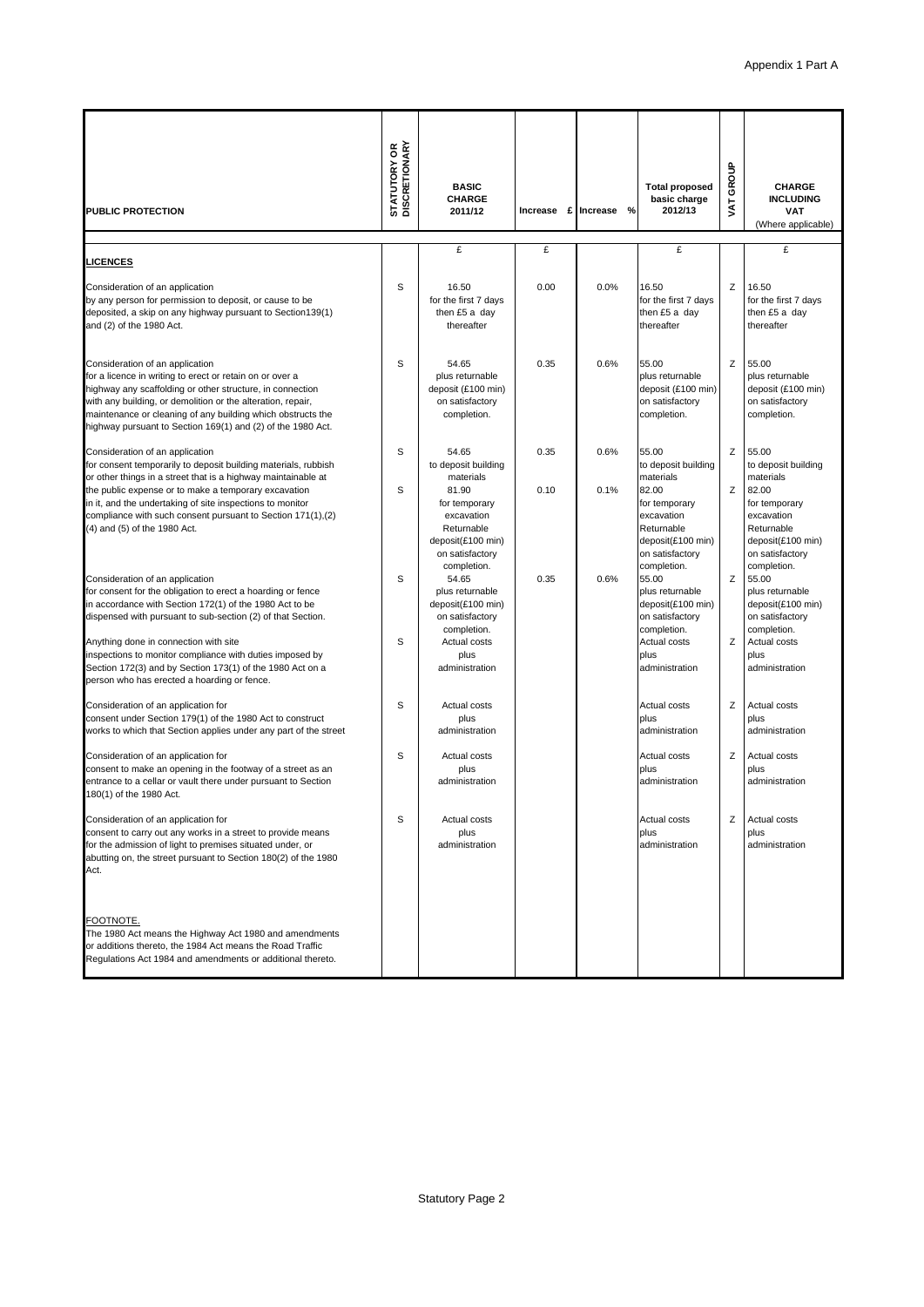| PUBLIC PROTECTION                                                                                                                                                                                                                                                                                                                  | <b>STATUTORY OR<br/>DISCRETIONARY</b> | <b>BASIC</b><br><b>CHARGE</b><br>2011/12 | Increase £ Increase | %             | Total<br>proposed<br>basic charge<br>2012/13 | GROUP<br><b>LYAT</b> | <b>CHARGE</b><br><b>INCLUDING</b><br><b>VAT</b><br>(Where applicable) |
|------------------------------------------------------------------------------------------------------------------------------------------------------------------------------------------------------------------------------------------------------------------------------------------------------------------------------------|---------------------------------------|------------------------------------------|---------------------|---------------|----------------------------------------------|----------------------|-----------------------------------------------------------------------|
| <b>LICENCES</b>                                                                                                                                                                                                                                                                                                                    |                                       | £                                        | £                   |               | £                                            |                      | £                                                                     |
| Lotteries and Amusements Act 1976<br>Registration of Society Lotteries<br>Initial Registration Fee (NB Not subject to renewal)<br>Annual fee<br>(Year 1st January to 31st December)                                                                                                                                                | S<br>S                                | 40.00<br>20.00                           | 0.00<br>0.00        | 0.0%<br>0.0%  | 40.00<br>20.00                               | O<br>O               | 40.00<br>20.00                                                        |
| OTHER SALES AND SERVICE CHARGES<br>Drain Testing - per hour<br>Brochure on Principles of Recycling                                                                                                                                                                                                                                 | S<br>S                                | 37.32<br>0.25                            | 0.00<br>0.05        | 0.0%<br>20.0% | 37.32<br>0.30                                | S<br>Z               | 44.80<br>0.30                                                         |
| FEE SCHEDULE FOR LICENSING IN RESPECT<br>OF EXPLOSIVES AND PETROLEUM LICENSING<br>PART 1:<br>Section 40(9) as applied to compressed acetylene<br>by the Compressed Acetylene (Importation) Regulations 1978                                                                                                                        |                                       |                                          |                     |               |                                              |                      |                                                                       |
| Fee for work by Specialist Inspector per hour<br>PART 2:<br>Fee payable in respect of Applications for the Granting and<br>Renewal of an Explosives Store Licence, the Registration or<br>Renewal of Registration of Premises Used for Keeping<br>Explosives and the Granting and Transfer of Petroleum-<br><b>Spirit Licences</b> | S                                     | 51.13                                    | 0.00                | 0.0%          | 51.13                                        | O                    | 51.13                                                                 |
| Licence for Sale of Fireworks outside of prescribed period<br>Fireworks Act 2003<br>per annum<br>Petroleum (Consolidation) Act 1928 c.32<br>Section 4 (see notes 2 and 3)                                                                                                                                                          | S                                     | 500.00                                   | 0.00                | 0.0%          | 500.00                                       | O                    | 500.00                                                                |
| Licence to keep petroleum spirit of a quantity -<br>not exceeding 2,500 litres - for each year of a licence                                                                                                                                                                                                                        | S                                     | 42.00                                    | 0.00                | 0.0%          | 42.00                                        | O                    | 42.00                                                                 |
| Exceeding 2,500 litres but not exceeding 50,000 litres -<br>for each year of a licence                                                                                                                                                                                                                                             | S                                     | 58.00                                    | 0.00                | 0.0%          | 58.00                                        | O                    | 58.00                                                                 |
| Exceeding 50,000 litres - for each year of a licence                                                                                                                                                                                                                                                                               | S                                     | 120.00                                   | 0.00                | 0.0%          | 120.00                                       | O                    | 120.00                                                                |
| Petroleum (Transfer of Licences) Act 1936 c.27<br>Transfer of petroleum spirit licence                                                                                                                                                                                                                                             | S                                     | 8.00                                     | 0.00                | 0.0%          | 8.00                                         | O                    | 8.00                                                                  |
| NOTES:<br>1. Part 1 of the Explosives Act 1875 (which includes sections<br>15,18 and 21) is applied to explosives other than gunpowder<br>by sections 30 and 40 of that Act.<br>2. In the case of a solid substance for which by virtue of an                                                                                      |                                       |                                          |                     |               |                                              |                      |                                                                       |
| Order in Council made under section 19 of the Petroleum<br>(Consolidation) Act 1928 a licence is required, the fee payable<br>under this Schedule shall be calculated as if one kilogram of<br>the substance were equivalent to one litre.                                                                                         |                                       |                                          |                     |               |                                              |                      |                                                                       |
| 3. The fee payable for a licence of more or less than one year's<br>duration shall be the fee set out above increased or decreased,<br>as the case may be, proportionately according to the duration<br>of the period for which the licence is granted or renewed.                                                                 |                                       |                                          |                     |               |                                              |                      |                                                                       |
| 4. The above fees are derived from the Health & Safety (Fees)<br>Regulations 1997 and the Carriage of Dangerous Goods<br>by Road Regulations 1996                                                                                                                                                                                  |                                       |                                          |                     |               |                                              |                      |                                                                       |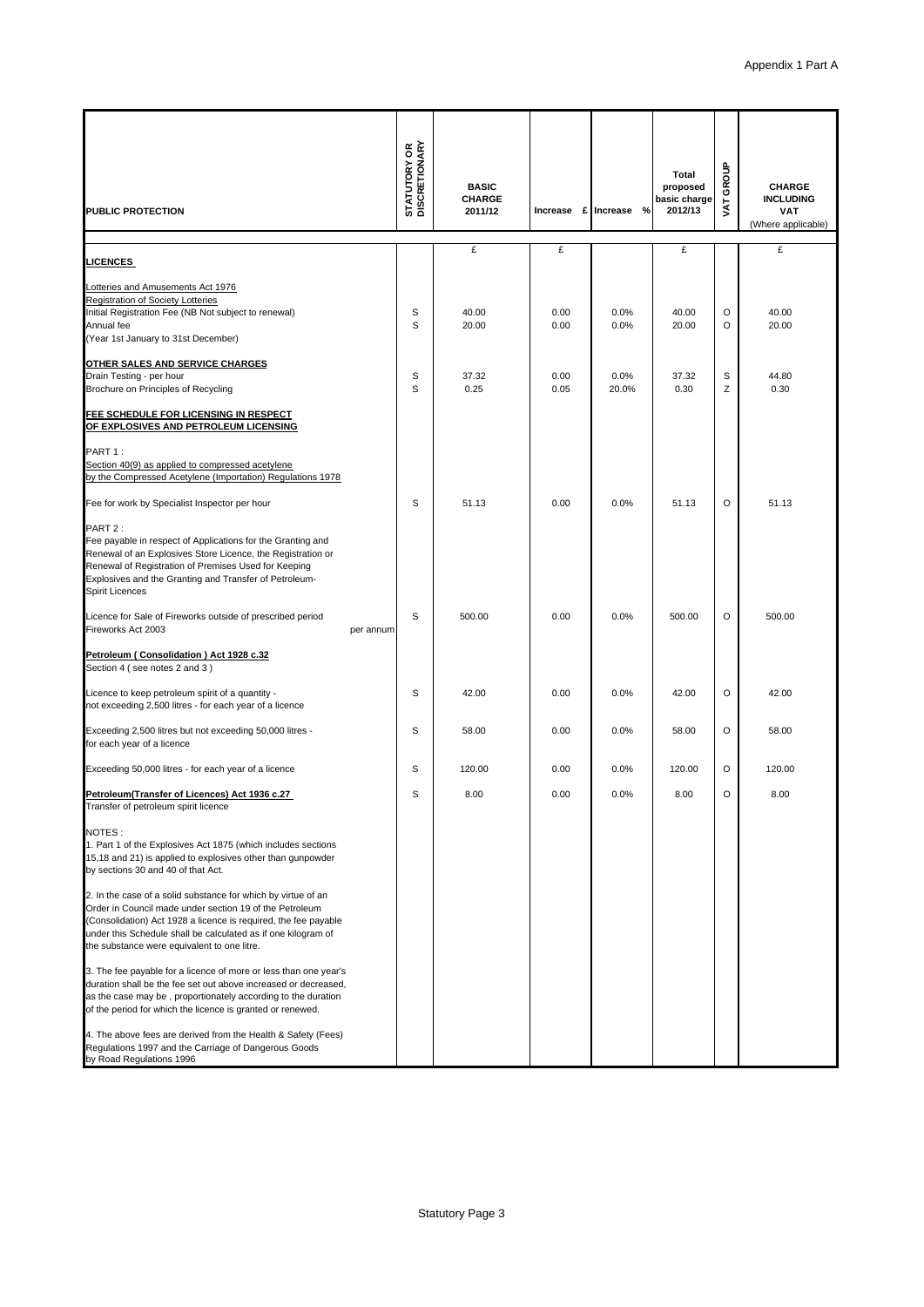| PUBLIC PROTECTION                                                                                                                                                                                                                                                                                           | <b>STATUTORY OR<br/>DISCRETIONARY</b> | <b>BASIC</b><br><b>CHARGE</b><br>2011/12 | Increase<br>£ | $\%$<br>Increase | Total<br>proposed<br>basic charge<br>2012/13 | GROUP<br><b>TAT</b> | CHARGE<br><b>INCLUDING</b><br><b>VAT</b><br>(Where applicable) |
|-------------------------------------------------------------------------------------------------------------------------------------------------------------------------------------------------------------------------------------------------------------------------------------------------------------|---------------------------------------|------------------------------------------|---------------|------------------|----------------------------------------------|---------------------|----------------------------------------------------------------|
|                                                                                                                                                                                                                                                                                                             |                                       | £                                        | £             |                  | £                                            |                     | £                                                              |
| THE MANUFACTURE AND STORAGE OF EXPLOSIVES<br><b>REGULATIONS 2005</b>                                                                                                                                                                                                                                        |                                       |                                          |               |                  |                                              |                     |                                                                |
| Application for Licences to store explosives and for<br>registration in relation to the storage of explosives made to<br>licensing authorities by virtue of paragraph 1(a) of schedule 1<br>to the manufacture and storage of explosives regulations 2005                                                   |                                       |                                          |               |                  |                                              |                     |                                                                |
| Regulation 10<br>Licence to store explosives - one year's duration<br>Renewal of a licence - one year's duration                                                                                                                                                                                            | S<br>S                                | 178.00<br>83.00                          | 0.00<br>0.00  | 0.0%<br>0.0%     | 178.00<br>83.00                              | O<br>O              | 178.00<br>83.00                                                |
| Regulation 11<br>Registration in relation to the storage of explosives - one year<br>Renewal of a licence - one year's duration                                                                                                                                                                             | S<br>S                                | 105.00<br>52.00                          | 0.00<br>0.00  | 0.0%<br>0.0%     | 105.00<br>52.00                              | O<br>O              | 105.00<br>52.00                                                |
| Regulation 16<br>a) Varying a licence - varying name of licence of address of site<br>b) any other kind of variation - The reasonable cost of the licensing<br>authority of having the work carried out                                                                                                     | S<br>S                                | 35.00<br>£156 per hour<br>worked         | 0.00          | 0.0%             | 35.00<br>£156 per hour<br>worked             | O<br>O              | 35.00                                                          |
| Regulation 20<br>Transfer of licence or registration<br>Replacement of licence or registration referred to the above if lost                                                                                                                                                                                | S<br>S                                | 52.00<br>52.00                           | 0.00<br>0.00  | 0.0%<br>0.0%     | 52.00<br>52.00                               | O<br>O              | 52.00<br>52.00                                                 |
| NOTES:<br>1. Part 1 of the Explosives Act 1875 (which includes sections<br>15,18 and 21) is applied to explosives other than gunpowder<br>by sections 30 and 40 of that Act.                                                                                                                                |                                       |                                          |               |                  |                                              |                     |                                                                |
| 2. In the case of a solid substance for which by virtue of an<br>Order in Council made under section 19 of the Petroleum<br>(Consolidation) Act 1928 a licence is required, the fee payable<br>under this Schedule shall be calculated as if one kilogram of<br>the substance were equivalent to one litre. |                                       |                                          |               |                  |                                              |                     |                                                                |
| 3. The fee payable for a licence of more or less than one year's<br>duration shall be the fee set out above increased or decreased,<br>as the case may be, proportionately according to the duration<br>of the period for which the licence is granted or renewed.                                          |                                       |                                          |               |                  |                                              |                     |                                                                |
| 4. The above fees are derived from the Health & Safety (Fees)<br>Regulations 1997 and the Carriage of Dangerous Goods<br>by Road Regulations 1996                                                                                                                                                           |                                       |                                          |               |                  |                                              |                     |                                                                |
| <b>ENFORCEMENT FEES</b>                                                                                                                                                                                                                                                                                     |                                       |                                          |               |                  |                                              |                     |                                                                |
| Abandoning a vehicle. If vehicle is found abandoned, the registered<br>keeper is liable to a Fixed Penalty Notice of £200<br>Fixed Penalty Notice of £200 becomes £150 if paid in 10 days                                                                                                                   | S                                     | 200.00                                   | 0.00          | 0.0%             | 200.00                                       | O                   | 200.00                                                         |
| Waste Carriers Licence. Failure to furnish waste carrier licence<br>documents. Fixed penalty Notice of £300<br>Fixed Penalty Notice of £300 becomes £200 if paid in 10 days                                                                                                                                 | S                                     | 300.00                                   | 0.00          | 0.0%             | 300.00                                       | O                   | 300.00                                                         |
| Waste Transfer Notes. Failure to furnish waste transfer notes.<br>Fixed penalty Notice £300                                                                                                                                                                                                                 | S                                     | 300.00                                   | 0.00          | 0.0%             | 300.00                                       | O                   | 300.00                                                         |
| Nuisance Parking. Offences relating to vehicles for sale or being<br>maintained on a Public Highway. Fixed Penalty Notice of £100<br>Fixed Penalty Notice of £300 becomes £200 if paid in 10 days                                                                                                           | S                                     | 100.00                                   | 0.00          | 0.0%             | 100.00                                       | O                   | 100.00                                                         |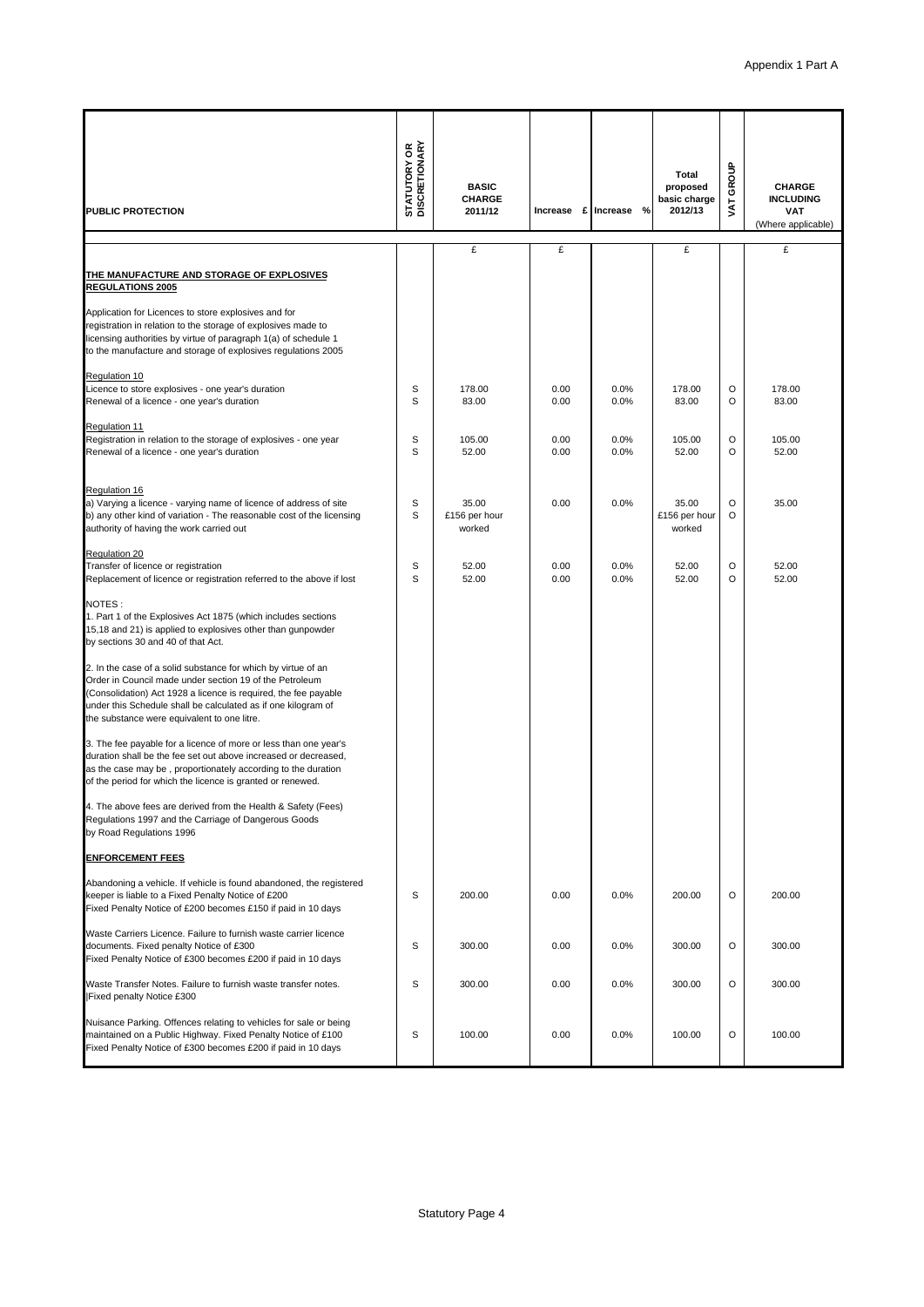| <b>PUBLIC PROTECTION</b>                                                                                                                                                                                                                                                                                                                                                                                                                                                                                                                                                                                                                                                                                                                                                                                                                                                                                                                                                                                                                                                        | <b>STATUTORY OR<br/>DISCRETIONARY</b>                                                                                                                                  | <b>BASIC</b><br>CHARGE<br>2011/12                                                                                                             |                                                                                                                      | Increase £ Increase %                                                                                                | <b>Total</b><br>proposed<br>basic charge<br>2012/13                                                                                           | GROUP<br><b>TYA</b>                                                                      | <b>CHARGE</b><br><b>INCLUDING</b><br><b>VAT</b><br>(Where applicable)                                                                         |
|---------------------------------------------------------------------------------------------------------------------------------------------------------------------------------------------------------------------------------------------------------------------------------------------------------------------------------------------------------------------------------------------------------------------------------------------------------------------------------------------------------------------------------------------------------------------------------------------------------------------------------------------------------------------------------------------------------------------------------------------------------------------------------------------------------------------------------------------------------------------------------------------------------------------------------------------------------------------------------------------------------------------------------------------------------------------------------|------------------------------------------------------------------------------------------------------------------------------------------------------------------------|-----------------------------------------------------------------------------------------------------------------------------------------------|----------------------------------------------------------------------------------------------------------------------|----------------------------------------------------------------------------------------------------------------------|-----------------------------------------------------------------------------------------------------------------------------------------------|------------------------------------------------------------------------------------------|-----------------------------------------------------------------------------------------------------------------------------------------------|
| Massage and Special Treatment Licences                                                                                                                                                                                                                                                                                                                                                                                                                                                                                                                                                                                                                                                                                                                                                                                                                                                                                                                                                                                                                                          |                                                                                                                                                                        | £                                                                                                                                             | £                                                                                                                    |                                                                                                                      | £                                                                                                                                             |                                                                                          | £                                                                                                                                             |
| 1. New Licence<br>2. Renewed Licence                                                                                                                                                                                                                                                                                                                                                                                                                                                                                                                                                                                                                                                                                                                                                                                                                                                                                                                                                                                                                                            | S<br>S                                                                                                                                                                 | 120.00<br>60.00                                                                                                                               | 0.00<br>0.00                                                                                                         | 0.0%<br>0.0%                                                                                                         | 120.00<br>60.00                                                                                                                               | O<br>O                                                                                   | 120.00<br>60.00                                                                                                                               |
| Registration of Persons for Exhibition and Training<br>of Performing Animals                                                                                                                                                                                                                                                                                                                                                                                                                                                                                                                                                                                                                                                                                                                                                                                                                                                                                                                                                                                                    |                                                                                                                                                                        |                                                                                                                                               |                                                                                                                      |                                                                                                                      |                                                                                                                                               |                                                                                          |                                                                                                                                               |
| 1. Registration Fee<br>2. Copies of Register Entries                                                                                                                                                                                                                                                                                                                                                                                                                                                                                                                                                                                                                                                                                                                                                                                                                                                                                                                                                                                                                            | S<br>S                                                                                                                                                                 | 110.00<br>5.00                                                                                                                                | 0.00<br>0.00                                                                                                         | 0.0%<br>0.0%                                                                                                         | 110.00<br>5.00                                                                                                                                | O<br>O                                                                                   | 110.00<br>5.00                                                                                                                                |
| Safety of Sports Grounds Sa                                                                                                                                                                                                                                                                                                                                                                                                                                                                                                                                                                                                                                                                                                                                                                                                                                                                                                                                                                                                                                                     |                                                                                                                                                                        |                                                                                                                                               |                                                                                                                      |                                                                                                                      |                                                                                                                                               |                                                                                          |                                                                                                                                               |
| 1. Application for issue of certificate<br>2. Amendment of certificate<br>3. Replacement or transfer of certificate                                                                                                                                                                                                                                                                                                                                                                                                                                                                                                                                                                                                                                                                                                                                                                                                                                                                                                                                                             | $\mathbb S$<br>S<br>S                                                                                                                                                  | 113.30<br>56.65<br>52.50                                                                                                                      | 0.00<br>0.00<br>0.00                                                                                                 | 0.0%<br>0.0%<br>0.0%                                                                                                 | 113.30<br>56.65<br>52.50                                                                                                                      | O<br>O<br>O                                                                              | 113.30<br>56.65<br>52.50                                                                                                                      |
| <b>Gambling Licences</b>                                                                                                                                                                                                                                                                                                                                                                                                                                                                                                                                                                                                                                                                                                                                                                                                                                                                                                                                                                                                                                                        |                                                                                                                                                                        |                                                                                                                                               |                                                                                                                      |                                                                                                                      |                                                                                                                                               |                                                                                          |                                                                                                                                               |
| <b>Temporary Use Notice</b><br>Occasional Use Notice<br>Copy of the Premises Licence<br>Notification of change of circumstances fro premises Licence<br>Application for Prize Gaming Permit & Family Entertainment Centre Gaming Machine Permit<br>Application for Prize Gaming Permit & Family Entertainment Centre Gaming Machine Permit<br>(existing operator)<br>Renewal of Prize gaming Permit & Family Entertainment Centre Gaming Machine Permit<br>Change of name on Prize gaming Permit & Family Entertainment Centre Gaming Machine<br>permit<br>Copy of Prize gaming Permit & Family Entertainment Centre Gaming Machine Permit<br>Application for Club Gaming or Machine Permit<br>Application for Club Gaming or Machine Permit (existing holder)<br>Application for Club Gaming or Machine Permit (who holds a Club Premises Certificate<br>under Licensing Act 2003)<br>Renewal of a Club Gaming or Machine Permit<br>Annual fee for Club Gaming or Machine Permit<br>Application to Vary Club Gaming or Machine Permit<br>Copy of Club Gaming or Machine Permit | S<br>$\mathbf S$<br>$\mathbb S$<br>$\mathbb S$<br>S<br>$\mathbf S$<br>$\mathbb S$<br>$\mathbb S$<br>S<br>$\mathbb S$<br>$\mathbb S$<br>S<br>S<br>$\mathbf S$<br>S<br>S | 500.00<br>500.00<br>25.00<br>50.00<br>300.00<br>100.00<br>300.00<br>25.00<br>15.00<br>200.00<br>100.00<br>100.00<br>200.00<br>50.00<br>100.00 | 0.00<br>0.00<br>0.00<br>0.00<br>0.00<br>0.00<br>0.00<br>0.00<br>0.00<br>0.00<br>0.00<br>0.00<br>0.00<br>0.00<br>0.00 | 0.0%<br>0.0%<br>0.0%<br>0.0%<br>0.0%<br>0.0%<br>0.0%<br>0.0%<br>0.0%<br>0.0%<br>0.0%<br>0.0%<br>0.0%<br>0.0%<br>0.0% | 500.00<br>500.00<br>25.00<br>50.00<br>300.00<br>100.00<br>300.00<br>25.00<br>15.00<br>200.00<br>100.00<br>100.00<br>200.00<br>50.00<br>100.00 | O<br>O<br>O<br>O<br>O<br>O<br>O<br>$\circ$<br>O<br>O<br>O<br>O<br>O<br>O<br>O<br>$\circ$ | 500.00<br>500.00<br>25.00<br>50.00<br>300.00<br>100.00<br>300.00<br>25.00<br>15.00<br>200.00<br>100.00<br>100.00<br>200.00<br>50.00<br>100.00 |
|                                                                                                                                                                                                                                                                                                                                                                                                                                                                                                                                                                                                                                                                                                                                                                                                                                                                                                                                                                                                                                                                                 |                                                                                                                                                                        | 15.00                                                                                                                                         | 0.00                                                                                                                 | 0.0%                                                                                                                 | 15.00                                                                                                                                         |                                                                                          | 15.00                                                                                                                                         |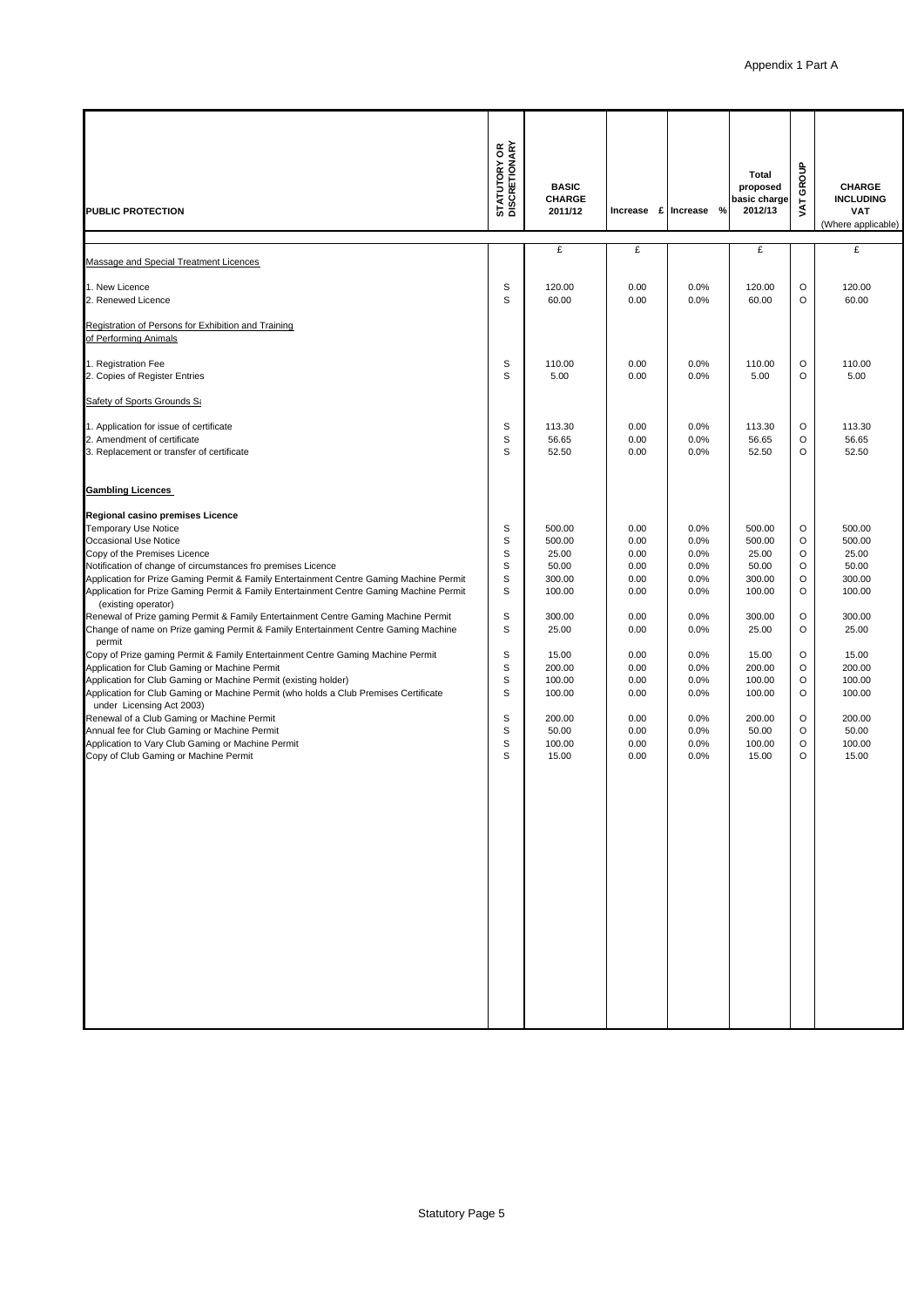| PUBLIC PROTECTION                                                                                                              |                | <b>STATUTORY OR<br/>DISCRETIONARY</b> | <b>BASIC</b><br><b>CHARGE</b><br>2011/12 |              | Increase £ Increase % | <b>Total proposed</b><br>basic charge<br>2012/13 | GROUP<br><b>TYA</b> | <b>CHARGE</b><br><b>INCLUDING</b><br><b>VAT</b><br>(Where applicable) |
|--------------------------------------------------------------------------------------------------------------------------------|----------------|---------------------------------------|------------------------------------------|--------------|-----------------------|--------------------------------------------------|---------------------|-----------------------------------------------------------------------|
|                                                                                                                                |                |                                       | £                                        | £            |                       | £                                                |                     | £                                                                     |
| <b>ENVIRONMENTAL PROTECTION ACT 1990, PART 1</b><br>THE LOCAL ENFORCEMENT AUTHORITIES AIR<br>POLLUTION FEES AND CHARGES SCHEME |                |                                       |                                          |              |                       |                                                  |                     |                                                                       |
| Initial application fee for authorisation<br><b>EXCEPT</b>                                                                     |                | S                                     | 1,579.00                                 | 0.00         | 0.0%                  | 1579.00                                          | $\circ$             | 1,579.00                                                              |
| Reduced Fee Activities (except VR's)                                                                                           |                | S                                     | 148.00                                   | 0.00         | 0.0%                  | 148.00                                           | $\circ$             | 148.00                                                                |
| PVR I & II Combined                                                                                                            |                | S                                     | 246.00                                   | 0.00         | 0.0%                  | 246.00                                           | $\circ$             | 246.00                                                                |
| Vehicle refinishers (VR's)                                                                                                     |                | S                                     | 346.00                                   | 0.00         | 0.0%                  | 346.00                                           | $\circ$             | 346.00                                                                |
| Mobile Screening and crushing plant                                                                                            |                | S                                     | 1,579.00                                 | 0.00         | 0.0%                  | 1579.00                                          | $\circ$             | 1,579.00                                                              |
| for the third to seventh applications                                                                                          |                | S                                     | 943.00                                   | 0.00         | 0.0%                  | 943.00                                           | $\circ$             | 943.00                                                                |
| for the eighth and subsequent applications                                                                                     |                | S                                     | 477.00                                   | 0.00         | 0.0%                  | 477.00                                           | $\circ$             | 477.00                                                                |
| Substantial changes requiring variation of conditions:<br><b>EXCEPT</b>                                                        |                | S                                     | 964.00                                   | 0.00         | 0.0%                  | 964.00                                           | $\circ$             | 964.00                                                                |
| where the process comprises one or more waste oil burning<br>appliances under 0.4MWth                                          |                | S                                     | 94.00                                    | 0.00         | 0.0%                  | 94.00                                            | $\circ$             | 94.00                                                                 |
| where the process relates to the unloading of petrol into<br>storage tanks at a service station                                |                | S                                     | 94.00                                    | 0.00         | 0.0%                  | 94.00                                            | $\circ$             | 94.00                                                                 |
| where the change is to implement an upgrading plan                                                                             |                | S                                     | 141.00                                   | 0.00         | 0.0%                  | 141.00                                           | $\circ$             | 141.00                                                                |
| Annual subsistence charge                                                                                                      | Low            | S                                     | 739.00                                   | 0.00         | 0.0%                  | 739.00                                           | $\circ$             | 739.00                                                                |
| <b>Risked Based Process Fee</b>                                                                                                | Medium<br>High | S<br>S                                | 1,111.00<br>1,672.00                     | 0.00<br>0.00 | 0.0%<br>0.0%          | 1111.00<br>1672.00                               | $\circ$<br>$\circ$  | 1,111.00<br>1,672.00                                                  |
| <b>Reduced Fee Activities</b>                                                                                                  | Low            | S                                     | 76.00                                    | 0.00         | 0.0%                  | 76.00                                            | $\circ$             | 76.00                                                                 |
|                                                                                                                                | Medium         | S                                     | 151.00                                   | 0.00         | 0.0%                  | 151.00                                           | $\circ$             | 151.00                                                                |
|                                                                                                                                | High           | S                                     | 227.00                                   | 0.00         | 0.0%                  | 227.00                                           | $\circ$             | 227.00                                                                |
| PVR I & II Combined                                                                                                            | Low            | S                                     | 108.00                                   | 0.00         | 0.0%                  | 108.00                                           | $\circ$             | 108.00                                                                |
|                                                                                                                                | Medium<br>High | S<br>S                                | 216.00<br>326.00                         | 0.00<br>0.00 | 0.0%<br>0.0%          | 216.00<br>326.00                                 | $\circ$<br>$\circ$  | 216.00<br>326.00                                                      |
| Vehicle Refinishers                                                                                                            | Low            | S                                     | 218.00                                   | 0.00         | 0.0%                  | 218.00                                           | $\circ$             | 218.00                                                                |
|                                                                                                                                | Medium<br>High | S<br>S                                | 349.00<br>524.00                         | 0.00<br>0.00 | 0.0%<br>0.0%          | 349.00<br>524.00                                 | O<br>$\circ$        | 349.00<br>524.00                                                      |
| Mobile screening and crushing plant                                                                                            | Low            | S                                     | 618.00                                   | 0.00         | 0.0%                  | 618.00                                           | $\circ$             | 618.00                                                                |
| First and second permits                                                                                                       | Medium<br>High | S<br>S                                | 989.00<br>1,484.00                       | 0.00<br>0.00 | 0.0%<br>0.0%          | 989.00<br>1484.00                                | O<br>O              | 989.00<br>1,484.00                                                    |
| Mobile screening and crushing plant                                                                                            | Low            | S                                     | 368.00                                   | 0.00         | 0.0%                  | 368.00                                           | $\circ$             | 368.00                                                                |
| Third to seventh permits                                                                                                       | Medium         | S                                     | 590.00                                   | 0.00         | 0.0%                  | 590.00                                           | $\circ$             | 590.00                                                                |
|                                                                                                                                | High           | S                                     | 884.00                                   | 0.00         | 0.0%                  | 884.00                                           | O                   | 884.00                                                                |
| Mobile screening and crushing plant                                                                                            | Low            | S                                     | 368.00                                   | 0.00         | 0.0%                  | 368.00                                           | O                   | 368.00                                                                |
| Eighth and subsequent permits                                                                                                  | Medium<br>High | S<br>S                                | 590.00<br>884.00                         | 0.00<br>0.00 | 0.0%<br>0.0%          | 590.00<br>884.00                                 | O<br>O              | 590.00<br>884.00                                                      |
| <b>Transfer And Surrender</b>                                                                                                  |                |                                       |                                          |              |                       |                                                  |                     |                                                                       |
| Standard process transfer                                                                                                      |                | S                                     | 162.00                                   | 0.00         | 0.0%                  | 162.00                                           | O                   | 162.00                                                                |
| Standard process partial transfer<br>New operator at low risk reduced fee activity                                             |                | S<br>S                                | 476.00<br>75.00                          | 0.00<br>0.00 | 0.0%<br>0.0%          | 476.00<br>75.00                                  | O<br>O              | 476.00<br>75.00                                                       |
| Reduced fee activities: partial transfer                                                                                       |                | S                                     | 45.00                                    | 0.00         | 0.0%                  | 45.00                                            | O                   | 45.00                                                                 |
| Temporary transfer for mobiles                                                                                                 |                |                                       |                                          |              |                       |                                                  |                     |                                                                       |
| <b>First transfer</b>                                                                                                          |                | S                                     | 51.00                                    | 0.00         | 0.0%                  | 51.00                                            | O                   | 51.00                                                                 |
| Repeat transfer<br>Repeat following enforcement or warning                                                                     |                | S<br>S                                | 10.00<br>51.00                           | 0.00<br>0.00 | 0.0%<br>0.0%          | 10.00<br>51.00                                   | O<br>O              | 10.00<br>51.00                                                        |
| Substantial change<br>Standard process                                                                                         |                | S                                     | 1,005.00                                 | 0.00         | 0.0%                  | 1005.00                                          | O                   | 1,005.00                                                              |
| Standard process where substantial change                                                                                      |                |                                       |                                          |              |                       |                                                  |                     |                                                                       |
| results in a new PPC activity<br>Reduced fee activities                                                                        |                | S<br>S                                | 1,579.00<br>98.00                        | 0.00<br>0.00 | 0.0%<br>0.0%          | 1579.00<br>98.00                                 | O<br>O              | 1,579.00<br>98.00                                                     |
|                                                                                                                                |                |                                       |                                          |              |                       |                                                  |                     |                                                                       |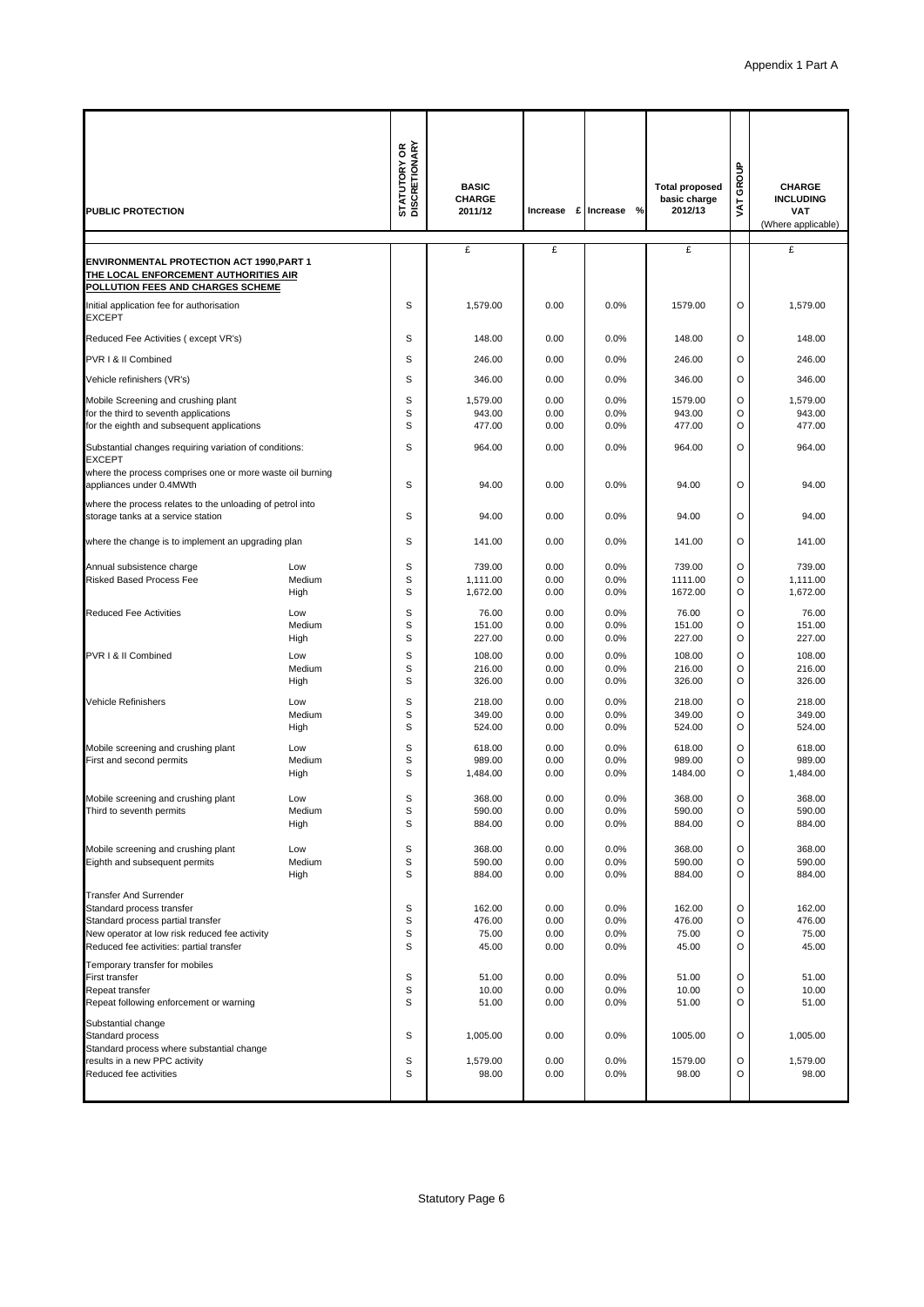| PUBLIC PROTECTION                                                                                                                                                                                                                                                    | <b>STATUTORY OR<br/>DISCRETIONARY</b>     | <b>BASIC</b><br>CHARGE<br>2011/12              |                                      | Increase £ Increase %                | <b>Total</b><br>proposed<br>basic charge<br>2012/13 | GROUP<br>$\frac{1}{2}$      | <b>CHARGE</b><br><b>INCLUDING</b><br><b>VAT</b><br>(Where applicable) |
|----------------------------------------------------------------------------------------------------------------------------------------------------------------------------------------------------------------------------------------------------------------------|-------------------------------------------|------------------------------------------------|--------------------------------------|--------------------------------------|-----------------------------------------------------|-----------------------------|-----------------------------------------------------------------------|
|                                                                                                                                                                                                                                                                      |                                           | £                                              | £                                    |                                      | £                                                   |                             | £                                                                     |
| <b>Alcohol and Entertainment Licences</b>                                                                                                                                                                                                                            |                                           |                                                |                                      |                                      |                                                     |                             |                                                                       |
| Main fee levels<br>BAND and NON-DOMESTIC RATEABLE VALUE<br>$A = None$ to £4300.00<br>B = £4301.00 to £33000<br>$C = £33001.00$ to £87000.00<br>$D = \text{\pounds}87001$ to £125000.00<br>$E = £125000.00$ plus                                                      |                                           |                                                |                                      |                                      |                                                     |                             |                                                                       |
| <b>Premises Licences</b>                                                                                                                                                                                                                                             |                                           |                                                |                                      |                                      |                                                     |                             |                                                                       |
| New Application & Variation<br>Α<br>B<br>$\mathsf{C}$<br>D<br>Ε<br>Multiplier applied to premises used exclusively or primarily for the<br>supply of alcohol for consumption on the premises<br>(Bands D and E only)                                                 | S<br>$\mathbf S$<br>$\mathbf S$<br>S<br>S | 100.00<br>190.00<br>315.00<br>450.00<br>635.00 | 0.00<br>0.00<br>0.00<br>0.00<br>0.00 | 0.0%<br>0.0%<br>0.0%<br>0.0%<br>0.0% | 100.00<br>190.00<br>315.00<br>450.00<br>635.00      | O<br>O<br>O<br>O<br>$\circ$ | 100.00<br>190.00<br>315.00<br>450.00<br>635.00                        |
| Annual Charge                                                                                                                                                                                                                                                        |                                           |                                                |                                      |                                      |                                                     |                             |                                                                       |
| Α                                                                                                                                                                                                                                                                    | S                                         | 70.00                                          | 0.00                                 | 0.0%                                 | 70.00                                               | O                           | 70.00                                                                 |
| B                                                                                                                                                                                                                                                                    | S                                         | 180.00                                         | 0.00                                 | 0.0%                                 | 180.00                                              | $\circ$                     | 180.00                                                                |
| C<br>D                                                                                                                                                                                                                                                               | S<br>S                                    | 295.00<br>320.00                               | 0.00<br>0.00                         | 0.0%<br>0.0%                         | 295.00<br>320.00                                    | $\circ$<br>O                | 295.00<br>320.00                                                      |
| E                                                                                                                                                                                                                                                                    | S                                         | 350.00                                         | 0.00                                 | 0.0%                                 | 350.00                                              | $\circ$                     | 350.00                                                                |
| Annual charge multiplier applied to premises used exclusively or<br>primarily for the supply of alcohol for consumption on the premises<br>(Bands D and E only)                                                                                                      |                                           |                                                |                                      |                                      |                                                     |                             |                                                                       |
| <b>Club Premises Certificates</b>                                                                                                                                                                                                                                    |                                           |                                                |                                      |                                      |                                                     |                             |                                                                       |
| New Application & Variation                                                                                                                                                                                                                                          |                                           |                                                |                                      |                                      |                                                     |                             |                                                                       |
| A<br>B                                                                                                                                                                                                                                                               | S                                         | 100.00                                         | 0.00                                 | 0.0%                                 | 100.00                                              | $\circ$                     | 100.00                                                                |
| $\mathsf C$                                                                                                                                                                                                                                                          | S<br>$\mathbf S$                          | 190.00<br>315.00                               | 0.00<br>0.00                         | 0.0%<br>0.0%                         | 190.00<br>315.00                                    | O<br>O                      | 190.00<br>315.00                                                      |
| D                                                                                                                                                                                                                                                                    | $\mathbf S$                               | 450.00                                         | 0.00                                 | 0.0%                                 | 450.00                                              | O                           | 450.00                                                                |
| E                                                                                                                                                                                                                                                                    | S                                         | 635.00                                         | 0.00                                 | 0.0%                                 | 635.00                                              | O                           | 635.00                                                                |
| Annual Charge                                                                                                                                                                                                                                                        |                                           |                                                |                                      |                                      |                                                     |                             |                                                                       |
| Α                                                                                                                                                                                                                                                                    | S                                         | 70.00                                          | 0.00                                 | 0.0%                                 | 70.00                                               | $\circ$                     | 70.00                                                                 |
| В                                                                                                                                                                                                                                                                    | S                                         | 180.00                                         | 0.00                                 | 0.0%                                 | 180.00                                              | O                           | 180.00                                                                |
| $\mathsf C$                                                                                                                                                                                                                                                          | S                                         | 295.00                                         | 0.00                                 | 0.0%                                 | 295.00                                              | $\circ$                     | 295.00                                                                |
| D<br>E                                                                                                                                                                                                                                                               | S<br>S                                    | 320.00<br>350.00                               | 0.00<br>0.00                         | 0.0%<br>0.0%                         | 320.00<br>350.00                                    | O<br>O                      | 320.00<br>350.00                                                      |
| Note: There are additional fees for premises licence applications,<br>and the annual fee for exceptionally large scale events (5000+),<br>unless certain conditions apply. Please read Regulation 4(4) and<br>4(5) of The Licensing Act 2003 (Fees) Regulations 2005 |                                           |                                                |                                      |                                      |                                                     |                             |                                                                       |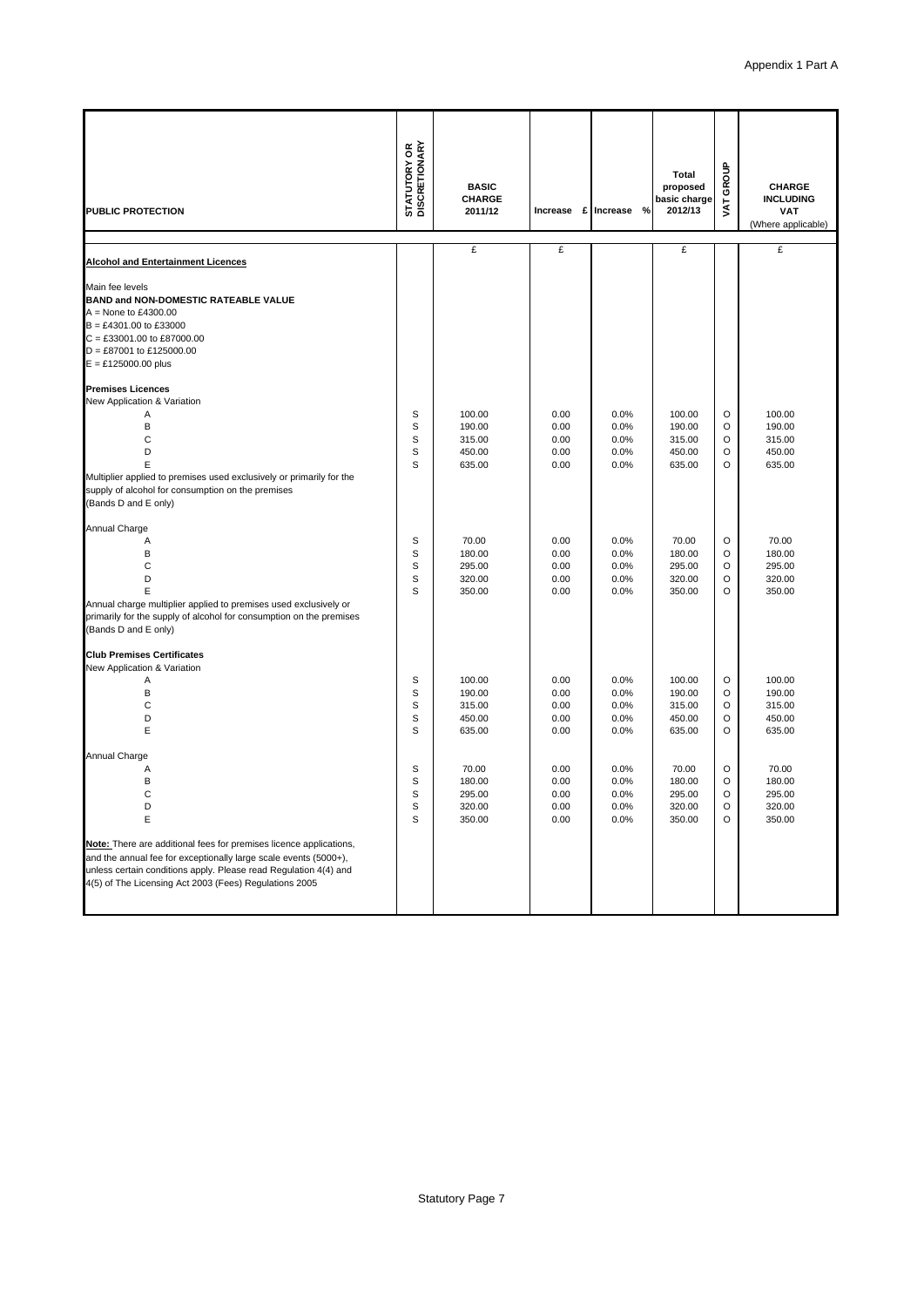|                                                                                                                      | <b>STATUTORY OR<br/>DISCRETIONARY</b> |                                           |              |               |                                              |              |                                                                |
|----------------------------------------------------------------------------------------------------------------------|---------------------------------------|-------------------------------------------|--------------|---------------|----------------------------------------------|--------------|----------------------------------------------------------------|
| <b>PUBLIC PROTECTION</b>                                                                                             |                                       | <b>BASIC</b><br><b>CHARGE</b><br>2011/12  | Increase £   | Increase<br>% | Total<br>proposed<br>basic charge<br>2012/13 | GROUP<br>JAT | <b>CHARGE</b><br><b>INCLUDING</b><br>VAT<br>(Where applicable) |
|                                                                                                                      |                                       | £                                         | £            |               | £                                            |              | £                                                              |
| <b>Additional Fees</b>                                                                                               |                                       |                                           |              |               |                                              |              |                                                                |
|                                                                                                                      |                                       |                                           |              |               |                                              |              |                                                                |
| Number in attendance at any one time                                                                                 |                                       | <b>Additional Premises</b><br>Licence fee |              |               |                                              |              |                                                                |
| 5000 to 9999                                                                                                         | S                                     | 1,000.00                                  | 0.00         | 0.0%          | 1,000.00                                     | O            | 1,000.00                                                       |
| 10000 to 14999                                                                                                       | $\mathbb S$                           | 2,000.00                                  | 0.00         | 0.0%          | 2,000.00                                     | O            | 2,000.00                                                       |
| 15000 to 19999                                                                                                       | $\mathbf S$                           | 4,000.00                                  | 0.00         | 0.0%          | 4,000.00                                     | O            | 4,000.00                                                       |
| 20000 to 29999                                                                                                       | S                                     | 8,000.00                                  | 0.00         | 0.0%          | 8,000.00                                     | O            | 8,000.00                                                       |
| 30000 to 39999                                                                                                       | $\mathbf S$                           | 16,000.00                                 | 0.00         | 0.0%          | 16,000.00                                    | O            | 16,000.00                                                      |
| 40000 to 49999                                                                                                       | S                                     | 24,000.00                                 | 0.00         | 0.0%          | 24,000.00                                    | O            | 24,000.00                                                      |
| 50000 to 59999                                                                                                       | S                                     | 32,000.00                                 | 0.00         | 0.0%          | 32,000.00                                    | O            | 32,000.00                                                      |
| 60000 to 69999                                                                                                       | $\mathbf S$                           | 40,000.00                                 | 0.00         | 0.0%          | 40,000.00                                    | O            | 40,000.00                                                      |
| 70000 to 79999                                                                                                       | $\mathbf S$<br>S                      | 48,000.00                                 | 0.00         | 0.0%          | 48,000.00                                    | O<br>O       | 48,000.00                                                      |
| 80000 to 89999<br>90000 and over                                                                                     | S                                     | 56,000.00<br>64,000.00                    | 0.00<br>0.00 | 0.0%<br>0.0%  | 56,000.00<br>64,000.00                       | O            | 56,000.00<br>64,000.00                                         |
| Additional annual fee                                                                                                |                                       |                                           |              |               |                                              |              |                                                                |
| payable if applicable                                                                                                |                                       |                                           |              |               |                                              |              |                                                                |
| 5000 to 9999                                                                                                         | S                                     | 500.00                                    | 0.00         | 0.0%          | 500.00                                       | O            | 500.00                                                         |
| 10000 to 14999                                                                                                       | S                                     | 1,000.00                                  | 0.00         | 0.0%          | 1,000.00                                     | O            | 1,000.00                                                       |
| 15000 to 19999                                                                                                       | $\mathbf S$                           | 2,000.00                                  | 0.00         | 0.0%          | 2,000.00                                     | O            | 2,000.00                                                       |
| 20000 to 29999                                                                                                       | S                                     | 4,000.00                                  | 0.00         | 0.0%          | 4,000.00                                     | O            | 4,000.00                                                       |
| 30000 to 39999                                                                                                       | S                                     | 8,000.00                                  | 0.00         | 0.0%          | 8,000.00                                     | O            | 8,000.00                                                       |
| 40000 to 49999                                                                                                       | S                                     | 12,000.00                                 | 0.00         | 0.0%          | 12,000.00                                    | O            | 12,000.00                                                      |
| 50000 to 59999                                                                                                       | S                                     | 16,000.00                                 | 0.00         | 0.0%          | 16,000.00                                    | O            | 16,000.00                                                      |
| 60000 to 69999                                                                                                       | S                                     | 20,000.00                                 | 0.00         | 0.0%          | 20,000.00                                    | O            | 20,000.00                                                      |
| 70000 to 79999                                                                                                       | S                                     | 24,000.00                                 | 0.00         | 0.0%          | 24,000.00                                    | O            | 24,000.00                                                      |
| 80000 to 89999<br>90000 and over                                                                                     | S<br>S                                | 28,000.00<br>32,000.00                    | 0.00<br>0.00 | 0.0%<br>0.0%  | 28,000.00<br>32,000.00                       | O<br>O       | 28,000.00<br>32,000.00                                         |
| Other Fees                                                                                                           |                                       |                                           |              |               |                                              |              |                                                                |
|                                                                                                                      |                                       |                                           |              |               |                                              |              |                                                                |
| Application for the grant or renewal of a personal licence<br>Theft, loss etc of certificate or summary              | S<br>S                                | 37.00<br>10.50                            | 0.00<br>0.00 | 0.0%<br>0.0%  | 37.00<br>10.50                               | O<br>O       | 37.00<br>10.50                                                 |
| Temporary event notice                                                                                               | S                                     | 21.00                                     | 0.00         | 0.0%          | 21.00                                        | O            | 21.00                                                          |
| Notification of change of name or alteration of rules of club                                                        | S                                     | 10.50                                     | 0.00         | 0.0%          | 10.50                                        | O            | 10.50                                                          |
| Theft, loss, etc of premises licence or summary                                                                      | S                                     | 10.50                                     | 0.00         | 0.0%          | 10.50                                        | O            | 10.50                                                          |
| Change of relevant registered address of club                                                                        | S                                     | 10.50                                     | 0.00         | 0.0%          | 10.50                                        | O            | 10.50                                                          |
| Application for a provisional statement where premises being built etc.                                              | S                                     | 315.00                                    | 0.00         | 0.0%          | 315.00                                       | O            | 315.00                                                         |
| Theft, loss etc of temporary event notice                                                                            | $\mathbb S$                           | 10.50                                     | 0.00         | 0.0%          | 10.50                                        | O            | 10.50                                                          |
| Notification of change of name or address                                                                            | S                                     | 10.50                                     | 0.00         | 0.0%          | 10.50                                        | O            | 10.50                                                          |
| Theft, loss etc of personal licence                                                                                  | S                                     | 10.50                                     | 0.00         | 0.0%          | 10.50                                        | O            | 10.50                                                          |
|                                                                                                                      |                                       |                                           |              |               |                                              |              |                                                                |
| Application to vary licence to specify individual as premises supervisor<br>Duty to notify change of name or address | $\mathbf S$<br>S                      | 23.00<br>10.50                            | 0.00<br>0.00 | 0.0%<br>0.0%  | 23.00<br>10.50                               | O<br>O       | 23.00<br>10.50                                                 |
| Application for transfer of premises licence                                                                         | S                                     | 23.00                                     | 0.00         | 0.0%          | 23.00                                        | O            | 23.00                                                          |
| Right of freeholder etc. to be notified of licensing matters                                                         | $\mathsf S$                           | 21.00                                     | 0.00         | 0.0%          | 21.00                                        | O            | 21.00                                                          |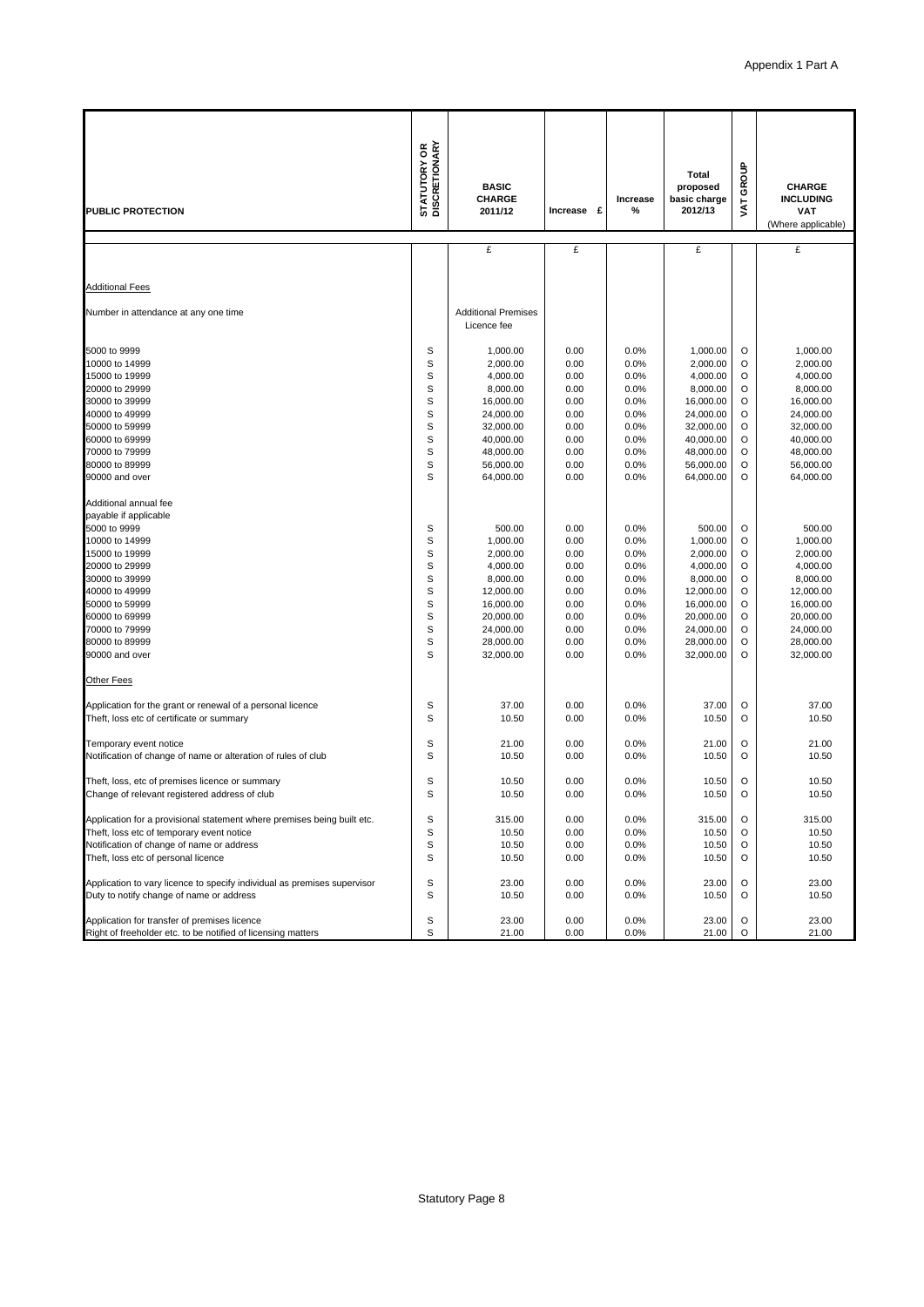| <b>PLANNING &amp; TRANSPORTATION</b>                                                                                                                                                                                                                                                                                                                  | <b>STATUTORY OR<br/>DISCRETIONARY</b> | <b>BASIC</b><br><b>CHARGE</b><br>2011/12 | Increase             | £ Increase<br>%      | <b>Total</b><br>proposed<br>basic charge<br>2012/13 | VAT GROUP   | <b>CHARGE</b><br><b>INCLUDING</b><br><b>VAT</b><br>(Where applicable) |
|-------------------------------------------------------------------------------------------------------------------------------------------------------------------------------------------------------------------------------------------------------------------------------------------------------------------------------------------------------|---------------------------------------|------------------------------------------|----------------------|----------------------|-----------------------------------------------------|-------------|-----------------------------------------------------------------------|
|                                                                                                                                                                                                                                                                                                                                                       |                                       | £                                        | £                    |                      | £                                                   |             | £                                                                     |
| <b>Travel Plans</b><br>Monitoring of Travel Plans (Based on a 5 year monitoring period)<br>Small developments<br>Large developments<br>Large developments where two or more land-uses on-site exceed<br>the DfT thresholds, or the development in total is double the threshold                                                                       | S<br>S<br>S                           | 700.00<br>2,000.00<br>3,000.00           | 0.00<br>0.00<br>0.00 | 0.0%<br>0.0%<br>0.0% | 700.00<br>2,000.00<br>3,000.00                      | Z<br>Z<br>Z | 700.00<br>2,000.00<br>3,000.00                                        |
| <b>RIGHTS OF WAY</b>                                                                                                                                                                                                                                                                                                                                  |                                       |                                          |                      |                      |                                                     |             |                                                                       |
| FOOTPATHS:<br>Cost of advertising etc. per order<br>(a) The charge relates to advertising and administrative costs,                                                                                                                                                                                                                                   | S                                     | 643.70                                   | 0.00                 | 0.0%                 | 643.70                                              | S           | 772.45                                                                |
| payable in advance.                                                                                                                                                                                                                                                                                                                                   |                                       |                                          |                      |                      |                                                     |             |                                                                       |
| (b) If the order is withdrawn, following objections, 50% of the<br>charge will be refunded.                                                                                                                                                                                                                                                           |                                       |                                          |                      |                      |                                                     |             |                                                                       |
| (c) A separate agreement for Public Diversion Orders under the<br>Highways Act 1980 Section 119 (5) may be made which may<br>incur additional costs as necessary.                                                                                                                                                                                     |                                       |                                          |                      |                      |                                                     |             |                                                                       |
| (d) Additional costs may be  <br>under the Highways Act 1980 Section 302 and / or Local<br>Government Act 1972 Section 250                                                                                                                                                                                                                            |                                       |                                          |                      |                      |                                                     |             |                                                                       |
| <b>HIGHWAYS</b>                                                                                                                                                                                                                                                                                                                                       |                                       |                                          |                      |                      |                                                     |             |                                                                       |
| Anything done by a local traffic authority in consequence<br>of a request to revoke or amend an order under Section 6,32(1)<br>(b) or 45 of the 1984 Act so that a particular length of road<br>may cease to be a place where vehicles may be parked<br>in accordance with the order.                                                                 | S                                     | 935.00                                   | 0.00                 | 0.00%                | 935.00                                              | $\circ$     | 935.00                                                                |
| Anything done by a local traffic authority in connection with<br>or in consequence of a request to vary an order under<br>Section 1,6,9 or 14 of the 1984 Act so as to create an<br>exemption or exclusion from a prohibition or restriction imposed<br>by the Order on the stopping, parking waiting, loading or<br>unloading of vehicles on a road. | S                                     | 935.00                                   | 0.00                 | 0.00%                | 935.00                                              | $\circ$     | 935.00                                                                |
| Anything done by a local traffic authority in connection with<br>or in consequence of the making of an order under Section<br>14(1) or the giving of a notice under Section 14(2) of the<br>1984 Act for the reason mentioned in Section 14(1)(a).                                                                                                    | S                                     | 495.00                                   | 0.00                 | 0.00%                | 495.00                                              | O           | 495.00                                                                |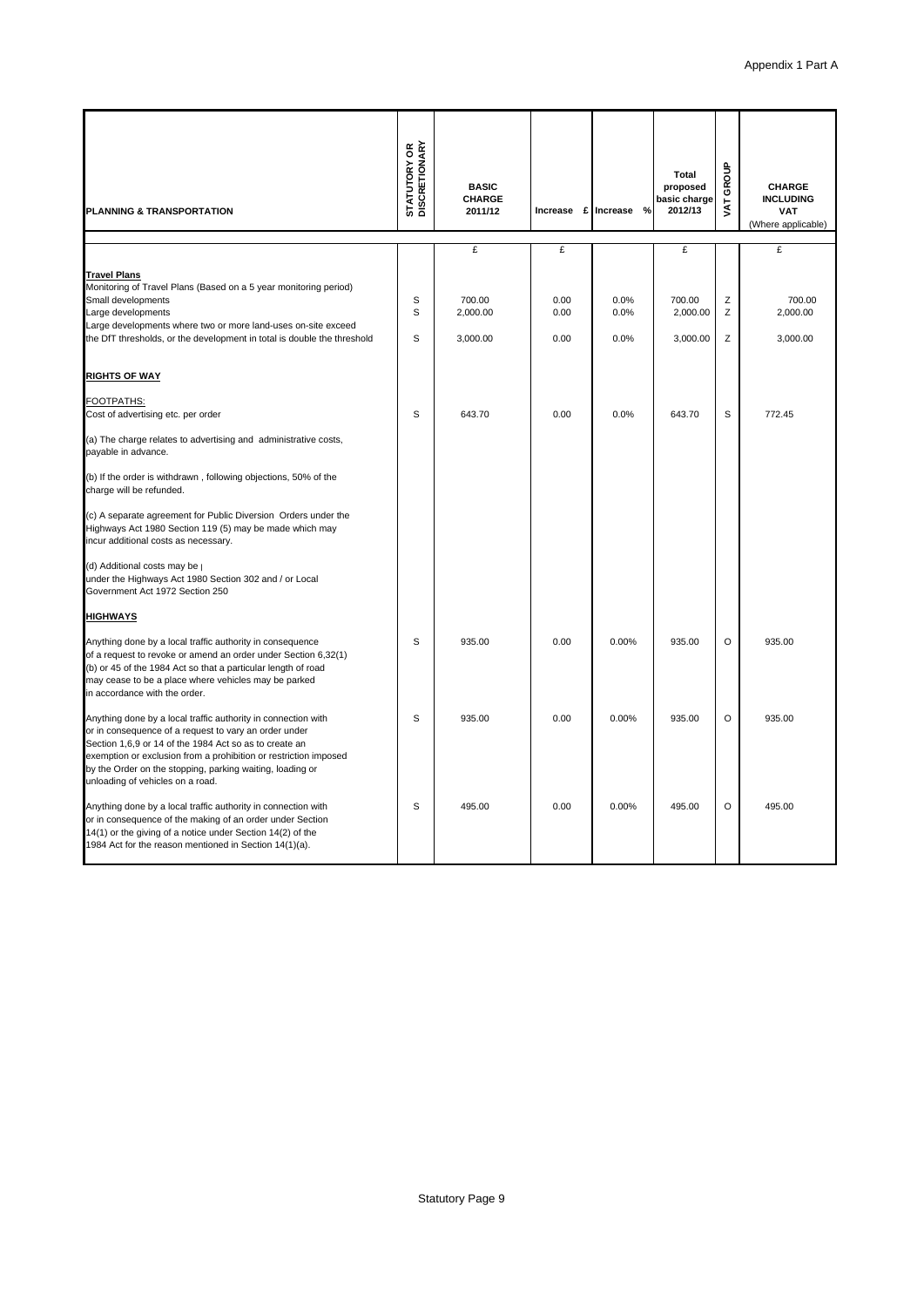| <b>PLANNING &amp; TRANSPORTATION</b>                                                                                                                                                                                                                                                                                                                                                                                                                                                                                        | <b>STATUTORY OR<br/>DISCRETIONARY</b> | <b>BASIC</b><br><b>CHARGE</b><br>2011/12                                              | Increase | £ Increase<br>% | <b>Total</b><br>proposed<br>basic charge<br>2012/13 |          | <b>CHARGE</b><br><b>INCLUDING</b><br><b>VAT</b><br>(Where applicable)                 |  |
|-----------------------------------------------------------------------------------------------------------------------------------------------------------------------------------------------------------------------------------------------------------------------------------------------------------------------------------------------------------------------------------------------------------------------------------------------------------------------------------------------------------------------------|---------------------------------------|---------------------------------------------------------------------------------------|----------|-----------------|-----------------------------------------------------|----------|---------------------------------------------------------------------------------------|--|
|                                                                                                                                                                                                                                                                                                                                                                                                                                                                                                                             |                                       | £                                                                                     | £        |                 | £                                                   |          | £                                                                                     |  |
| Anything done by a local traffic authority in connection with<br>or in consequence of an order made or to be made by them<br>under Section 16A of the 1984 Act.                                                                                                                                                                                                                                                                                                                                                             | S                                     | 495.00                                                                                | 0.00     | 0.00%           | 495.00                                              | O        | 495.00                                                                                |  |
| Anything done by a local authority in connection with or<br>in consequence of a request to the Authority, the Chief Officer<br>of Police or any other person specified by or under an order<br>made under Section 49(4) of the 1984 Act to suspend the<br>use of a parking place or any part of it.                                                                                                                                                                                                                         | S                                     | 495.00                                                                                | 0.00     | 0.00%           | 495.00                                              | O        | 495.00                                                                                |  |
| Consideration by a local authority of a request that, under<br>Section 65(1) of the 1984 Act, it cause or permit a traffic<br>sign (not being a sign which fulfils the conditions<br>specified in Section 65(3A)(i) and (ii) to be placed on or<br>near a road to indicate the re                                                                                                                                                                                                                                           | S                                     | Actual cost plus<br>Administration<br>subject to a<br>minimum charge<br>charge of £34 |          |                 |                                                     | $\Omega$ | Actual cost plus<br>Administration<br>subject to a<br>minimum charge<br>charge of £34 |  |
| The placing by a local traffic authority of a traffic sign pursuant<br>to Section 65(1) of the 1984 Act in accordance with a request<br>of the kind referred to in the preceding paragraph.<br>The issue by a County Council, District Council, passenger<br>transport authority or passenger transport executive in<br>England, a County Council or County Borough Council in Wales,<br>to a person eligible to receive travel concessions under a<br>scheme established under Section 93 of the<br>Transport Act 1985, of | S                                     | Actual costs<br>plus<br>administration                                                |          |                 |                                                     | $\Omega$ | Actual costs<br>plus<br>administration                                                |  |
| (a) any permit or other document as evidence of entitlement<br>to receive travel concessions; or<br>(b) a duplicate by a London Borough Council or the<br>Common Council of the City of London of a travel<br>concession permit pursuant to section 52(4) of the London<br>Regional Transport Act 1984 or pursuant to section 53(2)(b)<br>of that Act in accordance with arrangements under<br>section $50(1)$ .                                                                                                            |                                       |                                                                                       |          |                 |                                                     |          |                                                                                       |  |
| Wide load arrangements.                                                                                                                                                                                                                                                                                                                                                                                                                                                                                                     | S                                     | Actual costs plus<br>administration                                                   |          |                 |                                                     | O        | Actual costs plus<br>administration                                                   |  |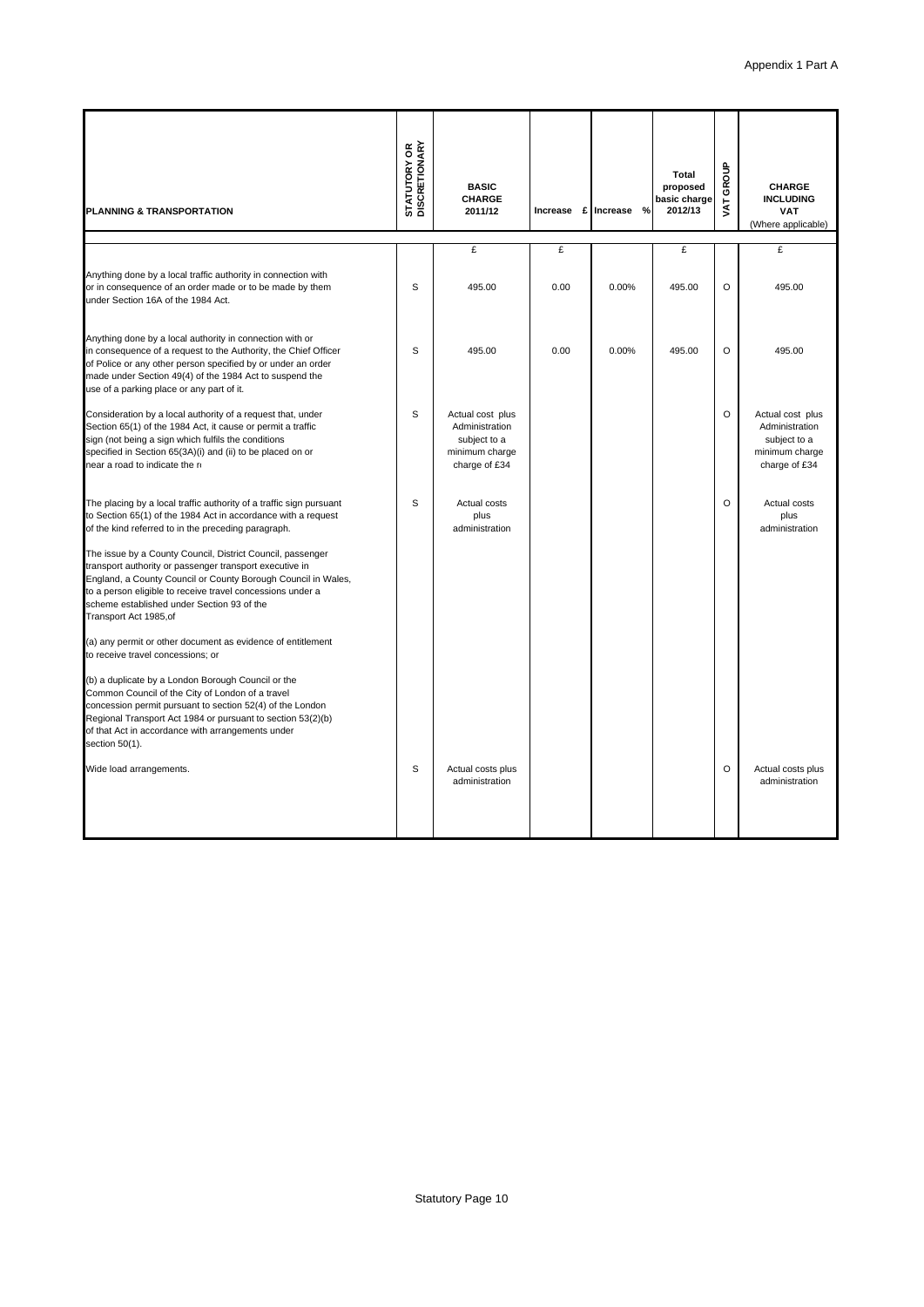| <b>PLANNING &amp; TRANSPORTATION</b>                                                                                                                                                                                                                                    | <b>STATUTORY OR</b><br>DISCRETIONARY | BASIC CHARGE 2011/12                                                                                                                                                                            | Increase<br>£ | Increase<br>% | Total proposed basic charge 2012/13                                                                                                                                                             | GROUP<br>Š | <b>CHARGE</b><br><b>INCLUDING</b><br><b>VAT</b><br>Where applicable |
|-------------------------------------------------------------------------------------------------------------------------------------------------------------------------------------------------------------------------------------------------------------------------|--------------------------------------|-------------------------------------------------------------------------------------------------------------------------------------------------------------------------------------------------|---------------|---------------|-------------------------------------------------------------------------------------------------------------------------------------------------------------------------------------------------|------------|---------------------------------------------------------------------|
| New Adoptable Residential Estate Road with standard<br>Bellmouth Section 38 (Fee is for checking drawings and<br>supervision of works)                                                                                                                                  | S                                    | Up to £30,000 min<br>£1,500 fee Up to £1 million<br>- 8.0% of cost Values in excess                                                                                                             | £<br>0.00     | 0.00%         | Up to £30,000 min<br>£1,500 fee Up to £1 million<br>- 8.0% of cost Values in excess                                                                                                             | $\circ$    | £                                                                   |
|                                                                                                                                                                                                                                                                         |                                      | of £1million - 5.0% of cost                                                                                                                                                                     |               |               | of £1million - 5.0% of cost                                                                                                                                                                     |            |                                                                     |
| New Adoptable Residential Estate Road with standard<br>Bellmouth Section 278 (Fee is for checking drawings<br>and supervision of works).                                                                                                                                | S                                    | Min £1,500 fee. Less than £100,000 -<br>9% of cost. Greater than £100,000 -<br>8% of cost. Hoarding deposit** £100 per<br>sqm of highway enclosed, hoarding fee<br>10% of deposit, minimum £500 | 0.00          | 0.00%         | Min £1,500 fee. Less than £100,000 -<br>9% of cost. Greater than £100,000 -<br>8% of cost. Hoarding deposit** £100 per sqm<br>of highway enclosed, hoarding fee 10%<br>of deposit, minimum £500 | $\circ$    |                                                                     |
| Residential Estate Road Bellmouth to private drive, access to<br>distributor roads or higher category by Section 278 agreement<br>(Fee is for checking drawings and supervision of works)<br>-ower category roads serving 5 units<br>Section 184 crossover application. | S                                    | Min £1,500 fee. Less than £100,000 -<br>9% of cost. Greater than £100,000 -<br>8% of cost. Hoarding deposit** £100 per<br>sqm of highway enclosed, hoarding fee<br>10% of deposit, minimum £500 | 0.00          | 0.00%         | Min £1.500 fee. Less than £100.000 -<br>9% of cost. Greater than £100,000 -<br>8% of cost. Hoarding deposit** £100 per sqm<br>of highway enclosed, hoarding fee 10%<br>of deposit, minimum £500 | $\circ$    |                                                                     |
| Flat only development's; no adoptable road<br>(Fee is for checking drawings and supervision of works)                                                                                                                                                                   | S                                    | Section 278 only. Minimum fee of £1,500 -<br>8.5% of cost. Hoarding deposit** £100 per<br>sqm of highway enclosed, hoarding fee<br>10% of deposit                                               | 0.00          | 0.00%         | Section 278 only. Minimum fee of £1,500 -<br>8.5% of cost. Hoarding deposit** £100 per<br>sqm of highway enclosed, hoarding fee<br>10% of deposit                                               | O          |                                                                     |
| Commercial access; no adoptable road<br>(Fee is for checking drawings and supervision of works)                                                                                                                                                                         | S                                    | Section 278 only. Minimum fee of £1,500 -<br>8.5% of cost. Hoarding deposit** £100 per<br>sqm of highway enclosed, hoarding fee<br>10% of deposit                                               | 0.00          | 0.00%         | Section 278 only. Minimum fee of £1,500 -<br>8.5% of cost. Hoarding deposit** £100 per<br>sqm of highway enclosed, hoarding fee<br>10% of deposit                                               | $\circ$    |                                                                     |
| Commercial access; with adoptable distributor road<br>(Fee is for checking drawings and supervision of works)                                                                                                                                                           | S                                    | Up to £30,000 min<br>£1,500 fee Up to £1million<br>- 8.0% of cost Values in excess<br>of £1million - 5.0% of cost                                                                               | 0.00          | 0.00%         | Up to £30,000 min<br>£1,500 fee Up to £1 million<br>- 8.0% of cost Values in excess<br>of £1million - 5.0% of cost                                                                              | $\circ$    |                                                                     |
| Commercial access; with adoptable distributor road<br>Section 278 agreement<br>(Fee is for checking drawings and supervision of works)                                                                                                                                  | S                                    | Minimum fee of £1,500 -<br>8.5% of cost. Hoarding deposit** £100 per<br>sqm of highway enclosed, hoarding fee<br>10% of deposit                                                                 | 0.00          | 0.00%         | Minimum fee of £1,500 -<br>8.5% of cost. Hoarding deposit** £100 per<br>sqm of highway enclosed, hoarding fee<br>10% of deposit                                                                 | $\circ$    |                                                                     |
| Temporary Construction Access Licence.                                                                                                                                                                                                                                  | S                                    | <b>TBC</b>                                                                                                                                                                                      | 0.00          | 0.00%         | POA                                                                                                                                                                                             | $\circ$    |                                                                     |
| Crane oversail licence (temporary during construction).<br>Applicable when cranes operate over the public highway.                                                                                                                                                      | S                                    | <b>TBC</b>                                                                                                                                                                                      | 0.00          | 0.00%         | POA                                                                                                                                                                                             | $\circ$    |                                                                     |
| Sign oversail Licence (Permanent). Applicable when<br>signs are located in a position where they<br>overhang the public highway.                                                                                                                                        | S                                    | TBC                                                                                                                                                                                             | 0.00          | 0.00%         | <b>POA</b>                                                                                                                                                                                      | $\circ$    |                                                                     |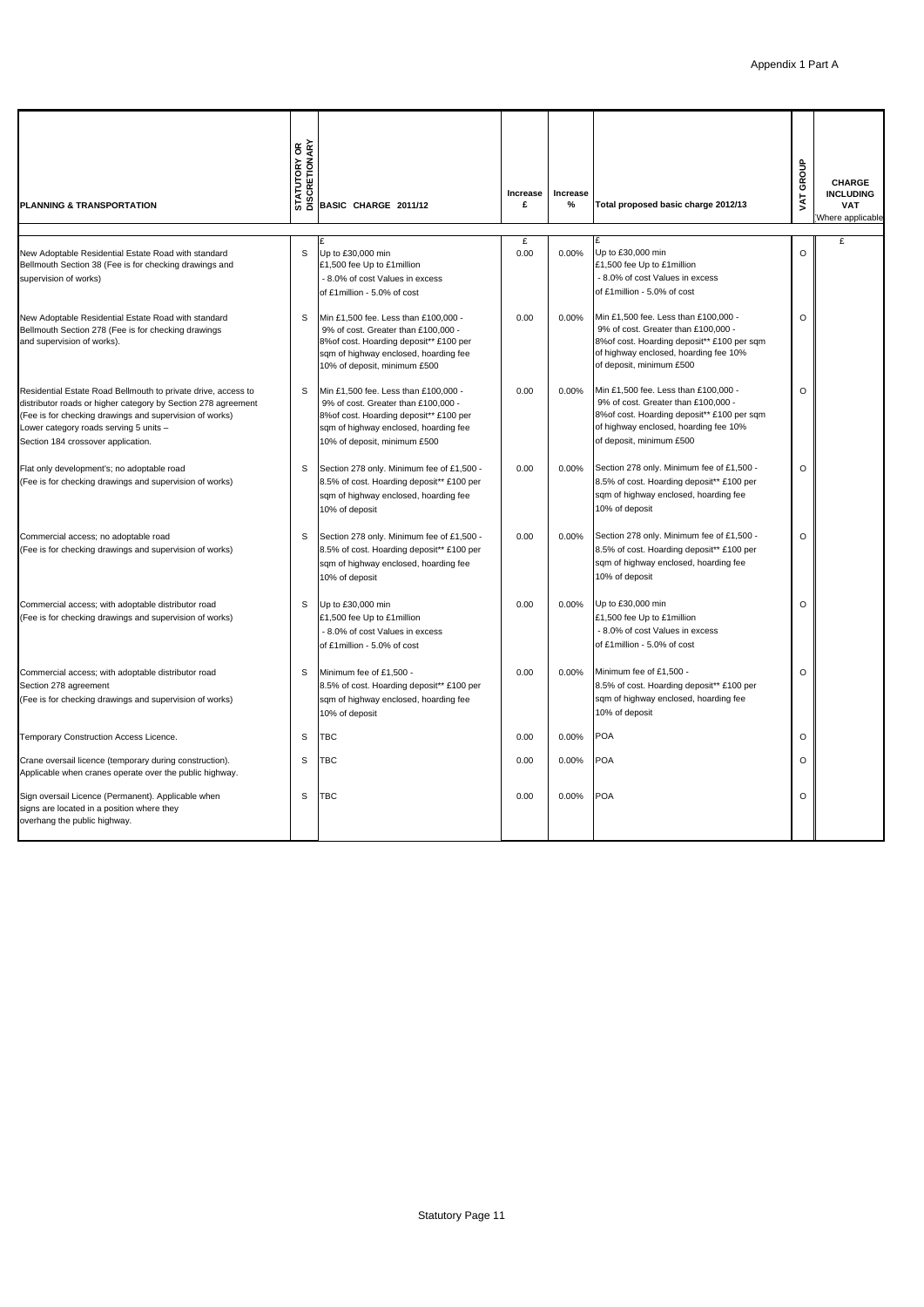| <b>ENVIRONMENTAL SERVICES</b>     | <b>STATUTORY OR<br/>DISCRETIONARY</b> | <b>BASIC</b><br><b>CHARGE</b><br>2011/12 | Increase | %<br>£ Increase | Total<br>proposed<br>basic charge<br>2012/13 | GROUP<br>ŠΣ | <b>CHARGE</b><br><b>INCLUDING</b><br><b>VAT</b><br>(Where applicable) |
|-----------------------------------|---------------------------------------|------------------------------------------|----------|-----------------|----------------------------------------------|-------------|-----------------------------------------------------------------------|
|                                   |                                       |                                          |          |                 |                                              |             |                                                                       |
| <b>LANGDON HILLS COUNTRY PARK</b> |                                       | £                                        |          |                 | £                                            |             |                                                                       |
| School Visits - per child         | S                                     | 3.10                                     | 0.00     | 0.0%            | 3.10                                         | Ε           | 3.10                                                                  |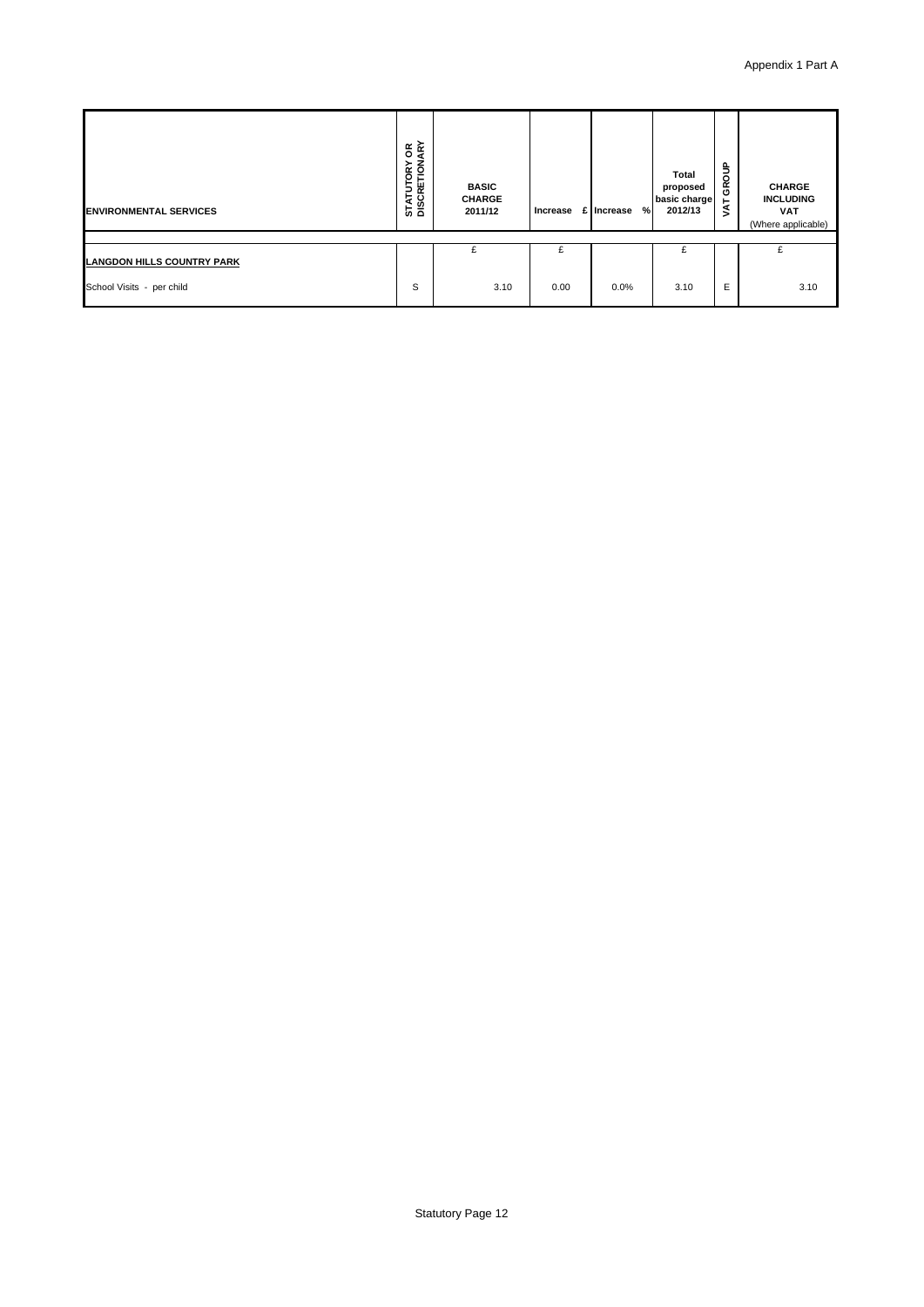## **2012-2013**

#### **KEY**

## **VAT indicator**

Throughout this booklet the following VAT indicators are used  $Z = zero$ O = outside scope  $E =$  exempt S = standard

#### **Statutory or Discretionary indicator**

This Booklet is divided into 2 parts;

Part A is Statutory or reasonable charges Part B is Discretionary charges

POA - Price on Application

## **Notes on presentation**

It is assumed that the date of increase in all cases will be 1st April.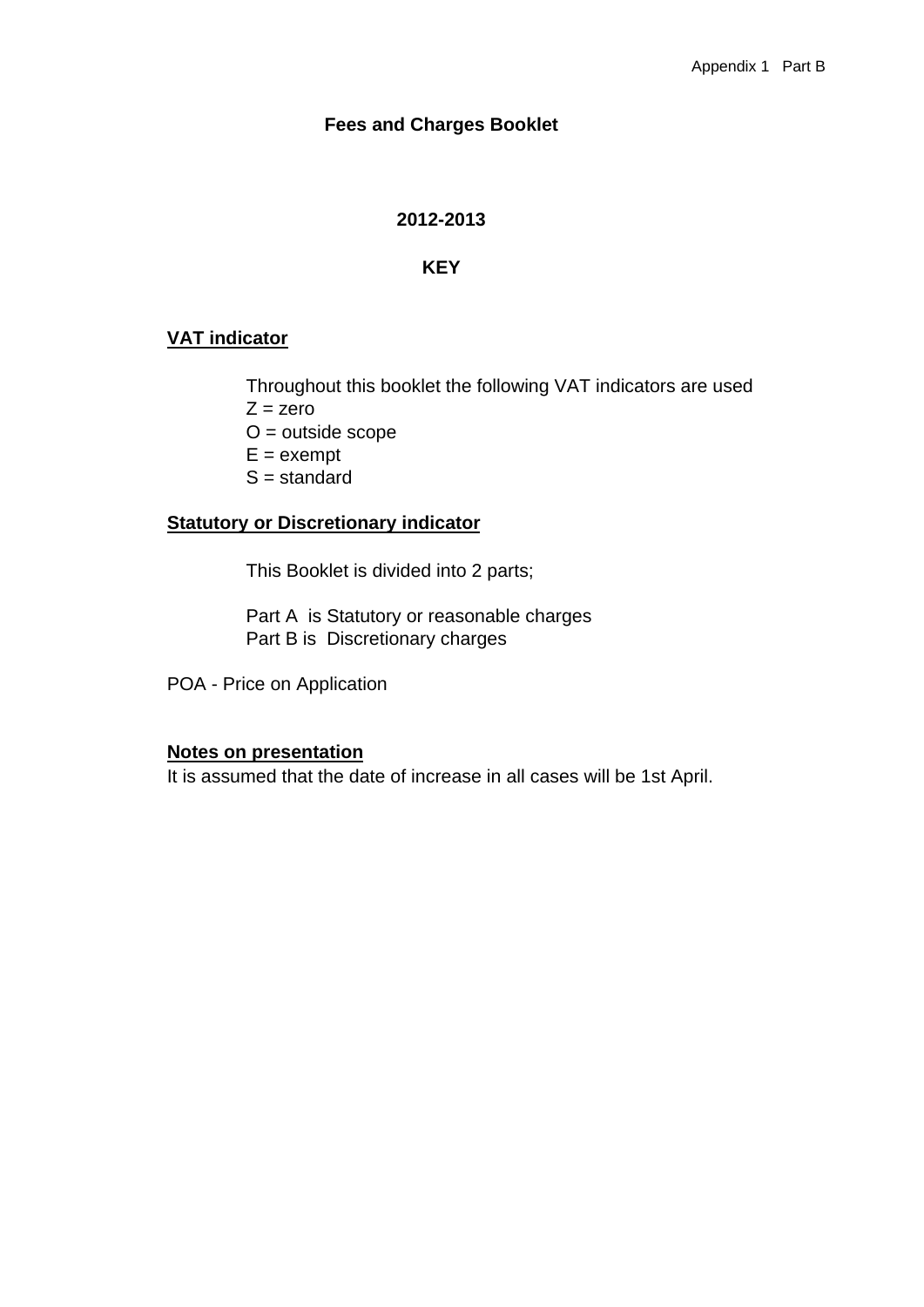## **2012-2013**

# **CONTENTS Part B Discretionary Charges**

|                         | <b>Finance &amp; Corporate Governance</b>          |                    |
|-------------------------|----------------------------------------------------|--------------------|
|                         | Legal and Democratic Services                      | Pages 1 - 3        |
| <b>Transformation</b>   |                                                    |                    |
|                         | <b>Business Services</b>                           | Page 4             |
| <b>People Services</b>  |                                                    |                    |
|                         | Learning & universal Outcomes                      | <b>Pages 5 - 6</b> |
|                         | Policy Performance & Support                       | Page 7             |
|                         | Strategic Commissioning & Resource                 | Page 8             |
|                         | <b>Community Libraries &amp; Cultural Services</b> | <b>Pages 9-12</b>  |
|                         | <b>Public Protection</b>                           | Pages 13-19        |
|                         | <b>Sustainable Communities</b>                     |                    |
|                         | Planning and Transportation                        | Pages 20 - 23      |
|                         | <b>Environmental Services</b>                      | <b>Pages 24-26</b> |
| <b>Housing Services</b> |                                                    |                    |
| Housing                 |                                                    | Page 27            |
|                         |                                                    |                    |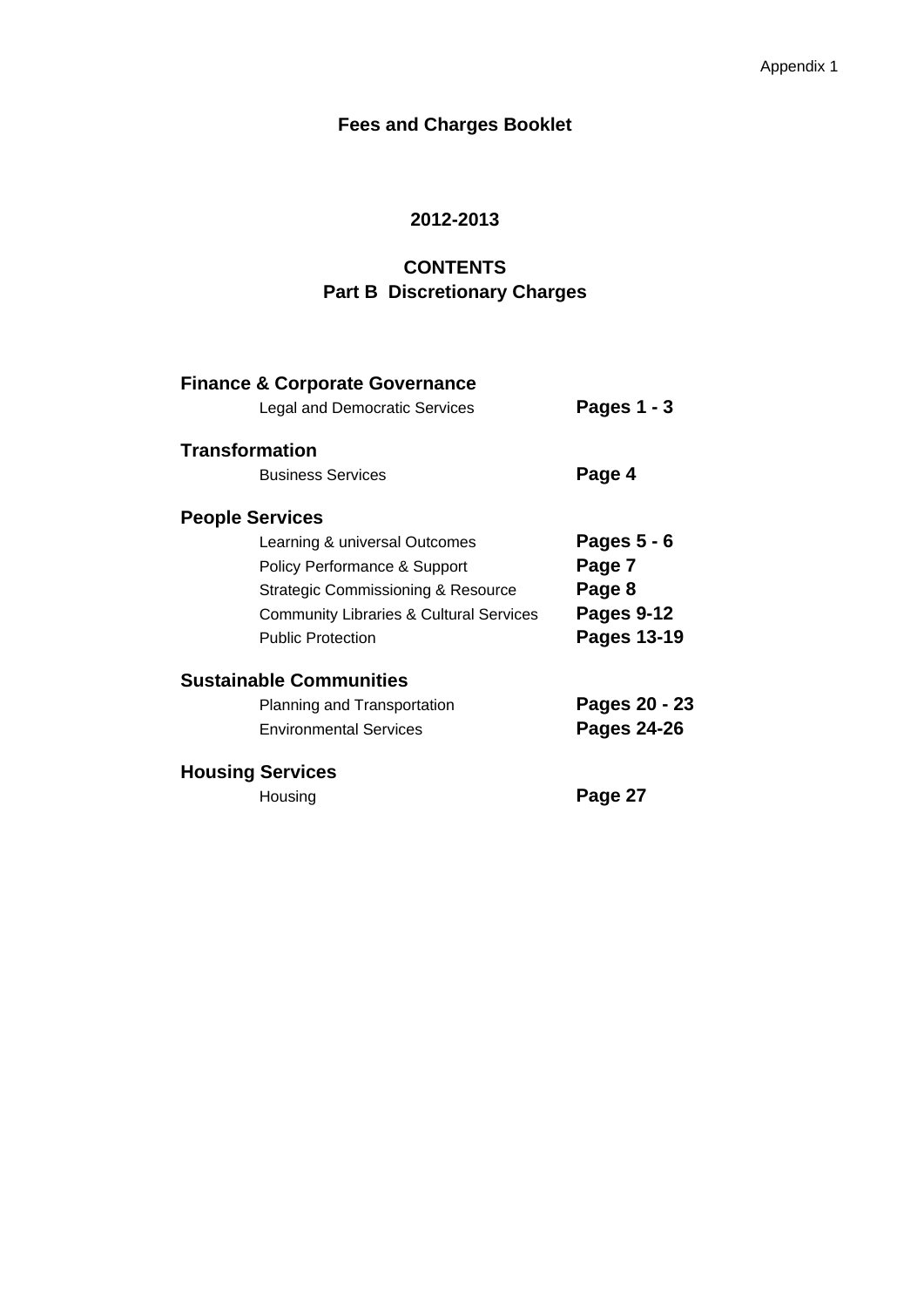| <b>LEGAL AND DEMOCRATIC SERVICES</b>       | <b>STATUTORY OR<br/>DISCRETIONARY</b> | 2011/12<br>Published         | <b>BASIC</b><br><b>CHARGE</b><br>2011/12                                      | £<br>Increase | Increase % | <b>Total proposed basic</b><br>charge 2012/13 | VAT GROUP | CHARGE<br><b>INCLUDING</b><br><b>VAT</b><br>(Where applicable)                |
|--------------------------------------------|---------------------------------------|------------------------------|-------------------------------------------------------------------------------|---------------|------------|-----------------------------------------------|-----------|-------------------------------------------------------------------------------|
|                                            |                                       |                              | £                                                                             | £             |            | £                                             |           | £                                                                             |
| <b>MISCELLANEOUS</b>                       |                                       |                              |                                                                               |               |            |                                               |           |                                                                               |
| Licences to assign Leasehold Premises      | D                                     | 437.75                       | 437.75                                                                        | 13.15         | 3.0%       | 450.90                                        | $\circ$   | 450.90                                                                        |
| Authorised Guarantee Agreement             | D                                     | 406.85                       | 406.85                                                                        | 12.15         | 3.0%       | 419.00                                        | O         | 419.00                                                                        |
| Shop Leases                                | D                                     | 607.70                       | 607.70                                                                        | 18.20         | 3.0%       | 625.90                                        | O         | 625.90                                                                        |
| Sale of Land                               | D                                     | 1% or less if<br>under 1,000 | If under £1,000 min<br>charge £350, then<br>incremental<br>depending on value |               |            |                                               | Ε         | If under £1,000 min<br>charge £350, then<br>incremental<br>depending on value |
| Sale of Garden Land/Additional Land        | D                                     | 594.30                       | 594.30                                                                        | 17.80         | 3.0%       | 612.10                                        | Е         | 612.10                                                                        |
| Copy of Lease                              | D                                     | 75.21                        | 75.21                                                                         | 2.29          | 3.0%       | 77.50                                         | S         | 93.00                                                                         |
| Commercial Lease Assignm                   | D                                     | 547.95                       | 547.95                                                                        | 16.45         | 3.0%       | 564.40                                        | Ε         | 564.40                                                                        |
| <b>Commercial Lease Grant</b>              | D                                     | 594.30                       | 594.30                                                                        | 17.80         | 3.0%       | 612.10                                        | Е         | 612.10                                                                        |
| <b>Commercial Licences</b>                 | D                                     | 425.5-603.75                 | 425.50-603.75                                                                 | 12.75-18.10   | 3.0%       | 438.25-621.85                                 | E         | 438.25-621.85                                                                 |
| Deed of Covenants                          | D                                     | 394.50                       | 394.50                                                                        | 11.80         | 3.0%       | 406.30                                        | Ε         | 406.30                                                                        |
| Landlords Licence                          | D                                     | 463.50                       | 463.50                                                                        | 13.90         | 3.0%       | 477.40                                        | $\circ$   | 477.40                                                                        |
| Licence of Alteration                      | D                                     | 594.30                       | 594.30                                                                        | 17.80         | 3.0%       | 612.10                                        | $\circ$   | 612.10                                                                        |
| Notice of Assignment                       | D                                     | 69.00                        | 69.00                                                                         | 2.10          | 3.0%       | 71.10                                         | O         | 71.10                                                                         |
| Notice of Charge                           | D                                     | 69.00                        | 69.00                                                                         | 2.10          | 3.0%       | 71.10                                         | $\circ$   | 71.10                                                                         |
| <b>Retrospective Consent</b>               | D                                     | 100.95                       | 100.95                                                                        | 3.05          | 3.0%       | 104.00                                        | $\circ$   | 104.00                                                                        |
| Right to Buy Engrossment                   | D                                     | 61.80                        | 61.80                                                                         | 1.85          | 3.0%       | 63.65                                         | $\circ$   | 63.65                                                                         |
| Legal charge re drafting of document for:- |                                       |                              |                                                                               |               |            |                                               |           |                                                                               |
| Section 106 (Complex)                      | D                                     |                              | N/A                                                                           |               |            | 1,500.00                                      | O         | 1,500.00                                                                      |
| <b>Rent Reviews</b>                        | D                                     | 184.00-242.65                | 184.00-242.65                                                                 | Various       | 3.0%       | 189.52-249.90                                 | $\circ$   | 189.52-249.90                                                                 |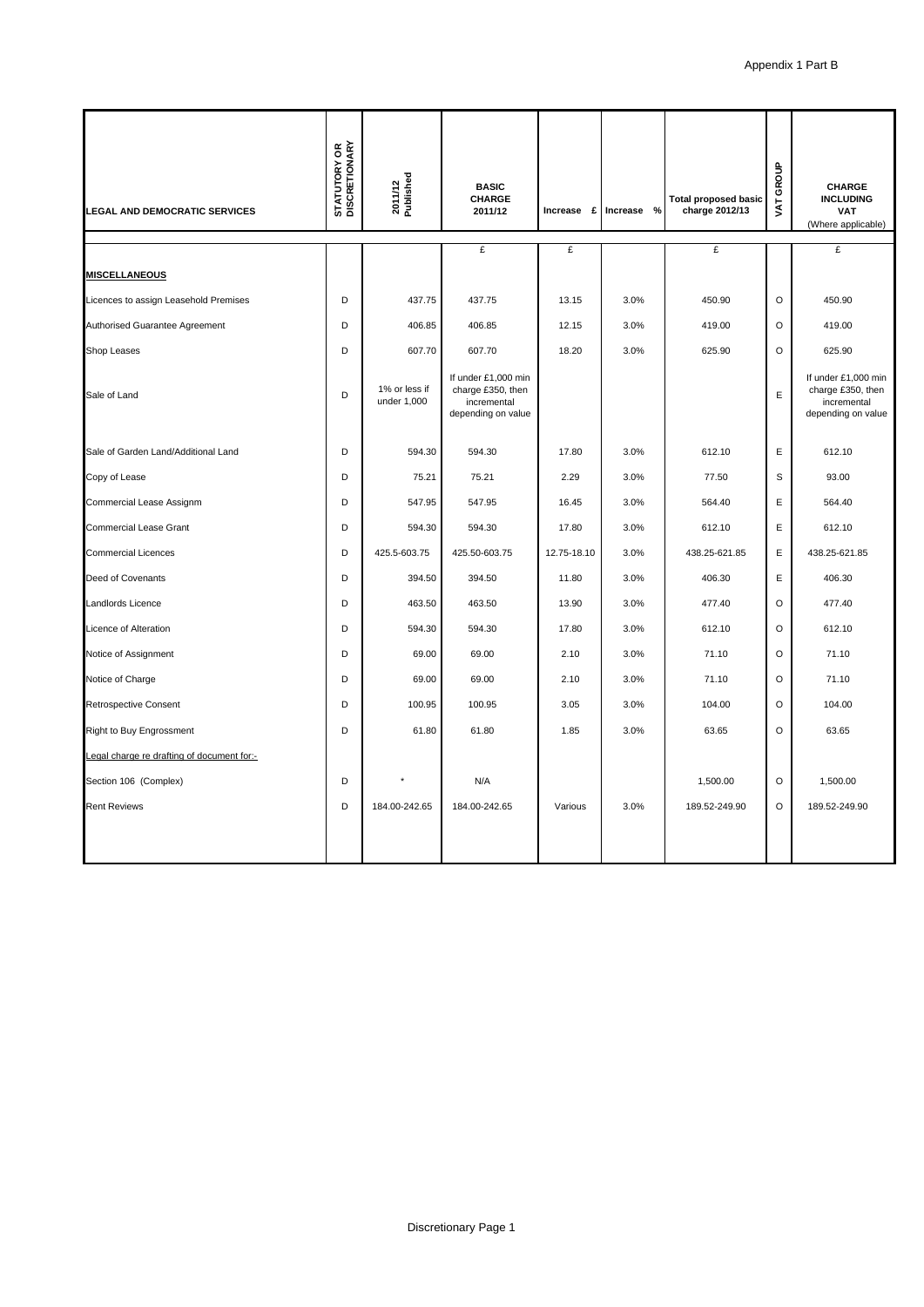| <b>LEGAL AND DEMOCRATIC SERVICES</b>                                                               | <b>STATUTORY OR<br/>DISCRETIONARY</b> | <b>BASIC</b><br><b>CHARGE</b><br>2011/12 | Increase £   | Increase<br>% | Total<br>proposed<br>basic<br>charge<br>2012/13 | GROUP<br><b>LYAT</b> | <b>CHARGE</b><br><b>INCLUDING</b><br><b>VAT</b><br>(Where applicable) |
|----------------------------------------------------------------------------------------------------|---------------------------------------|------------------------------------------|--------------|---------------|-------------------------------------------------|----------------------|-----------------------------------------------------------------------|
| Easements                                                                                          | D                                     | $\mathbf{f}$<br>720.00                   | £<br>21.60   | 3.0%          | £<br>741.60                                     | $\circ$              | £<br>741.60                                                           |
| Surrenders                                                                                         | D                                     | 469.70                                   | 14.10        | 3.0%          | 483.80                                          | $\circ$              | 483.80                                                                |
| Deed of Variation                                                                                  | D                                     | 469.70                                   | 14.10        | 3.0%          | 483.80                                          | O                    | 483.80                                                                |
| Transfer of Open Spaces                                                                            | D                                     | 652.20                                   | 20.05        | 3.1%          | 672.00                                          | $\circ$              | 672.00                                                                |
| Wayleave Agreement                                                                                 | D                                     | 269.00                                   | 8.00         | 3.0%          | 277.00                                          | O                    | 277.00                                                                |
| <b>COUNCIL HOUSE SALES</b>                                                                         |                                       |                                          |              |               |                                                 |                      |                                                                       |
| Transfer prints<br>Lease prints                                                                    | D<br>D                                | 36.95<br>59.10                           | 1.05<br>1.80 | 2.8%<br>3.0%  | 38.00<br>60.90                                  | O<br>O               | 38.00<br>60.90                                                        |
| <b>Registration Fees</b><br>Ownership Changes Leaseholds Houses & Flats                            | D                                     | 38.65                                    | 1.15         | 3.0%          | 39.80                                           | $\circ$              | 39.80                                                                 |
| Transfer of Equity approval and seal                                                               | D                                     | 61.75                                    | 1.85         | 3.0%          | 63.60                                           | O                    | 63.60                                                                 |
| Stat charge discharge - discount 3 year period                                                     | D                                     | 59.95                                    | 1.80         | 3.0%          | 61.75                                           | O                    | 61.75                                                                 |
| Letter of Postponement concerning authorized works on<br>properties with statutory discount charge | D                                     | 57.75                                    | 1.75         | 3.0%          | 59.50                                           | O                    | 59.50                                                                 |
| Leasehold Enquiries - Maintenance and rent details,<br>insurance etc.                              | D                                     | 135.20                                   | 4.05         | 3.0%          | 139.25                                          | O                    | 139.25                                                                |
| Copy of Landlord's Offer Notice<br>(full)<br>(part)                                                | D<br>D                                | 30.29<br>12.42                           | 0.92<br>0.37 | 3.0%<br>3.0%  | 31.21<br>12.79                                  | S<br>S               | 37.45<br>15.35                                                        |
| Fee for Application to buy garage                                                                  | D                                     | 65.75                                    | 1.96         | 3.0%          | 67.71                                           | S                    | 81.25                                                                 |
| Copy of Service Charge Certificate                                                                 | D                                     | 26.29                                    | 0.79         | 3.0%          | 27.08                                           | S                    | 32.50                                                                 |
| Copy of Insurance Policy                                                                           | D                                     | 39.46                                    | 1.21         | 3.1%          | 40.67                                           | S                    | 48.80                                                                 |
|                                                                                                    |                                       |                                          |              |               |                                                 |                      |                                                                       |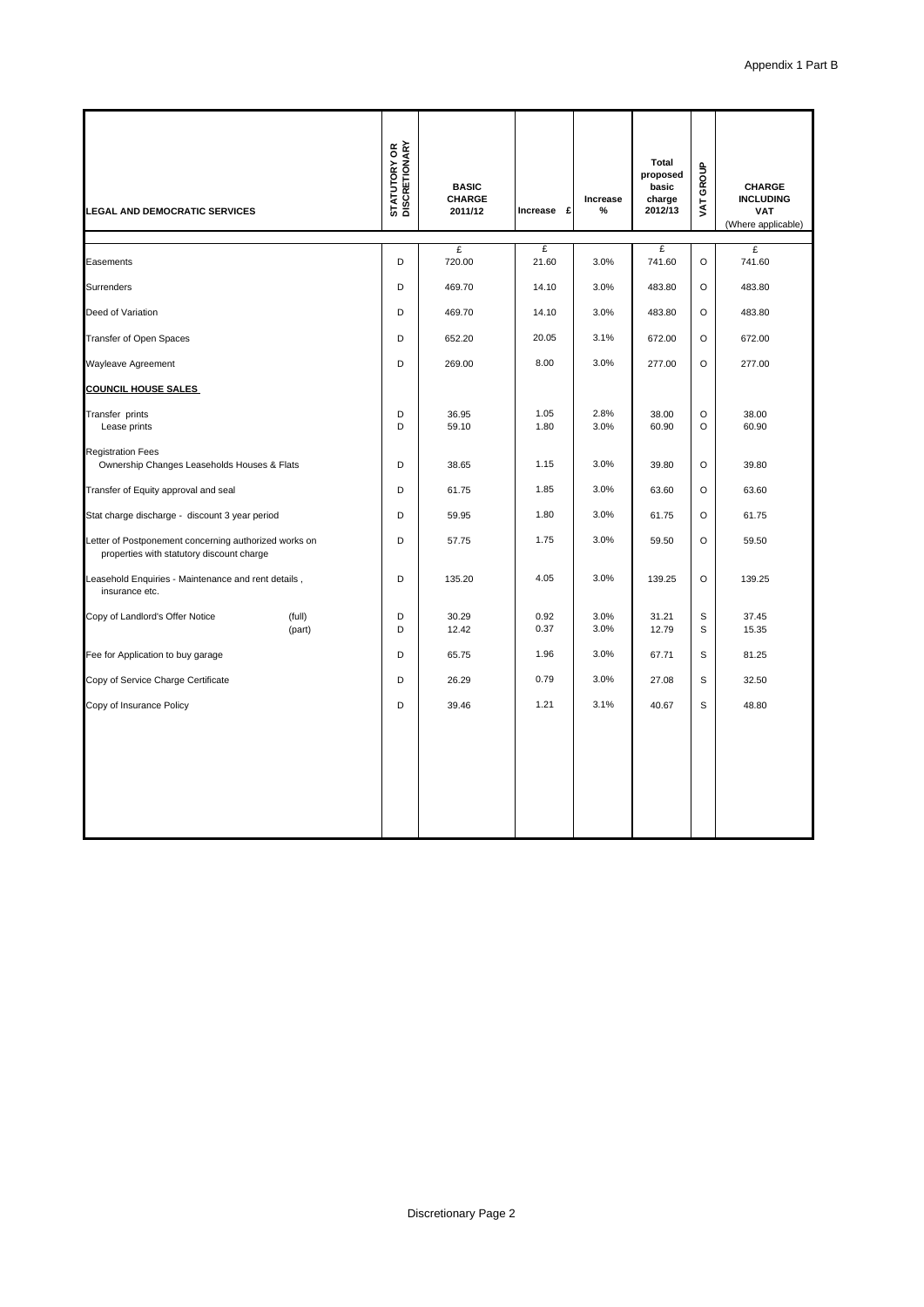|                                                                        | <b>STATUTORY OR<br/>DISCRETIONARY</b> |               |          |          |              |       |                    |
|------------------------------------------------------------------------|---------------------------------------|---------------|----------|----------|--------------|-------|--------------------|
|                                                                        |                                       |               |          |          |              |       |                    |
|                                                                        |                                       |               |          |          | Total        |       |                    |
|                                                                        |                                       | <b>BASIC</b>  |          |          | proposed     | GROUP | <b>CHARGE</b>      |
|                                                                        |                                       | <b>CHARGE</b> | Increase | Increase | basic charge |       | <b>INCLUDING</b>   |
| <b>LEGAL AND DEMOCRATIC SERVICES</b>                                   |                                       | 2011/12       | £        | %        | 2012/13      | JAT   | <b>VAT</b>         |
|                                                                        |                                       |               |          |          |              |       | (Where applicable) |
|                                                                        |                                       |               |          |          |              |       |                    |
|                                                                        |                                       | £             | £        |          | £            |       | £                  |
| <b>REGISTRATION</b>                                                    |                                       |               |          |          |              |       |                    |
| <b>STATUTORY</b>                                                       |                                       |               |          |          |              |       |                    |
| <b>DISCRETIONARY</b>                                                   |                                       |               |          |          |              |       |                    |
| Certificates issued by Superintendent Registrar                        |                                       |               |          |          |              |       |                    |
| Standard Certificate of Birth - 24 hour service                        | D                                     | 13.00         | 2.00     | 15.4%    | 15.00        | O     | 15.00              |
| Standard Certificate of Death - 24 hour service                        | D                                     | 13.00         | 2.00     | 15.4%    | 15.00        | O     | 15.00              |
| Standard Certificate of Marriage - 24 hour service                     | D                                     | 13.00         | 2.00     | 15.4%    | 15.00        | O     | 15.00              |
| Short Certificate of Birth - 24 hour service                           | D                                     | 13.00         | 2.00     | 15.4%    | 15.00        | O     | 15.00              |
|                                                                        |                                       |               |          |          |              |       |                    |
| Certificates issued by Superintendent Registrar                        |                                       |               |          |          |              |       |                    |
| Standard Certificate of Birth - 2 hour service                         | D                                     | 25.00         | 0.00     | 0.0%     | 25.00        | O     | 25.00              |
| Standard Certificate of Death - 2 hour service                         | D                                     | 25.00         | 0.00     | 0.0%     | 25.00        | O     | 25.00              |
| Standard Certificate of Marriage - 2 hour service                      | D                                     | 25.00         | 0.00     | 0.0%     | 25.00        | O     | 25.00              |
| Short Certificate of Birth - 2 hour service                            | D                                     | 25.00         | 0.00     | 0.0%     | 25.00        | O     | 25.00              |
|                                                                        |                                       |               |          |          |              |       |                    |
| Fees for Superintendent Registrar attendance at approved premises      |                                       |               |          |          |              |       |                    |
| for Marriage/Civil Partnership                                         |                                       |               |          |          |              |       |                    |
| Monday - Friday                                                        | D                                     | 310.00        | 40.00    | 12.9%    | 350.00       | O     | 350.00             |
| Saturday                                                               | D                                     | 350.00        | 40.00    | 11.4%    | 390.00       | O     | 390.00             |
| Sunday, Bank or Public Holiday                                         | D                                     | 390.00        | 40.00    | 10.3%    | 430.00       | O     | 430.00             |
|                                                                        |                                       |               |          |          |              |       |                    |
| Fees for Superintendent Registrar attendance at Register Office for    |                                       |               |          |          |              |       |                    |
| Naming Ceremonies/Renewal of Vows/Commitment Ceremony                  |                                       |               |          |          |              |       |                    |
| (Civil Ceremonies Ltd Partnership)                                     |                                       |               |          |          |              |       |                    |
| Saturday                                                               | D                                     | 170.00        | 30.00    | 17.6%    | 200.00       | O     | 200.00             |
|                                                                        |                                       |               |          |          |              |       |                    |
| Fees for Superintendent Registrar attendance at Approved Premise for   |                                       |               |          |          |              |       |                    |
| Naming Ceremonies/Renewal of Vows/Commitment Ceremony                  |                                       |               |          |          |              |       |                    |
| (Civil Ceremonies Ltd Partnership)                                     |                                       |               |          |          |              |       |                    |
| Monday - Friday                                                        | D                                     | 200.00        | 30.00    | 15.0%    | 230.00       | O     | 230.00             |
| Saturday                                                               | D                                     | 230.00        | 30.00    | 13.0%    | 260.00       | O     | 260.00             |
| Sunday                                                                 | D                                     | 260.00        | 30.00    | 11.5%    | 290.00       | O     | 290.00             |
|                                                                        |                                       |               |          |          |              |       |                    |
| <b>Approved Premises Regulations</b>                                   |                                       |               |          |          |              |       |                    |
| application for approval                                               | D                                     | 1,803.00      | 54.10    | 3.0%     | 1,857.10     | O     | 1,857.10           |
| request for review                                                     | D                                     | 568.25        | 17.05    | 3.0%     | 585.30       | O     | 585.30             |
|                                                                        |                                       |               |          |          |              |       |                    |
| Hawthorne Suite - Thameside                                            |                                       |               |          |          |              |       |                    |
| Monday - Friday                                                        | D                                     | 100.00        | 50.00    | 50.0%    | 150.00       | O     | 150.00             |
| Saturday                                                               | D                                     | 150.00        | 40.00    | 26.7%    | 190.00       | O     | 190.00             |
|                                                                        |                                       |               |          |          |              |       |                    |
| Private Citizenship Ceremony                                           |                                       |               |          |          |              |       |                    |
| Monday - Saturday                                                      | D                                     | 120.00        | 0.00     | 0.0%     | 120.00       | O     | 120.00             |
|                                                                        |                                       |               |          |          |              |       |                    |
| <b>REGISTER OF ELECTIONS</b>                                           |                                       |               |          |          |              |       |                    |
|                                                                        |                                       |               |          |          |              |       |                    |
| Register of Electors - Certificate of Residency, per elector, per year | D                                     | 12.00         | 0.50     | 4.2%     | 12.50        | Ε     | 12.50              |
|                                                                        |                                       |               |          |          |              |       |                    |
|                                                                        |                                       |               |          |          |              |       |                    |
|                                                                        |                                       |               |          |          |              |       |                    |
|                                                                        |                                       |               |          |          |              |       |                    |
|                                                                        |                                       |               |          |          |              |       |                    |
|                                                                        |                                       |               |          |          |              |       |                    |
|                                                                        |                                       |               |          |          |              |       |                    |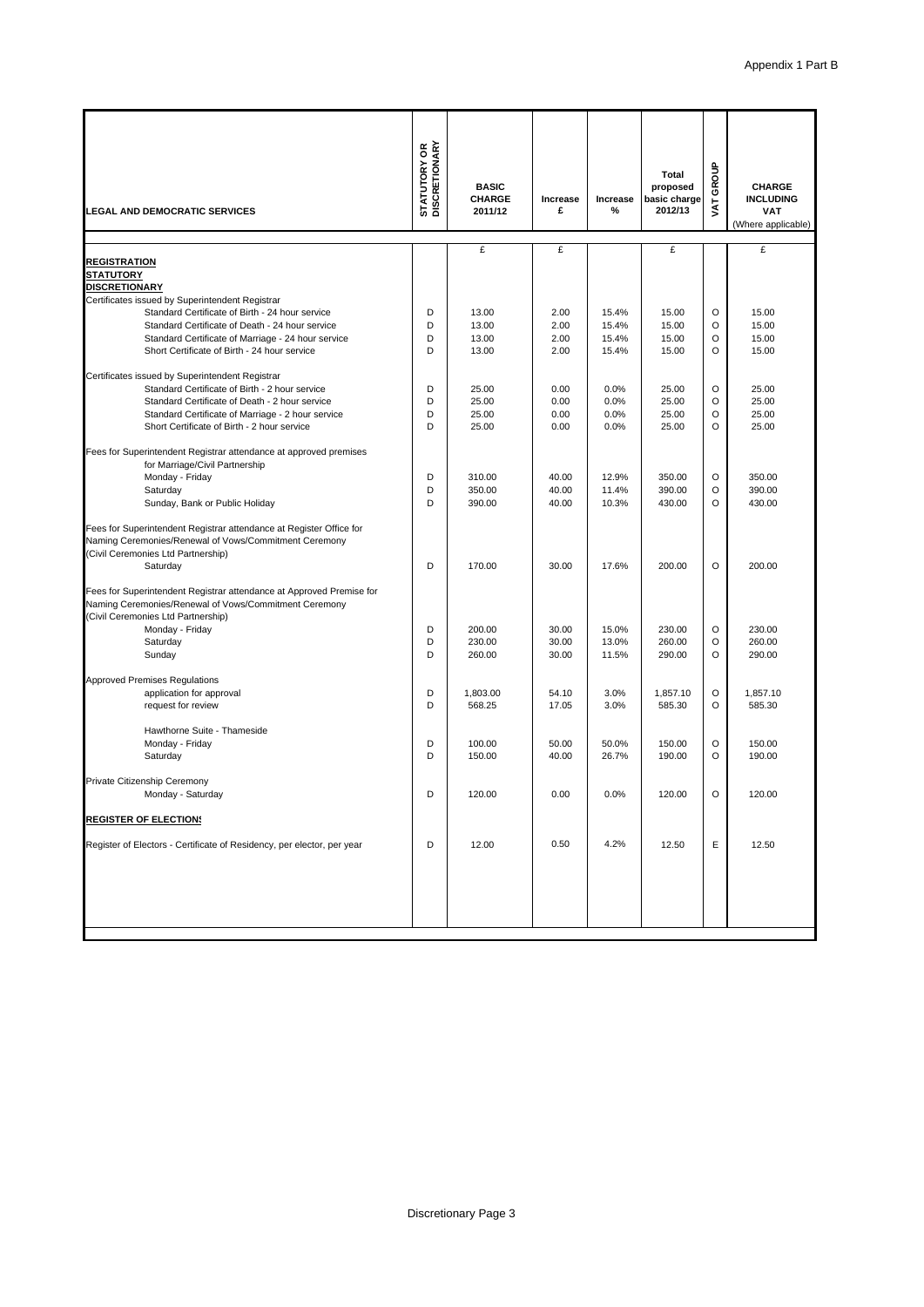| <b>BUSINESS SERVICES</b>                                           |                    | <b>STATUTORY OR<br/>DISCRETIONARY</b> | <b>BASIC</b><br><b>CHARGE</b><br>2011/12 | £<br>Increase | Increase<br>% | <b>Total proposed</b><br>basic charge<br>2012/13 | GROUP<br>VAT | <b>CHARGE</b><br><b>INCLUDING</b><br><b>VAT</b><br>(Where applicable) |
|--------------------------------------------------------------------|--------------------|---------------------------------------|------------------------------------------|---------------|---------------|--------------------------------------------------|--------------|-----------------------------------------------------------------------|
|                                                                    |                    |                                       | £                                        | £             |               | £                                                |              | £                                                                     |
|                                                                    |                    |                                       |                                          |               |               |                                                  |              |                                                                       |
| <b>MISCELLANEOUS</b>                                               |                    |                                       |                                          |               |               |                                                  |              |                                                                       |
| Use of Council Chamber & Committee Rooms                           | Per Hour           | D                                     | 25.00                                    | 1.00          | 4.0%          | 26.00                                            | Е            | 26.00                                                                 |
|                                                                    | Half Day           | D                                     | 80.00                                    | 3.00          | 3.8%          | 83.00                                            | E            | 83.00                                                                 |
|                                                                    | Full Day           | D                                     | 150.00                                   | 5.00          | 3.3%          | 155.00                                           | E            | 155.00                                                                |
|                                                                    | Weekend - per hour | D                                     | 46.00                                    | 2.00          | 4.3%          | 48.00                                            | E            | 48.00                                                                 |
| Insurance Premium on Hire charge for non - commercial organisation |                    | D                                     | 9% of hire fee                           |               |               | 9% of hire fee                                   | S            | 9% of hire fee                                                        |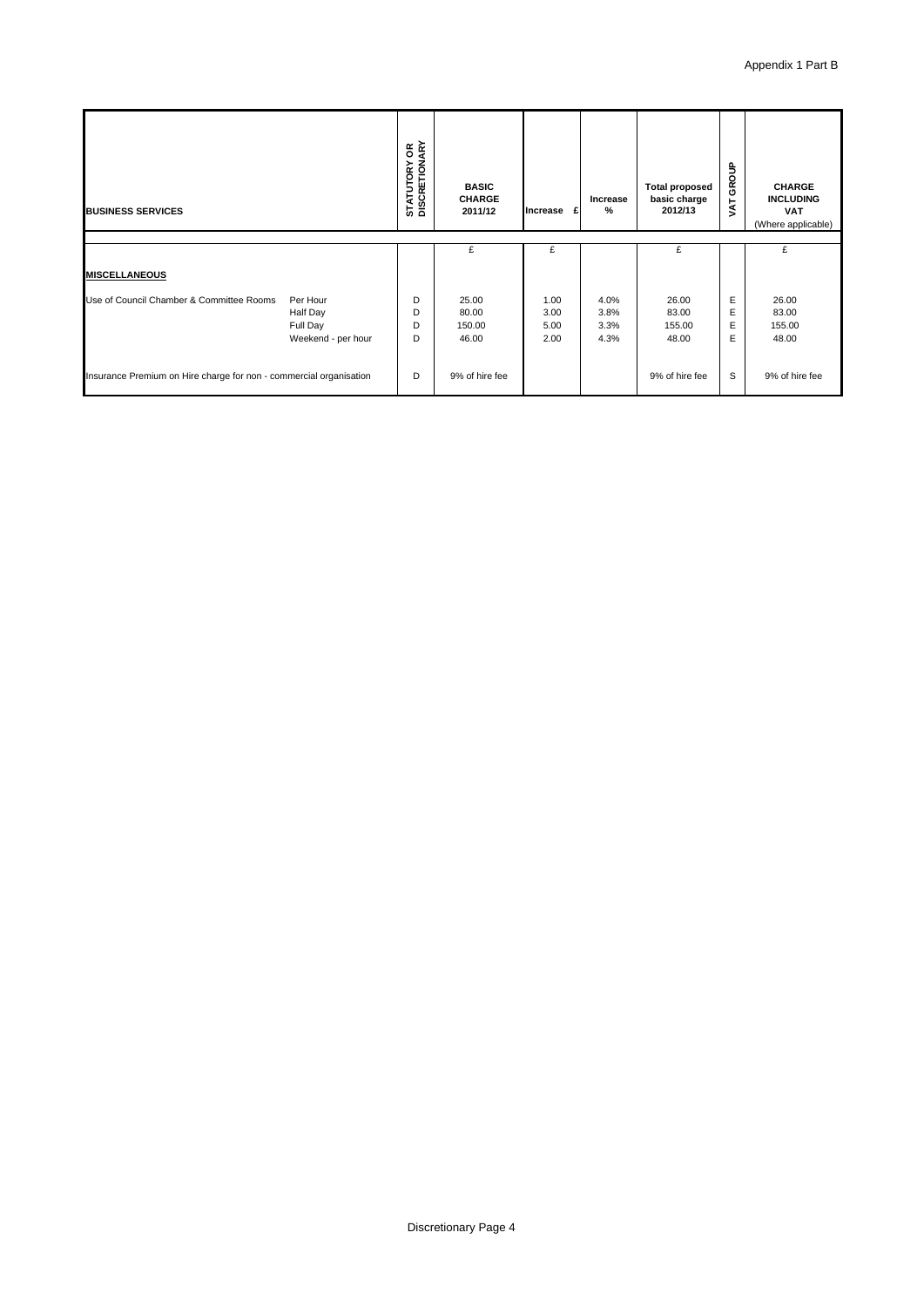| <b>LEARNING &amp; UNIVERSAL OUTCOMES</b>                                   | <b>STATUTORY OR</b><br>DISCRETIONAR<br>Y | <b>BASIC</b><br><b>CHARGE</b><br>2011/12 |                | Increase £ Increase %                                                            | Total<br>proposed<br>basic<br>charge<br>2012/13 | VAT GROUP | <b>CHARGE</b><br><b>INCLUDING VAT</b><br>(Where applicable) |
|----------------------------------------------------------------------------|------------------------------------------|------------------------------------------|----------------|----------------------------------------------------------------------------------|-------------------------------------------------|-----------|-------------------------------------------------------------|
|                                                                            |                                          |                                          |                |                                                                                  |                                                 |           |                                                             |
|                                                                            |                                          | £                                        | £              |                                                                                  | £                                               |           | £                                                           |
| <b>Thurrock Play Service</b><br>Per session                                | D                                        | 7.50                                     | 4.50           | 60.0%                                                                            | 12.00                                           | E         | 12.00                                                       |
| <b>Nursery Places</b>                                                      |                                          |                                          |                |                                                                                  |                                                 |           |                                                             |
| Full placement costs per week                                              | D                                        | 178.00 - 191.75                          |                | From 1st April 2012, a charge of £195.00<br>per week will apply to all nurseries |                                                 | Ε         | 195.00                                                      |
| <b>Pre School Sessions</b>                                                 |                                          |                                          |                |                                                                                  |                                                 |           |                                                             |
| per 3 hour session                                                         | D                                        | 10.95                                    | 1.05           | 9.6%                                                                             | 12.00                                           | E         | 12.00                                                       |
| <b>After School Club</b>                                                   |                                          |                                          |                |                                                                                  |                                                 |           |                                                             |
| Per session                                                                | D                                        | 9.80                                     | 2.20           | 22.4%                                                                            | 12.00                                           | Ε         | 12.00                                                       |
| <b>Holiday Club</b>                                                        |                                          |                                          |                |                                                                                  |                                                 |           |                                                             |
| Per Day                                                                    | D                                        | 25.60                                    | 4.40           | 17.2%                                                                            | 30.00                                           | Ε         | 30.00                                                       |
| <b>GRANGEWATERS OUTDOOR EDUCATION CENTRE</b>                               |                                          |                                          |                |                                                                                  |                                                 |           |                                                             |
| <b>Group Activity Sessions</b><br>2 hour session for up to 10 participants | D                                        | 100.00                                   | 5.00           | 5%                                                                               | 105.00                                          | E         | 105.00                                                      |
|                                                                            |                                          |                                          |                |                                                                                  |                                                 |           |                                                             |
| <b>Individual Tuition</b>                                                  |                                          |                                          |                |                                                                                  |                                                 |           |                                                             |
| Kayaking, archery, climbing, canoeing and dinghy sailing<br>- 1 hour       | D                                        | 40.00                                    | 2.00           | 5.0%                                                                             | 42.00                                           | Ε         | 42.00                                                       |
| - 2 hours                                                                  | D                                        | 75.00                                    | 5.00           | 6.7%                                                                             | 80.00                                           | E         | 80.00                                                       |
| <b>Equipment Included</b>                                                  |                                          |                                          |                |                                                                                  |                                                 |           |                                                             |
| <b>Celebration Groups</b>                                                  |                                          |                                          |                |                                                                                  |                                                 |           |                                                             |
| Up to 10<br>2 hour session - under 18                                      | D                                        | 120.00                                   | 6.00           | 5.0%                                                                             | 126.00                                          | Ε         | 126.00                                                      |
| 3 hour session - under 18                                                  | D                                        | 165.00                                   | 9.00           | 5.5%                                                                             | 174.00                                          | E         | 174.00                                                      |
| 4 hour session - under 18                                                  | D                                        | 210.00                                   | 10.00          | 4.8%                                                                             | 220.00                                          | Ε         | 220.00                                                      |
| <b>School holiday Programme</b>                                            |                                          |                                          |                |                                                                                  |                                                 |           |                                                             |
| Cost per person                                                            | D                                        | 25.00                                    | 5.00           | 20%                                                                              | 30.00                                           | Ε         | 30.00                                                       |
| <b>Corporate Sessions</b>                                                  |                                          |                                          |                |                                                                                  |                                                 |           |                                                             |
| Per person without catering                                                |                                          |                                          |                |                                                                                  |                                                 |           |                                                             |
| Half day<br>Full day                                                       | D<br>D                                   | 40.00<br>75.00                           | 10.00<br>15.00 | 25.0%<br>20.0%                                                                   | 50.00<br>90.00                                  | Ε<br>E    | 50.00<br>90.00                                              |
|                                                                            |                                          |                                          |                |                                                                                  |                                                 |           |                                                             |
| <b>Mobile Climbing wall</b><br>Up to 3 hours                               | D                                        | 250.00                                   | 25.00          | 10.0%                                                                            | 275.00                                          | Ε         | 275.00                                                      |
| Full day                                                                   | D                                        | 450.00                                   | 50.00          | 11.1%                                                                            | 500.00                                          | Ε         | 500.00                                                      |
| Residential cost including 6 hours activities, full catering               |                                          |                                          |                |                                                                                  |                                                 |           |                                                             |
| and residential accommodation = minimum number 10                          |                                          |                                          |                |                                                                                  |                                                 |           |                                                             |
| Per person for 1 night to be multiplied for further<br>nights              | D                                        | 56.00                                    | 3.50           | 6.3%                                                                             | 59.50                                           | Ε         | 59.50                                                       |
| As above but self catering                                                 | D                                        | 42.00                                    | 6.50           | 15.5%                                                                            | 48.50                                           | Ε         | 48.50                                                       |
| As above but self catering and no activities                               | D                                        | 16.00                                    | 1.00           | 6.3%                                                                             | 17.00                                           | Ε         | 17.00                                                       |
| As above but with catering and no activities                               | D                                        | 26.00                                    | 2.00           | 7.7%                                                                             | 28.00                                           | Ε         | 28.00                                                       |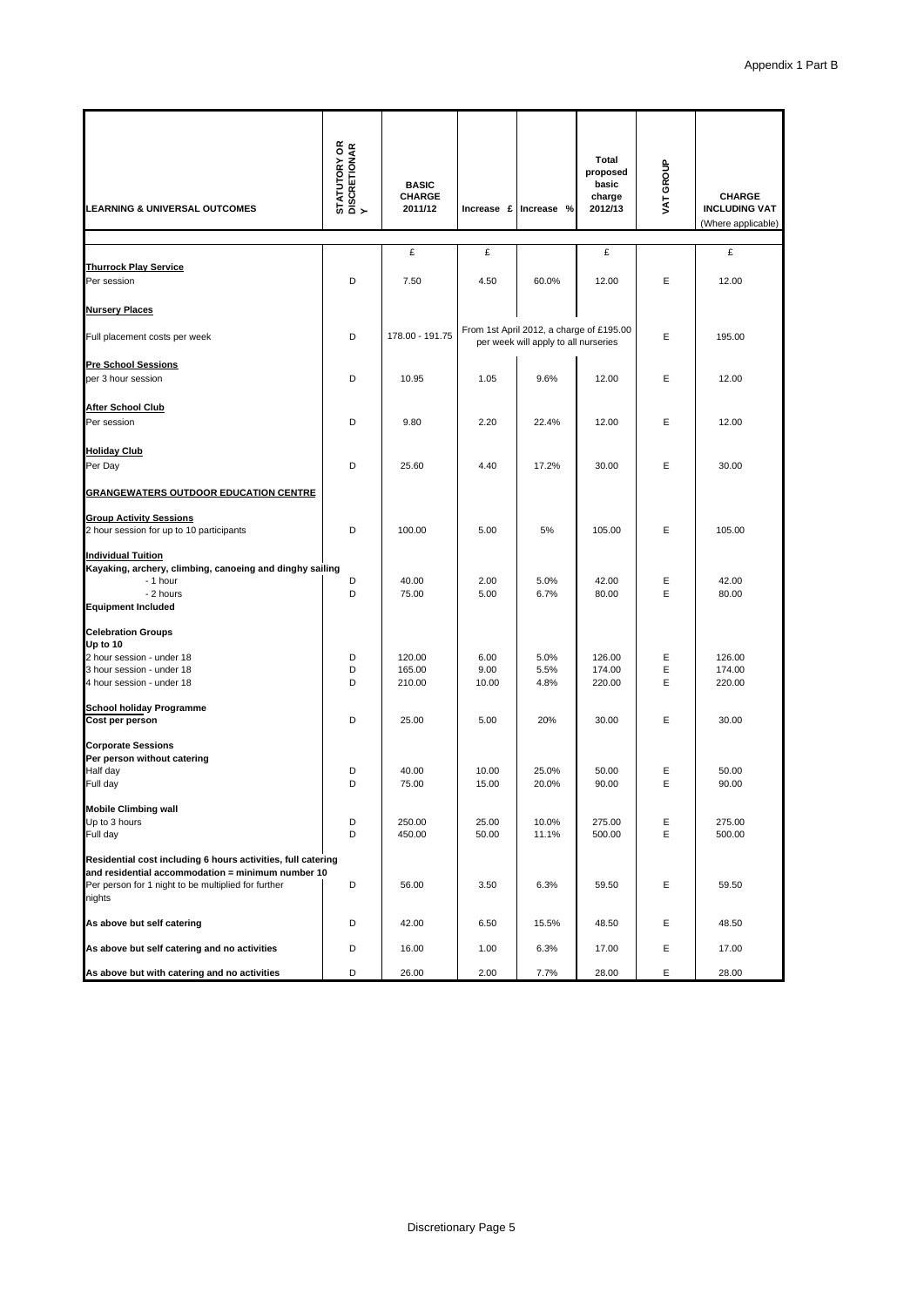| <b>LEARNING &amp; UNIVERSAL OUTCOMES</b>                                                                                                                      | <b>STATUTORY OR<br/>DISCRETIONARY</b> | <b>BASIC</b><br><b>CHARGE</b><br>2011/12 | Increase £ | $\%$<br>Increase | <b>Total proposed</b><br>basic charge<br>2012/13 | VAT GROUP | <b>CHARGE INCLUDING</b><br><b>VAT</b><br>(Where applicable) |
|---------------------------------------------------------------------------------------------------------------------------------------------------------------|---------------------------------------|------------------------------------------|------------|------------------|--------------------------------------------------|-----------|-------------------------------------------------------------|
|                                                                                                                                                               |                                       | £                                        | £          |                  | £                                                |           | £                                                           |
| <b>Meeting Room Hire Fees Without Catering</b>                                                                                                                |                                       |                                          |            |                  |                                                  |           |                                                             |
| Classroom Half Day                                                                                                                                            | D                                     | 30.00                                    | 2.00       | 6.7%             | 32.00                                            | Ε         | 32.00                                                       |
| Classroom Full Day                                                                                                                                            | D                                     | 50.00                                    | 3.00       | 6.0%             | 53.00                                            | E         | 53.00                                                       |
| Large meeting room Half Day                                                                                                                                   | D                                     | 60.00                                    | 3.00       | 5.0%             | 63.00                                            | E         | 63.00                                                       |
| Large meeting room Full Day                                                                                                                                   | D                                     | 100.00                                   | 5.00       | 5.0%             | 105.00                                           | E         | 105.00                                                      |
| <b>Courses - Per Session Cost</b>                                                                                                                             |                                       |                                          |            |                  |                                                  |           |                                                             |
| RYA National Sailing Scheme Start Sailing Level 1                                                                                                             | D                                     | 130.00                                   | 45.00      | 34.6%            | 175.00                                           | Ε         | 175.00                                                      |
| RYA National Sailing Scheme Start Sailing Level 2                                                                                                             | D                                     | 130.00                                   | 45.00      | 34.6%            | 175.00                                           | E         | 175.00                                                      |
| RYA National Powerboat Cert Level 2                                                                                                                           | D                                     | 150.00                                   | 25.00      | 16.7%            | 175.00                                           | Ε         | 175.00                                                      |
| RYA National Sailing Scheme Advanced Module Seamanship Skills                                                                                                 | D                                     | 150.00                                   | 25.00      | 16.7%            | 175.00                                           | E         | 175.00                                                      |
| RYA Powerboat Safety Boat                                                                                                                                     | D                                     | 180.00                                   | 10.00      | 5.6%             | 190.00                                           | E         | 190.00                                                      |
| <b>Equipment Included</b>                                                                                                                                     |                                       |                                          |            |                  |                                                  |           |                                                             |
| RYA Youth Sailing Scheme Stage 1                                                                                                                              | D                                     | 100.00                                   | 35.00      | 35.0%            | 135.00                                           | E         | 135.00                                                      |
| RYA Youth Sailing Scheme Stage 2                                                                                                                              | D                                     | 100.00                                   | 35.00      | 35.0%            | 135.00                                           | E         | 135.00                                                      |
| RYA Youth Sailing Scheme                                                                                                                                      | D                                     | N/A                                      |            |                  | 155.00                                           | Ε         | 155.00                                                      |
| RYA Youth Sailing Scheme Stage 3                                                                                                                              | D                                     | 100.00                                   | 35.00      | 35.0%            | 135.00                                           | E         | 135.00                                                      |
| RYA Youth Sailing Scheme Stage 4                                                                                                                              | D                                     | 100.00                                   | 35.00      | 35.0%            | 135.00                                           | E         | 135.00                                                      |
| <b>Equipment Included</b>                                                                                                                                     |                                       |                                          |            |                  |                                                  |           |                                                             |
| B.C.U.Canoeing Beginners 1&2 Star<br><b>Equipment Included</b>                                                                                                | D                                     | 100.00                                   | 35.00      | 35.0%            | 135.00                                           | Е         | 135.00                                                      |
| <b>Family Sessions</b>                                                                                                                                        |                                       |                                          |            |                  |                                                  |           |                                                             |
| 2 hours for up to 9 people                                                                                                                                    | D                                     | 80.00                                    | 5.00       | 6.3%             | 85.00                                            | E         | 85.00                                                       |
| <b>Equipment Included</b>                                                                                                                                     |                                       |                                          |            |                  |                                                  |           |                                                             |
| <b>Charges for Schools and Groups</b><br>Centre charges per group 10 including<br>Leaders per 2 hour session for schools and voluntary groups<br>Youth Groups | D                                     | 100.00                                   | 5.00       | 5.0%             | 105.00                                           | Ε         | 105.00                                                      |
| <b>Equipment included</b>                                                                                                                                     |                                       |                                          |            |                  |                                                  |           |                                                             |

\* Not Previously Published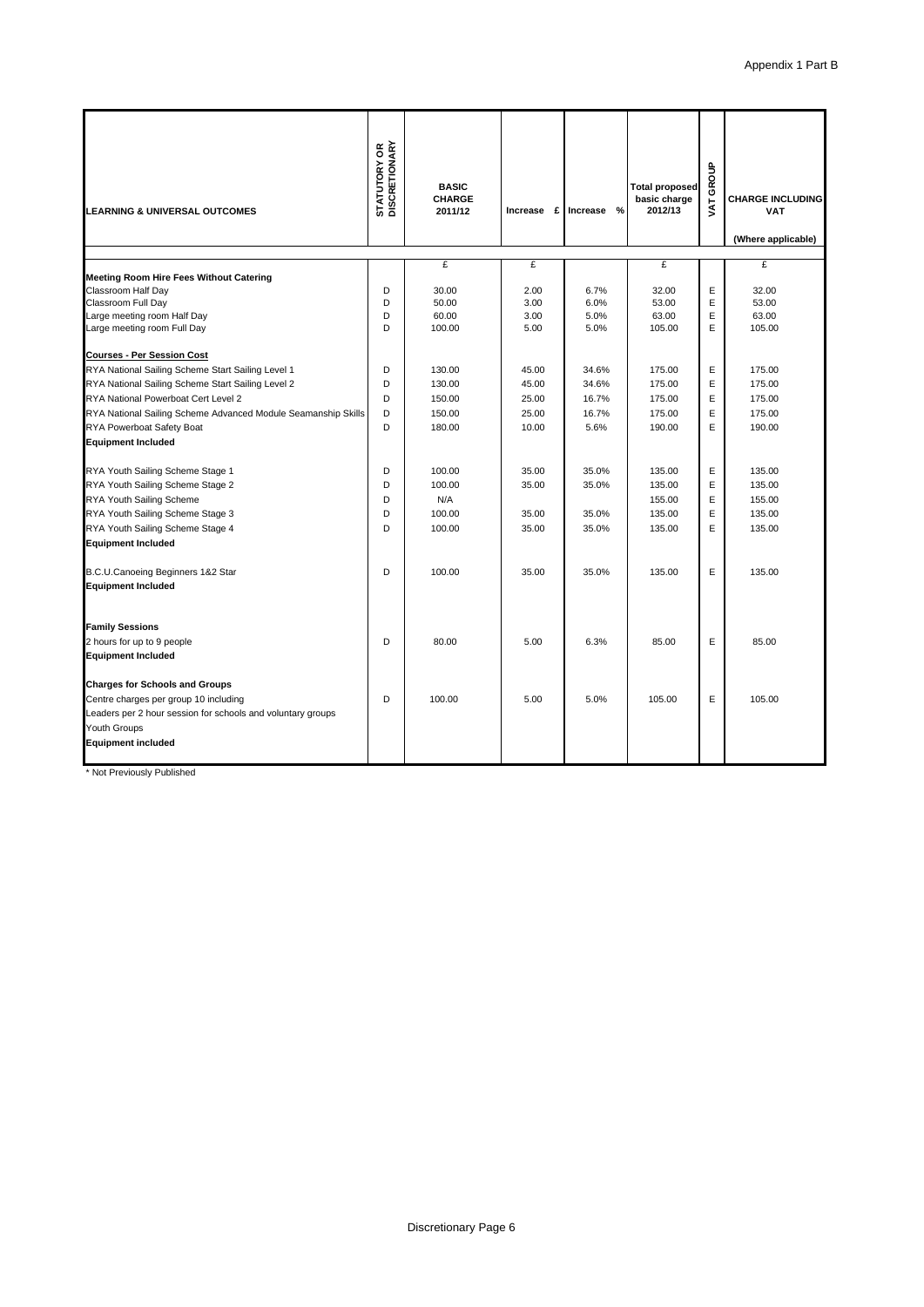| <b>POLICY PERFORMANCE and SUPPORT</b>                                                                                                                                                                                                                                                                                                                                                                       | <b>STATUTORY OR<br/>DISCRETIONARY</b> | <b>BASIC</b><br>CHARGE<br>2011/12 |   | Increase £ Increase % | <b>Total proposed</b><br>basic charge<br>2012/13 | GROUP<br>VAT | <b>CHARGE</b><br><b>INCLUDING</b><br><b>VAT</b><br>(Where applicable) |
|-------------------------------------------------------------------------------------------------------------------------------------------------------------------------------------------------------------------------------------------------------------------------------------------------------------------------------------------------------------------------------------------------------------|---------------------------------------|-----------------------------------|---|-----------------------|--------------------------------------------------|--------------|-----------------------------------------------------------------------|
| SCHOOLS - for other charges, please contact direct<br>School meal charges - Pupils<br>School meal charges - Teachers & Visitors<br><b>ADULT EDUCATION:</b><br>Charges for the service are set out in the Adult Education Prospectus<br>published at the beginning of the academic year.<br>For more information on courses and charges please contact:<br>01375-372476<br>Grays<br>Stanford<br>01375-673616 |                                       | $\mathbf{f}$                      | £ |                       | $\mathbf{f}$<br>TO BE ADVISED<br>TO BE ADVISED   |              | £                                                                     |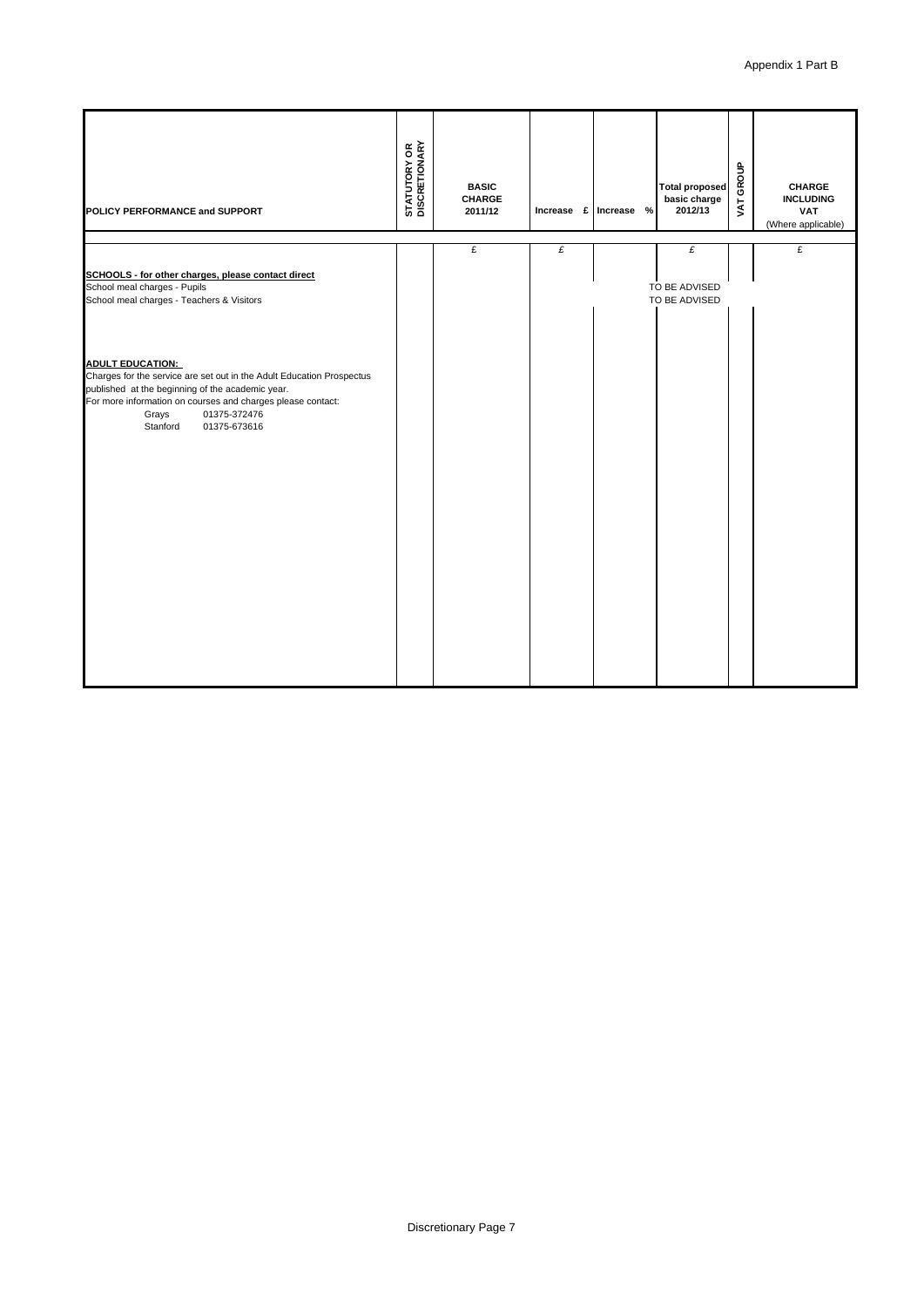| <b>STRATEGIC COMMISSIONING and RESOURCES</b>                                                                                                                                                                                                                                                                                                                                                                                                                                                                                                                                                           | <b>STATUTORY OR<br/>DISCRETIONARY</b> | <b>BASIC</b><br><b>CHARGE</b><br>2011/12 | Increase £ Increase                  | %                                    | Total<br>proposed<br>basic charge<br>2012/13 | VAT GROUP                         | <b>CHARGE</b><br><b>INCLUDING</b><br><b>VAT</b><br>(Where applicable) |
|--------------------------------------------------------------------------------------------------------------------------------------------------------------------------------------------------------------------------------------------------------------------------------------------------------------------------------------------------------------------------------------------------------------------------------------------------------------------------------------------------------------------------------------------------------------------------------------------------------|---------------------------------------|------------------------------------------|--------------------------------------|--------------------------------------|----------------------------------------------|-----------------------------------|-----------------------------------------------------------------------|
|                                                                                                                                                                                                                                                                                                                                                                                                                                                                                                                                                                                                        |                                       | £                                        | £                                    |                                      | £                                            |                                   | £                                                                     |
| <b>MEALS ON WHEELS</b><br>Per meal served at home<br>Per meal served at Luncheon Club<br>Per meal for services at day centres<br>- mid day meal<br>- breakfast only<br>- tea only                                                                                                                                                                                                                                                                                                                                                                                                                      | D<br>D<br>D<br>D<br>D                 | 4.00<br>4.00<br>4.00<br>1.00<br>1.00     | 0.00<br>0.00<br>0.00<br>0.00<br>0.00 | 0.0%<br>0.0%<br>0.0%<br>0.0%<br>0.0% | 4.00<br>4.00<br>4.00<br>1.00<br>1.00         | $\circ$<br>O<br>O<br>$\circ$<br>O | 4.00<br>4.00<br>4.00<br>1.00<br>1.00                                  |
| <b>DOMICILIARY CARE</b><br>- Per Hour<br>The charge for home care is<br>Charge made in line with "Fairer Charging" guidance with protection<br>for people on Income Support plus 25% buffer.                                                                                                                                                                                                                                                                                                                                                                                                           | D                                     | 13.00                                    | 0.00                                 | 0.0%                                 | 13.00                                        | O                                 | 13.00                                                                 |
| Up to a maximum per week                                                                                                                                                                                                                                                                                                                                                                                                                                                                                                                                                                               |                                       | No cap                                   |                                      |                                      | No cap                                       |                                   |                                                                       |
| <b>RESIDENTIAL ACCOMMODATION CHARGES</b><br>Maximum weekly charge for<br>Residential Accommodation is outside the scope of VAT<br>when supplied to/for people who were Thurrock residents but<br>exempt when supplied to/for non Thurrock residents<br>or other local authorities<br>Homes for Older people (per week)<br>Charges to Other Local Authorities/Organisations are at<br>rates shown above.<br><b>Community Day Care Service</b><br>The scale of charges outlined below relate to the charges per day<br>made to other Local Authorities where Non-Thurrock<br>residents attend the Centre | D                                     | 600.00                                   | 0.00                                 | 0.0%                                 | 600.00                                       | $\circ$                           | 600.00                                                                |
| Adult Community Services - Fees are based on individual needs and<br>circumstances.<br>CHARGE FOR ATTENDANCE AT DAY CENTRES<br>Per attendance                                                                                                                                                                                                                                                                                                                                                                                                                                                          | D                                     | 9.70                                     | 0.00                                 | 0.0%                                 | 9.70                                         | $\circ$                           | 9.70                                                                  |
| <b>TRANSPORT</b><br>Per Journey                                                                                                                                                                                                                                                                                                                                                                                                                                                                                                                                                                        | D                                     | 1.00                                     | 0.00                                 | 0.0%                                 | 1.00                                         | O                                 | 1.00                                                                  |
| these charges are for Thurrock Residents<br><u>RESPITE CARE FOR ADULTS WITH DISABILITIES</u><br>The charge outlined below relates to the use of Thurrock<br>Council's own Short Break Service<br>Charge per night per service user                                                                                                                                                                                                                                                                                                                                                                     | D                                     | 20.00                                    | 0.00                                 | 0.0%                                 | 20.00                                        | O                                 | 20.00                                                                 |
| <b>PENDANT ALARMS</b>                                                                                                                                                                                                                                                                                                                                                                                                                                                                                                                                                                                  |                                       |                                          |                                      |                                      |                                              |                                   |                                                                       |
| Council Tenants - nil charge<br>Private Housing Tenants - assessed as having critical or substantial needs                                                                                                                                                                                                                                                                                                                                                                                                                                                                                             | D                                     | 0.00                                     | 0.00                                 | 0.0%                                 | 0.00                                         | Ε                                 | 0.00                                                                  |
| (per week)<br>Private Housing Tenants - assessed as not having critical or substantial<br>needs (per week)<br>Assistive Technology                                                                                                                                                                                                                                                                                                                                                                                                                                                                     | D<br>D<br>D                           | 0.93<br>3.60<br>0.00                     | 0.00<br>0.00<br>0.00                 | 0.0%<br>0.0%<br>0.0%                 | 0.93<br>3.60<br>0.00                         | Ε<br>Ε<br>E                       | 0.93<br>3.60<br>0.00                                                  |
|                                                                                                                                                                                                                                                                                                                                                                                                                                                                                                                                                                                                        |                                       |                                          |                                      |                                      |                                              |                                   |                                                                       |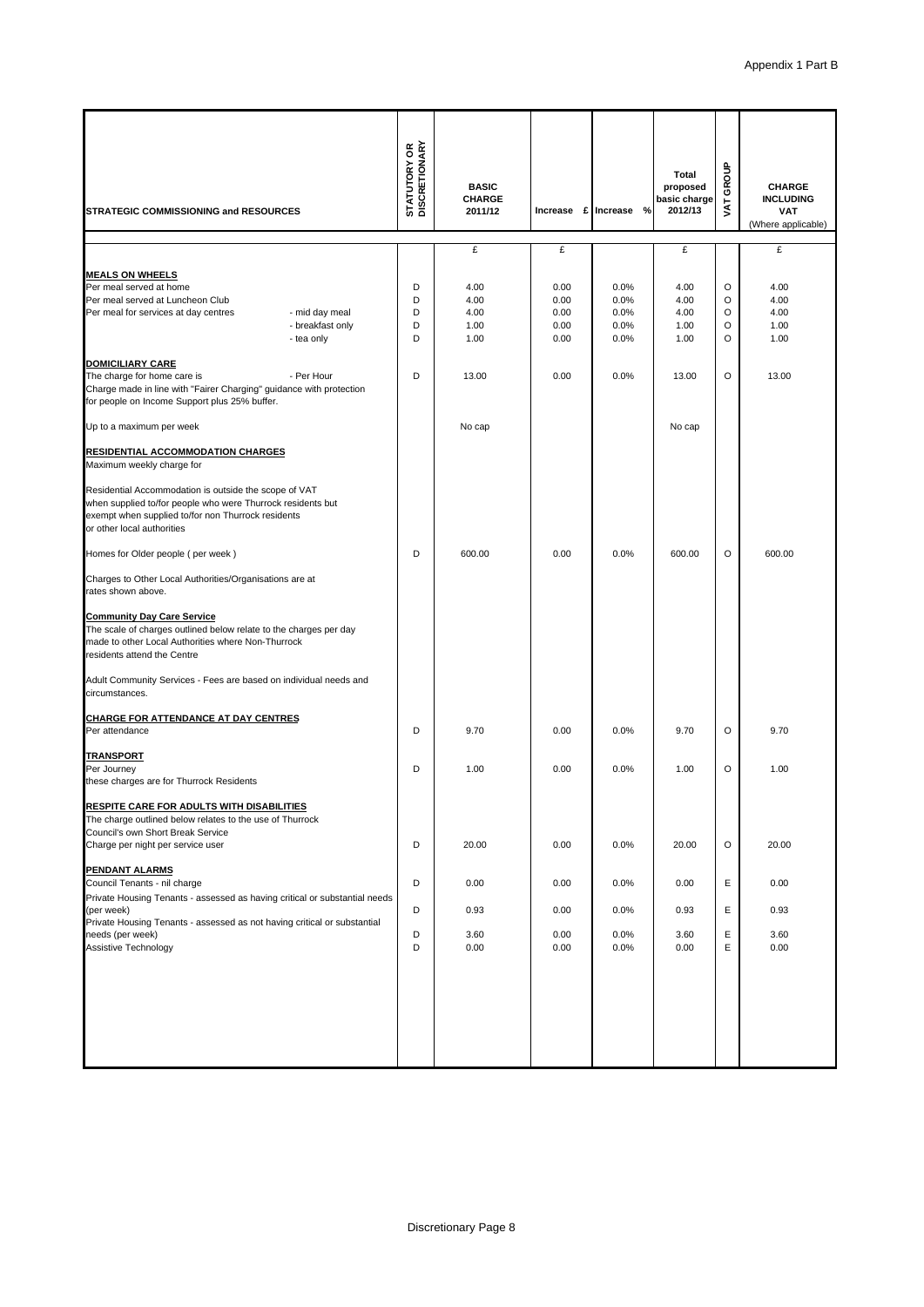| COMMUNITY LIBRARIES and CULTURAL SERVICES                                                                                                                                                                                                                                                                                                                                                                                                                                                                                                                                                                                                                       | <b>STATUTORY OR<br/>DISCRETIONARY</b>                         | <b>BASIC</b><br><b>CHARGE</b><br>2011/12                                                             | Increase £ Increase                                                                                  | %                                                                                                    | Total<br>proposed<br>basic charge<br>2012/13                                                         | GROUP<br>Š                                                                      | <b>CHARGE</b><br><b>INCLUDING</b><br>VAT<br>(Where applicable)                                       |
|-----------------------------------------------------------------------------------------------------------------------------------------------------------------------------------------------------------------------------------------------------------------------------------------------------------------------------------------------------------------------------------------------------------------------------------------------------------------------------------------------------------------------------------------------------------------------------------------------------------------------------------------------------------------|---------------------------------------------------------------|------------------------------------------------------------------------------------------------------|------------------------------------------------------------------------------------------------------|------------------------------------------------------------------------------------------------------|------------------------------------------------------------------------------------------------------|---------------------------------------------------------------------------------|------------------------------------------------------------------------------------------------------|
|                                                                                                                                                                                                                                                                                                                                                                                                                                                                                                                                                                                                                                                                 |                                                               | £                                                                                                    | £                                                                                                    |                                                                                                      | £                                                                                                    |                                                                                 | £                                                                                                    |
| <b>LIBRARIES</b>                                                                                                                                                                                                                                                                                                                                                                                                                                                                                                                                                                                                                                                |                                                               |                                                                                                      |                                                                                                      |                                                                                                      |                                                                                                      |                                                                                 |                                                                                                      |
| <b>FINES</b>                                                                                                                                                                                                                                                                                                                                                                                                                                                                                                                                                                                                                                                    |                                                               |                                                                                                      |                                                                                                      |                                                                                                      |                                                                                                      |                                                                                 |                                                                                                      |
| Books:<br>Day1<br>Day 2<br>Day 3<br>Day 4<br>Day 5<br>Day 6<br>Day 7<br>(The fines will be charged on the days which the library is open)<br>Maximum charge (8 weeks)*<br>* This maximum charge limits the extent of a fine payable for late<br>return of a single item. A renewal constitutes a new loan.<br>NOTE:<br>Books borrowed on children's and young adult tickets - exempt<br><b>RECORDED SOUND</b><br>Compact Disc Hire - 1 week loan<br>All spoken word for children (tape or CD)<br>Spoken Word on CD - 3 week loan<br>Playaways - 3 week loan<br>LANGUAGE COURSES<br>Single item for 3 weeks                                                      | D<br>D<br>D<br>D<br>D<br>D<br>D<br>D<br>D<br>D<br>D<br>D<br>D | 0.10<br>0.20<br>0.30<br>0.40<br>0.50<br>0.60<br>0.70<br>5.60<br>1.00<br>free<br>1.80<br>1.80<br>1.00 | 0.00<br>0.00<br>0.00<br>0.00<br>0.00<br>0.00<br>0.00<br>0.00<br>0.00<br>0.00<br>0.00<br>0.00<br>0.00 | 0.0%<br>0.0%<br>0.0%<br>0.0%<br>0.0%<br>0.0%<br>0.0%<br>0.0%<br>0.0%<br>0.0%<br>0.0%<br>0.0%<br>0.0% | 0.10<br>0.20<br>0.30<br>0.40<br>0.50<br>0.60<br>0.70<br>5.60<br>1.00<br>free<br>1.80<br>1.80<br>1.00 | O<br>O<br>$\circ$<br>O<br>O<br>O<br>O<br>$\circ$<br>$\circ$<br>O<br>O<br>O<br>O | 0.10<br>0.20<br>0.30<br>0.40<br>0.50<br>0.60<br>0.70<br>5.60<br>1.00<br>free<br>1.80<br>1.80<br>1.00 |
| Multiple sets for 12 weeks<br>NOTE<br>People who are blind, partially sighted or who have<br>difficulty in reading print due to physical learning disabilities<br>do not pay fines or hire or request charges for recorded sound<br><b>DVD</b><br>TV & Feature Films Hire<br>Each item / week<br>Overdue: item / week<br>Maximum charge - 8 weeks<br>Children's DVD Hire<br>Each item / week<br>Overdue: item / week<br>Maximum charge - 8 weeks<br>Non Fiction DVD Hire<br>Each item / week<br>Overdue: item / week<br>Maximum charge - 8 weeks<br>NOTE: Deaf and hard of hearing people do not pay fines or hire or<br>request charges for sub-titled videos. | D<br>D<br>D<br>D<br>D<br>D<br>D<br>D<br>D<br>D                | 3.00<br>2.20<br>2.20<br>17.60<br>2.20<br>2.20<br>17.60<br>2.20<br>2.20<br>17.60                      | 0.00<br>0.00<br>0.00<br>0.00<br>0.00<br>0.00<br>0.00<br>0.00<br>0.00<br>0.00                         | 0.0%<br>0.0%<br>0.0%<br>0.0%<br>0.0%<br>0.0%<br>0.0%<br>0.0%<br>0.0%<br>0.0%                         | 3.00<br>2.20<br>2.20<br>17.60<br>2.20<br>2.20<br>17.60<br>2.20<br>2.20<br>17.60                      | O<br>O<br>O<br>O<br>O<br>O<br>O<br>O<br>O<br>O                                  | 3.00<br>2.20<br>2.20<br>17.60<br>2.20<br>2.20<br>17.60<br>2.20<br>2.20<br>17.60                      |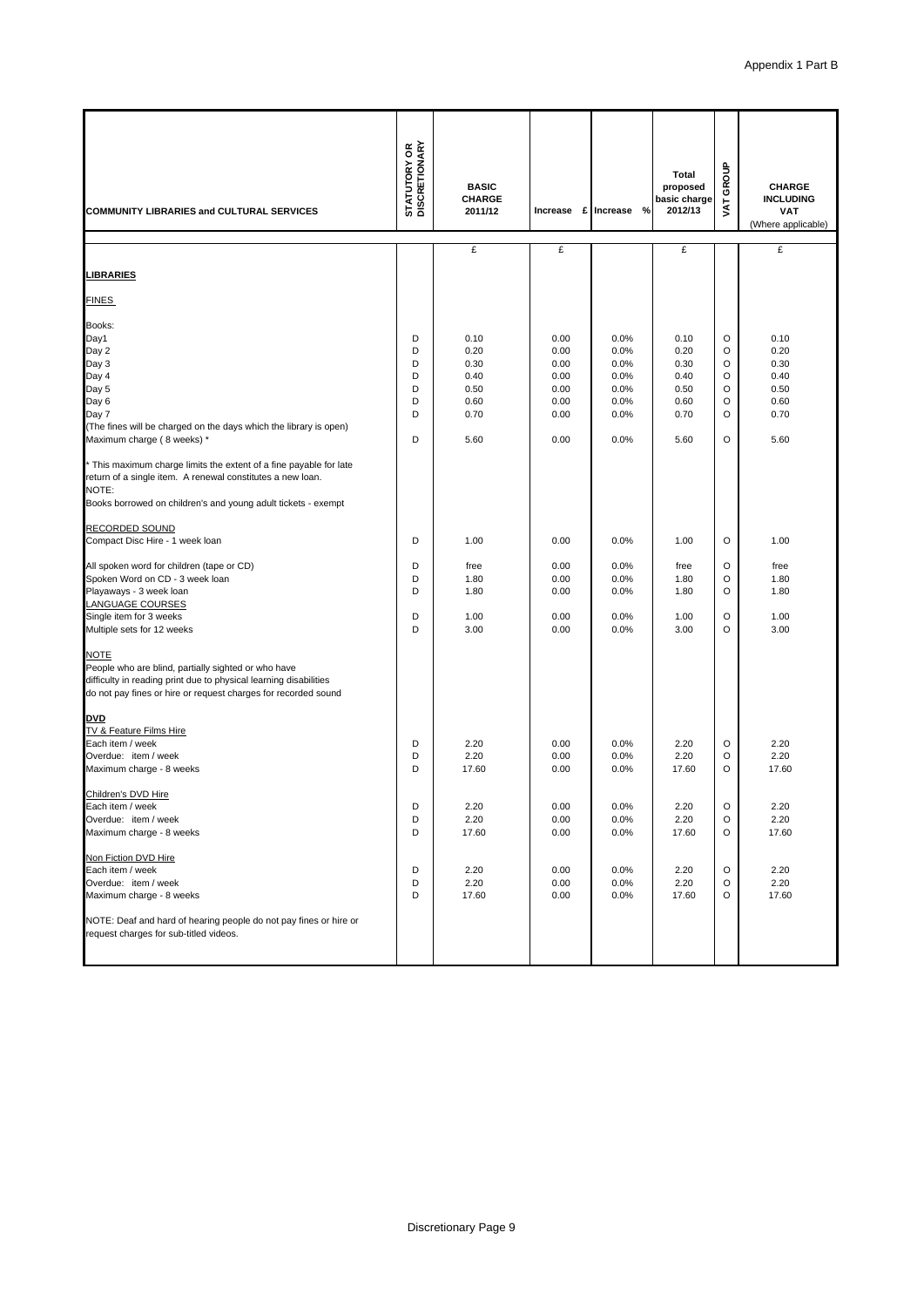| COMMUNITY LIBRARIES and CULTURAL SERVICES                                                                                                                                                                                                   | <b>STATUTORY OR<br/>DISCRETIONARY</b> | <b>BASIC</b><br><b>CHARGE</b><br>2011/12 | Increase £ Increase | $\%$         | <b>Total</b><br>proposed<br>basic charge<br>2012/13 | GROUP<br>VAT | <b>CHARGE</b><br><b>INCLUDING</b><br><b>VAT</b> |
|---------------------------------------------------------------------------------------------------------------------------------------------------------------------------------------------------------------------------------------------|---------------------------------------|------------------------------------------|---------------------|--------------|-----------------------------------------------------|--------------|-------------------------------------------------|
|                                                                                                                                                                                                                                             |                                       |                                          |                     |              |                                                     |              | (Where applicable)                              |
|                                                                                                                                                                                                                                             |                                       | $\overline{f}$                           | $\mathbf{f}$        |              | £                                                   |              | $\mathbf{f}$                                    |
|                                                                                                                                                                                                                                             |                                       |                                          |                     |              |                                                     |              |                                                 |
|                                                                                                                                                                                                                                             |                                       |                                          |                     |              |                                                     |              |                                                 |
| <b>MUSIC SETS AND PLAY SETS</b>                                                                                                                                                                                                             |                                       |                                          |                     |              |                                                     |              |                                                 |
| Music Set Hire                                                                                                                                                                                                                              |                                       |                                          |                     |              |                                                     |              |                                                 |
| Vocal scores (per item)                                                                                                                                                                                                                     | D                                     | 0.40                                     | 0.00                | 0.0%         | 0.40                                                | O            | 0.40                                            |
| Sheets - per set                                                                                                                                                                                                                            | D                                     | 3.35                                     | 0.00                | 0.0%         | 3.35                                                | $\circ$      | 3.35                                            |
| Chamber music (3 or more parts)                                                                                                                                                                                                             | D                                     | 3.35                                     | 0.00                | 0.0%         | 3.35                                                | O            | 3.35                                            |
| Orchestral set                                                                                                                                                                                                                              | D                                     | 6.50                                     | 0.00                | 0.0%         | 6.50                                                | O            | 6.50                                            |
| Play Sets Hire (3-15 copies)                                                                                                                                                                                                                | D                                     | 2.60                                     | 0.00                | 0.0%         | 2.60                                                | O            | 2.60                                            |
|                                                                                                                                                                                                                                             |                                       |                                          |                     |              |                                                     |              |                                                 |
| <b>BORROWERS' LOST TICKETS</b>                                                                                                                                                                                                              |                                       |                                          |                     |              |                                                     |              |                                                 |
| Adult - First Loss                                                                                                                                                                                                                          | D                                     | 1.60                                     | 0.00                | 0.0%         | 1.60                                                | $\circ$      | 1.60                                            |
| - Second and subsequent loss                                                                                                                                                                                                                | D                                     | 1.60                                     | 0.00                | 0.0%         | 1.60                                                | $\circ$      | 1.60                                            |
|                                                                                                                                                                                                                                             |                                       |                                          |                     |              |                                                     |              |                                                 |
| <b>SALES</b>                                                                                                                                                                                                                                |                                       |                                          |                     |              |                                                     |              |                                                 |
| Adult fiction - hardback                                                                                                                                                                                                                    | D                                     | 0.65                                     | 0.00                | 0.0%         | 0.65                                                | Ζ            | 0.65                                            |
| Adult fiction - paperback                                                                                                                                                                                                                   | D                                     | 0.20                                     | 0.00                | 0.0%         | 0.20                                                | Z            | 0.20                                            |
| Adult non fiction - hardback                                                                                                                                                                                                                | D                                     | 1.00                                     | 0.00                | 0.0%         | 1.00                                                | Z            | 1.00                                            |
| Adult non fiction - paperback                                                                                                                                                                                                               | D                                     | 0.50                                     | 0.00                | 0.0%         | 0.50                                                | Z            | 0.50                                            |
| Children's - hardback                                                                                                                                                                                                                       | D                                     | 0.60                                     | 0.00                | 0.0%         | 0.60                                                | Z            | 0.60                                            |
| Children's - paperback                                                                                                                                                                                                                      | D                                     | 0.20                                     | 0.00                | 0.0%         | 0.20                                                | Z            | 0.20                                            |
| CD's                                                                                                                                                                                                                                        | D                                     | 2.17                                     | 0.00                | 0.0%         | 2.17                                                | S            | 2.60                                            |
| Cassettes - per cassette                                                                                                                                                                                                                    | D                                     | 0.25                                     | 0.00                | 0.0%         | 0.25                                                | S            | 0.30                                            |
| DVD's                                                                                                                                                                                                                                       | D                                     | 1.98                                     | 0.02                | 1.0%         | 2.00                                                | S            | 2.40                                            |
| <b>DAMAGED AND LOST ITEMS</b><br>Replacement cost or publication price for books and other<br>materials during the first year. Thereafter, 10% reduction<br>for each year to a minimum of 50% or the following<br>whichever is the greater. |                                       |                                          |                     |              |                                                     |              |                                                 |
| Books for which no current value can be traced :                                                                                                                                                                                            |                                       |                                          |                     |              |                                                     |              |                                                 |
| Adult fiction - hardback                                                                                                                                                                                                                    | D                                     | 19.45                                    | 0.00                | 0.0%         | 19.45                                               | $\circ$      | 19.45                                           |
| Adult fiction - paperback                                                                                                                                                                                                                   | D                                     | 7.55                                     | 0.00                | 0.0%         | 7.55                                                | O            | 7.55                                            |
|                                                                                                                                                                                                                                             | D                                     | 23.70                                    | 0.00                | 0.0%         | 23.70                                               | O            | 23.70                                           |
| Adult non - fiction - hardback<br>Adult non - fiction - paperback                                                                                                                                                                           | D                                     | 8.60                                     | 0.00                | 0.0%         | 8.60                                                | O            | 8.60                                            |
|                                                                                                                                                                                                                                             | D                                     |                                          |                     | 0.0%         |                                                     | O            | 13.00                                           |
| Children's fiction - hardback                                                                                                                                                                                                               | D                                     | 13.00                                    | 0.00                |              | 13.00                                               | $\circ$      |                                                 |
| Children's fiction - paperback                                                                                                                                                                                                              |                                       | 5.45                                     | 0.00                | 0.0%         | 5.45                                                |              | 5.45                                            |
| Children's non - fiction - hardback                                                                                                                                                                                                         | D<br>D                                | 13.00                                    | 0.00                | 0.0%         | 13.00                                               | $\circ$      | 13.00                                           |
| Children's non - fiction - paperback<br>Children's boardbacks                                                                                                                                                                               | D                                     | 7.55<br>0.00                             | 0.00<br>0.00        | 0.0%<br>0.00 | 7.55<br>0.00                                        | O<br>$\circ$ | 7.55<br>0.00                                    |
|                                                                                                                                                                                                                                             |                                       |                                          |                     |              |                                                     |              |                                                 |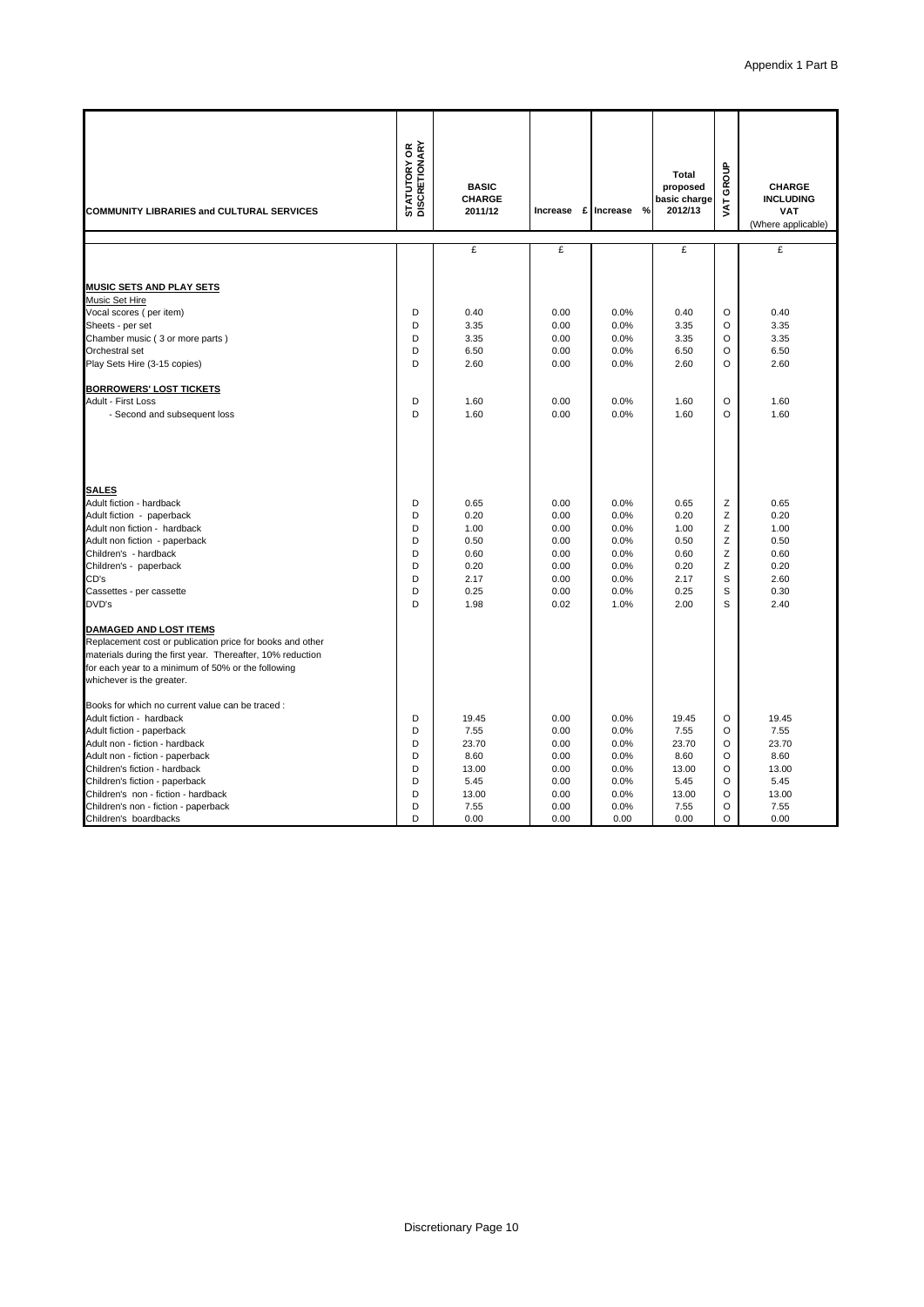|                                                                                                                                                                                                                                                                                                | <b>STATUTORY OR<br/>DISCRETIONARY</b> | <b>BASIC</b><br><b>CHARGE</b>                                                             |                                              |                                              | Total<br>proposed<br>basic charge                                           | GROUP                                                        | <b>CHARGE</b><br><b>INCLUDING</b>                                                         |
|------------------------------------------------------------------------------------------------------------------------------------------------------------------------------------------------------------------------------------------------------------------------------------------------|---------------------------------------|-------------------------------------------------------------------------------------------|----------------------------------------------|----------------------------------------------|-----------------------------------------------------------------------------|--------------------------------------------------------------|-------------------------------------------------------------------------------------------|
| <b>COMMUNITY LIBRARIES and CULTURAL SERVICES</b>                                                                                                                                                                                                                                               |                                       | 2011/12                                                                                   | Increase £ Increase                          | %                                            | 2012/13                                                                     | VAT.                                                         | <b>VAT</b><br>(Where applicable)                                                          |
|                                                                                                                                                                                                                                                                                                |                                       | £                                                                                         | £                                            |                                              | £                                                                           |                                                              | £                                                                                         |
| Other items for which no price can be traced:<br>Video Fiction<br>Video Non-Fiction<br><b>Compact Disks</b><br>Cassette<br>DVD'S<br>Video children's Fiction                                                                                                                                   | D<br>D<br>D<br>D<br>D<br>D            | 13.50<br>13.50<br>11.15<br>6.70<br>22.15<br>13.50                                         | 0.00<br>0.00<br>0.00<br>0.00<br>0.00<br>0.00 | 0.0%<br>0.0%<br>0.0%<br>0.0%<br>0.0%<br>0.0% | 13.50<br>13.50<br>11.15<br>6.70<br>22.15<br>13.50                           | O<br>O<br>O<br>O<br>$\circ$<br>$\circ$                       | 13.50<br>13.50<br>11.15<br>6.70<br>22.15<br>13.50                                         |
| <b>LOST COMPACT DISC CASSETTE INSERTS/</b>                                                                                                                                                                                                                                                     |                                       |                                                                                           |                                              |                                              |                                                                             |                                                              |                                                                                           |
| <b>CASES AND BOOK WALLETS</b><br>Compact Disc/CD ROM or Cassette Insert<br>Compact Disc/CD Rom Case<br><b>Cassette Case</b><br>Video - case<br>Video - insert<br><b>Book wallets</b><br><b>DVD</b> insert<br><b>DVD Case</b>                                                                   | D<br>D<br>D<br>D<br>D<br>D<br>D<br>D  | <b>Full Cost</b><br>1.20<br>0.65<br>1.20<br>Full Cost<br>0.65<br><b>Full Cost</b><br>1.20 | 0.00<br>0.00<br>0.00<br>0.00<br>0.00         | 0.0%<br>0.0%<br>0.0%<br>0.0%<br>0.0%         | Full Cost<br>1.20<br>0.65<br>1.20<br>Full Cost<br>0.65<br>Full Cost<br>1.20 | O<br>$\circ$<br>O<br>O<br>O<br>$\circ$<br>$\circ$<br>$\circ$ | <b>Full Cost</b><br>1.20<br>0.65<br>1.20<br>Full Cost<br>0.65<br><b>Full Cost</b><br>1.20 |
| <b>PHOTOCOPIERS</b><br>Single copy A4 size - Monochrome<br>Single copy A3 size - Monochrome<br>Single copy A4 size - Colour<br>Single copy A3 size - Colour                                                                                                                                    | D<br>D<br>D<br>D                      | 0.04<br>0.08<br>0.83<br>1.25                                                              | 0.00<br>0.00<br>0.00<br>0.00                 | 0.0%<br>0.0%<br>0.0%<br>0.0%                 | 0.04<br>0.08<br>0.83<br>1.25                                                | S<br>S<br>S<br>S                                             | 0.05<br>0.10<br>1.00<br>1.50                                                              |
| <b>MICROFILM PRINTS</b><br>per page                                                                                                                                                                                                                                                            | D                                     | 0.25                                                                                      | 0.00                                         | 0.0%                                         | 0.25                                                                        | S                                                            | 0.30                                                                                      |
| <b>FAX</b><br>Outgoing                                                                                                                                                                                                                                                                         |                                       |                                                                                           |                                              |                                              |                                                                             |                                                              |                                                                                           |
| First page: UK<br>Additional page<br>First page : Europe<br>Additional page<br>First page : Elsewhere<br>Additional page:<br>Libraries located within shopping centres where fax<br>charges are cheaper may match the charge of the lowest<br>competitor (in agreement with the group manager) | D<br>D<br>D<br>D<br>D<br>D            | 0.83<br>0.42<br>1.67<br>0.83<br>1.67<br>0.83                                              | 0.00<br>0.00<br>0.00<br>0.00<br>0.00<br>0.00 | 0.0%<br>0.0%<br>0.0%<br>0.0%<br>0.0%<br>0.0% | 0.83<br>0.42<br>1.67<br>0.83<br>1.67<br>0.83                                | S<br>S<br>S<br>S<br>S<br>S                                   | 1.00<br>0.50<br>2.00<br>1.00<br>2.00<br>1.00                                              |
| Incoming<br>Each                                                                                                                                                                                                                                                                               | D                                     | 0.83                                                                                      | 0.00                                         | 0.0%                                         | 0.83                                                                        | S                                                            | 1.00                                                                                      |
| INTERNET AND WORD PROCESSING                                                                                                                                                                                                                                                                   |                                       |                                                                                           |                                              |                                              |                                                                             |                                                              |                                                                                           |
| Use of the Internet<br>Word Processing:<br>Black and white<br>Colour                                                                                                                                                                                                                           | D<br>D                                | <b>FREE</b><br>0.17<br>0.17                                                               | 0.00<br>0.00                                 | 0.0%<br>0.0%                                 | FREE<br>0.17<br>0.17                                                        | S<br>S                                                       | <b>FREE</b><br>0.20<br>0.20                                                               |
| <b>CD-ROM PRINT-OUTS:</b><br>Black and white<br>Colour                                                                                                                                                                                                                                         | D<br>D                                | 0.17<br>0.17                                                                              | 0.00<br>0.00                                 | 0.0%<br>0.0%                                 | 0.17<br>0.17                                                                | S<br>S                                                       | 0.20<br>0.20                                                                              |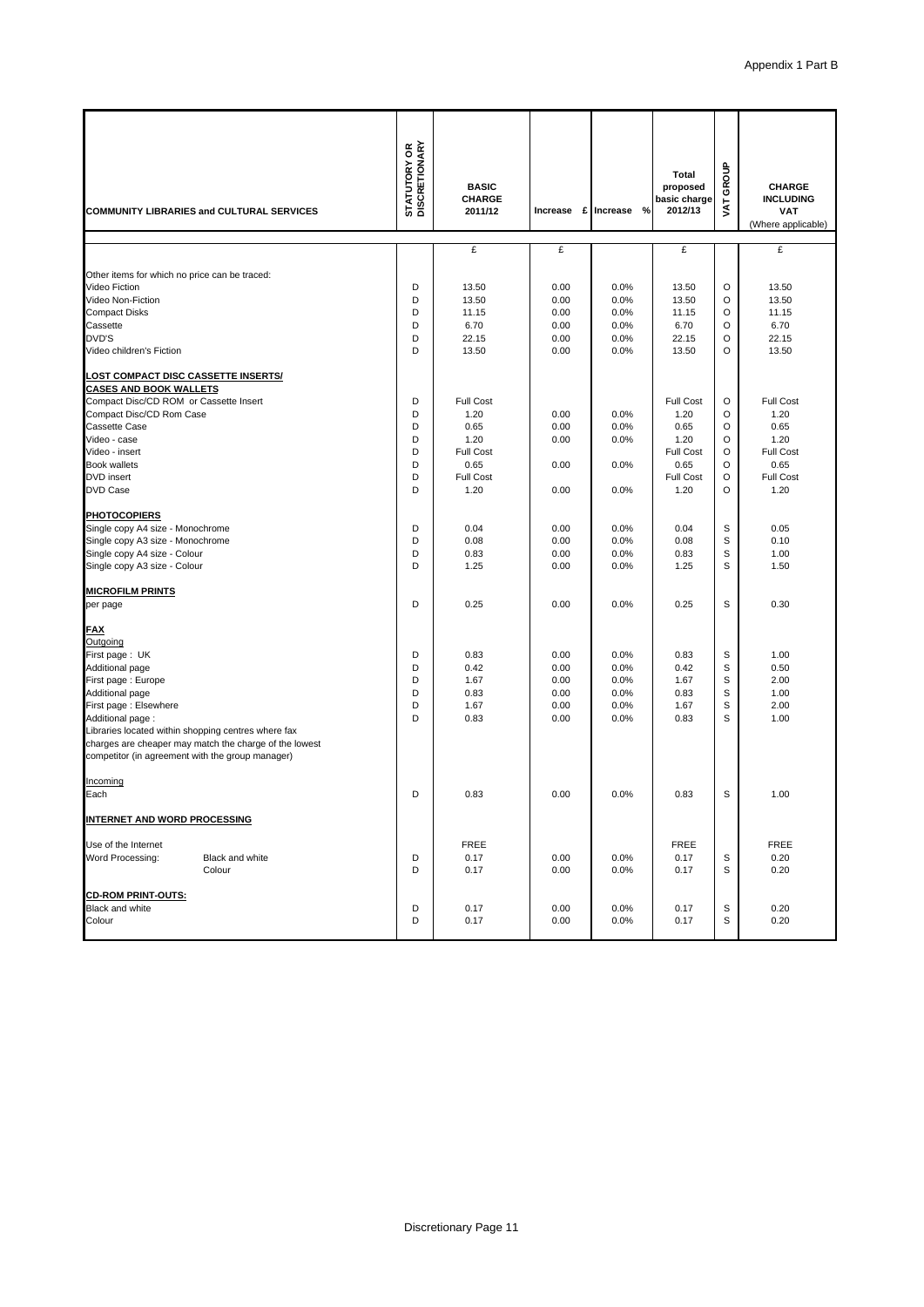| COMMUNITY LIBRARIES and CULTURAL SERVICES                                                                                                                                                                                   | <b>STATUTORY OR<br/>DISCRETIONARY</b> | <b>BASIC</b><br><b>CHARGE</b><br>2011/12                                      | Increase £ Increase                                          | %                                                            | <b>Total proposed</b><br>basic charge<br>2012/13             | GROUP<br><b>TYA</b>                  | <b>CHARGE</b><br><b>INCLUDING</b><br><b>VAT</b><br>(Where applicable) |
|-----------------------------------------------------------------------------------------------------------------------------------------------------------------------------------------------------------------------------|---------------------------------------|-------------------------------------------------------------------------------|--------------------------------------------------------------|--------------------------------------------------------------|--------------------------------------------------------------|--------------------------------------|-----------------------------------------------------------------------|
|                                                                                                                                                                                                                             |                                       | £                                                                             | £                                                            |                                                              | £                                                            |                                      | £                                                                     |
| PRINT-OUTS/DISC COPIES FROM LIBRARY<br>DATABASES (e.g. Clubs and Societies)<br>First Page Free                                                                                                                              | D                                     | 0.17                                                                          | 0.00                                                         | 0.0%                                                         | 0.17                                                         | S                                    | 0.20                                                                  |
| <b>EXHIBITIONS</b><br><b>Display Screens</b><br>Deposit (non refundable)<br>Weekly hire per set<br>Display cases or shop window displays                                                                                    | D<br>D                                | 111.49<br>65.15<br>Determined<br>separately                                   | 0.18<br>0.68                                                 | 0.2%<br>1.0%                                                 | 111.67<br>65.83                                              | S<br>S<br>S                          | 134.00<br>79.00                                                       |
| <b>Exhibition Space</b><br>Exhibition of works or crafts by individual artists and craftsmen                                                                                                                                | D                                     | 25% commission<br>or minimum hire                                             |                                                              |                                                              |                                                              | E                                    | 25% commission<br>or minimum hire                                     |
| <b>PREMISES HIRE</b><br>Commercial organisations and public meetings held<br>by political parties<br>Per hour<br>Under 24 sq.m.<br>24 - 70 sq.m.<br>Over 70 sq.m.                                                           | D                                     | 31.45<br>Negotiable<br>Negotiable                                             | 0.55                                                         | 1.7%                                                         | 32.00<br>Negotiable<br>Negotiable                            | E                                    | 32.00<br>Negotiable<br>Negotiable                                     |
| Other organisations and non-public meetings of                                                                                                                                                                              |                                       |                                                                               |                                                              |                                                              |                                                              |                                      |                                                                       |
| political parties<br>Under 24 sq.m.<br>24 - 70 sq.m.<br>Over 70 sq.m.                                                                                                                                                       | D<br>D<br>D                           | 6.70<br>9.55<br>13.50                                                         | 0.00<br>0.45<br>0.00                                         | 0.0%<br>4.7%<br>0.0%                                         | 6.70<br>10.00<br>13.50                                       | Ε<br>Ε<br>E                          | 6.70<br>10.00<br>13.50                                                |
| Ancillary Equipment (where available)                                                                                                                                                                                       |                                       |                                                                               |                                                              |                                                              |                                                              |                                      |                                                                       |
| Per hour<br>Bar<br>Kitchen<br>Piano<br>Cine Slide/OHP Projector<br>Stage Lighting<br>Carousel Projector/Black Projector<br><b>Compact Disc/Cassette Machines</b><br><b>TV/Video</b>                                         | D<br>D<br>D<br>D<br>D<br>D<br>D<br>D  | 7.50<br>3.33<br>3.33<br>3.33<br>3.33<br>3.33<br>3.33<br>3.33                  | 0.00<br>0.00<br>0.00<br>0.00<br>0.00<br>0.00<br>0.00<br>0.00 | 0.0%<br>0.0%<br>0.0%<br>0.0%<br>0.0%<br>0.0%<br>0.0%<br>0.0% | 7.50<br>3.33<br>3.33<br>3.33<br>3.33<br>3.33<br>3.33<br>3.33 | S<br>S<br>S<br>S<br>S<br>S<br>S<br>S | 9.00<br>4.00<br>4.00<br>4.00<br>4.00<br>4.00<br>4.00<br>4.00          |
| DISPLAYS BY NON-COMMERCIAL ORGANISATIONS                                                                                                                                                                                    |                                       |                                                                               |                                                              |                                                              |                                                              |                                      |                                                                       |
| OF AN EDUCATIONAL/CULTURAL NATURE<br>No income benefit to Organisation                                                                                                                                                      |                                       |                                                                               |                                                              |                                                              |                                                              |                                      |                                                                       |
| Per week<br>Under 15 sq.m. (board space)<br>15 - 25 sq.m.<br>26 - 50 sq.m.<br>51 - 75 sq.m.<br>76 - 100 sq.m.<br>over 100 sq.m.                                                                                             | D<br>D<br>D<br>D<br>D<br>D            | 13.40<br>24.85<br>34.60<br>46.15<br>57.60<br>70.25                            | 0.00<br>0.15<br>0.40<br>0.85<br>0.40<br>0.75                 | 0.0%<br>0.6%<br>1.2%<br>1.8%<br>0.7%<br>1.1%                 | 13.40<br>25.00<br>35.00<br>47.00<br>58.00<br>71.00           | Ε<br>E<br>E<br>E<br>Ε<br>Е           | 13.40<br>25.00<br>35.00<br>47.00<br>58.00<br>71.00                    |
| DISPLAY BY COMMERCIAL ORGANISATIONS                                                                                                                                                                                         |                                       |                                                                               |                                                              |                                                              |                                                              |                                      |                                                                       |
| (PER DAY OPEN)<br>Under 15 sq.m. (board space)<br>15 - 25 sq.m.<br>26 - 50 sq.m.<br>51 - 75 sq.m.<br>76 - 100 sq.m.<br>over 100 sq.m.<br>(30% discount for hiring in excess of one week)                                    | D<br>D<br>D<br>D<br>D<br>D            | 6.05<br>12.10<br>18.45<br>23.15<br>23.95<br>35.75                             | 0.05<br>0.90<br>0.55<br>0.85<br>0.05<br>0.25                 | 0.8%<br>7.4%<br>3.0%<br>3.7%<br>0.2%<br>0.7%                 | 6.10<br>13.00<br>19.00<br>24.00<br>24.00<br>36.00            | Ε<br>E<br>Ε<br>Ε<br>Ε<br>Е           | 6.10<br>13.00<br>19.00<br>24.00<br>24.00<br>36.00                     |
| THAMESIDE THEATRE AND CENTRAL COMPLEX                                                                                                                                                                                       |                                       | For details                                                                   |                                                              |                                                              |                                                              |                                      |                                                                       |
| The Thameside Theatre operates 3 tariffs dependant on the status<br>of the hirer.<br>Thurrock based non profit organisations, members of Thurrock<br>Arts Council and Thurrock Schools and Colleges pay the base<br>tariff. | D<br>D                                | and prices,<br>please contact<br>the Thameside                                |                                                              |                                                              |                                                              |                                      |                                                                       |
| Thurrock based commercial organisations pay base plus                                                                                                                                                                       | D                                     | Theatre team                                                                  |                                                              |                                                              |                                                              |                                      |                                                                       |
| approximately 50%<br>Commercial organisations from outside Thurrock pay base rate<br>plus 100%.<br>Bank Holidays are charged at 200% of whichever tariff applies.<br>Venue details on www.thurrock.gov.uk/theatre.          | D<br>D<br>D                           | on<br>0845-300-5264<br><b>OR</b><br><b>Thurrock Council</b><br>Extension 4981 |                                                              |                                                              |                                                              |                                      |                                                                       |
| <b>MUSEUM</b><br>Sale of museum merchandise, cost as determined by<br>Heritage Officer in consultation<br>with the Director of Finance and Corporate Governance                                                             |                                       |                                                                               |                                                              |                                                              |                                                              |                                      |                                                                       |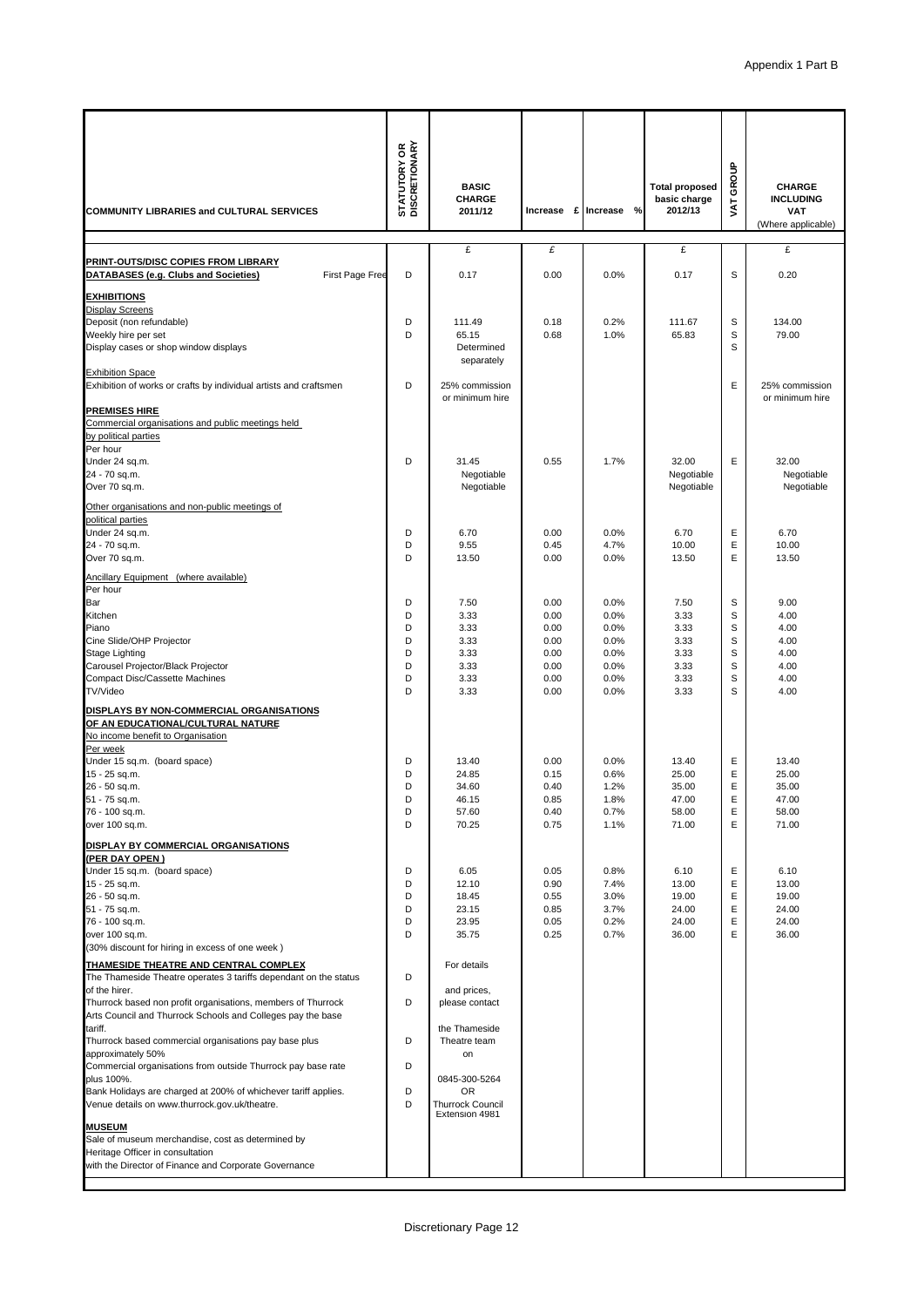| <b>STATUTORY OR<br/>DISCRETIONARY</b>                                                                                                                                                                                                                                                                                                                                                             | <b>BASIC</b><br>CHARGE<br>2011/12                                               | Increase £ Increase                                   | %                                                    | Total<br>proposed<br>basic charge<br>2012/13             | GROUP<br><b>TYV</b>                    | <b>CHARGE</b><br><b>INCLUDING</b><br><b>VAT</b><br>(Where applicable) |
|---------------------------------------------------------------------------------------------------------------------------------------------------------------------------------------------------------------------------------------------------------------------------------------------------------------------------------------------------------------------------------------------------|---------------------------------------------------------------------------------|-------------------------------------------------------|------------------------------------------------------|----------------------------------------------------------|----------------------------------------|-----------------------------------------------------------------------|
|                                                                                                                                                                                                                                                                                                                                                                                                   |                                                                                 |                                                       |                                                      |                                                          |                                        | £                                                                     |
| D                                                                                                                                                                                                                                                                                                                                                                                                 | 70.00                                                                           | 30.00                                                 | 42.9%                                                | 100.00                                                   | O                                      | 100.00                                                                |
|                                                                                                                                                                                                                                                                                                                                                                                                   |                                                                                 |                                                       |                                                      |                                                          |                                        |                                                                       |
| D<br>D                                                                                                                                                                                                                                                                                                                                                                                            | 40.00<br>29.87                                                                  | 0.00<br>0.13                                          | 0.0%<br>0.4%                                         | 40.00<br>30.00                                           | E<br>S                                 | 40.00<br>36.00                                                        |
|                                                                                                                                                                                                                                                                                                                                                                                                   |                                                                                 |                                                       |                                                      |                                                          |                                        |                                                                       |
| D<br>D<br>D<br>D<br>D<br>D                                                                                                                                                                                                                                                                                                                                                                        | 144.20<br>113.30<br>113.90<br>154.50<br>278.10<br>0.00                          | 5.80<br>36.70<br>36.10<br>$-4.50$<br>$-128.10$<br>N/A | 4.0%<br>32.4%<br>31.7%<br>$-2.9%$<br>$-46.1%$<br>N/A | 150.00<br>150.00<br>150.00<br>150.00<br>150.00<br>150.00 | O<br>O<br>$\circ$<br>O<br>$\circ$<br>O | 150.00<br>150.00<br>150.00<br>150.00<br>150.00<br>150.00<br>114.00    |
|                                                                                                                                                                                                                                                                                                                                                                                                   |                                                                                 |                                                       |                                                      |                                                          |                                        | 6.00                                                                  |
| D                                                                                                                                                                                                                                                                                                                                                                                                 | 120.00                                                                          | 0.00                                                  | 0.0%                                                 | 120.00                                                   | $\circ$                                | 120.00                                                                |
|                                                                                                                                                                                                                                                                                                                                                                                                   |                                                                                 |                                                       |                                                      |                                                          |                                        |                                                                       |
| D<br>D<br>D<br>D<br>D                                                                                                                                                                                                                                                                                                                                                                             | 2,500.00 p.a.<br>1,500.00 p.a.<br>1,500.00 p.a.<br>100.00 p.a.<br>1,000.00 p.a. | 100.00<br>45.00<br>45.00<br>0.00<br>0.00              | 4.0%<br>2.6%<br>3.0%<br>0.0%<br>0.0%                 | 2,600.00<br>1,545.00<br>1,545.00<br>100.00<br>1,000.00   | O<br>O<br>O<br>O<br>$\circ$            | 2,600.00<br>1,545.00<br>1,545.00<br>100.00<br>1,000.00                |
|                                                                                                                                                                                                                                                                                                                                                                                                   |                                                                                 |                                                       |                                                      |                                                          |                                        |                                                                       |
| D<br>D<br>D<br>D<br>D<br>D                                                                                                                                                                                                                                                                                                                                                                        | 11.00<br>45.00<br>50.00<br>60.00<br>60.00<br>70.00                              | 0.00<br>0.00<br>0.00<br>0.00<br>0.00<br>0.00          | 0.0%<br>0.0%<br>0.0%<br>0.0%<br>0.0%<br>0.0%         | 11.00<br>45.00<br>50.00<br>60.00<br>60.00<br>70.00       | O<br>O<br>O<br>O<br>O<br>O             | 11.00<br>45.00<br>50.00<br>60.00<br>60.00<br>70.00                    |
| All fees are plus the cost of vet visit payable on invoice before<br>Class A static vehicle 4-7 days per week inc. trading 17.00-05.00<br>Class A static vehicle 1-3 days per week inc. trading 17.00-05.00<br>Class A static vehicle 1-7 days per week 07.00-17.00 only<br>Class B vehicle mobile around borough during its trading hours<br>Weekend 10pm - 9am Bank<br>Holidays and other times | D<br>D                                                                          | £<br>113.30<br>5.15                                   | £<br>0.70<br>0.85                                    | 0.6%<br>16.5%                                            | £<br>114.00<br>6.00                    | $\circ$<br>$\circ$                                                    |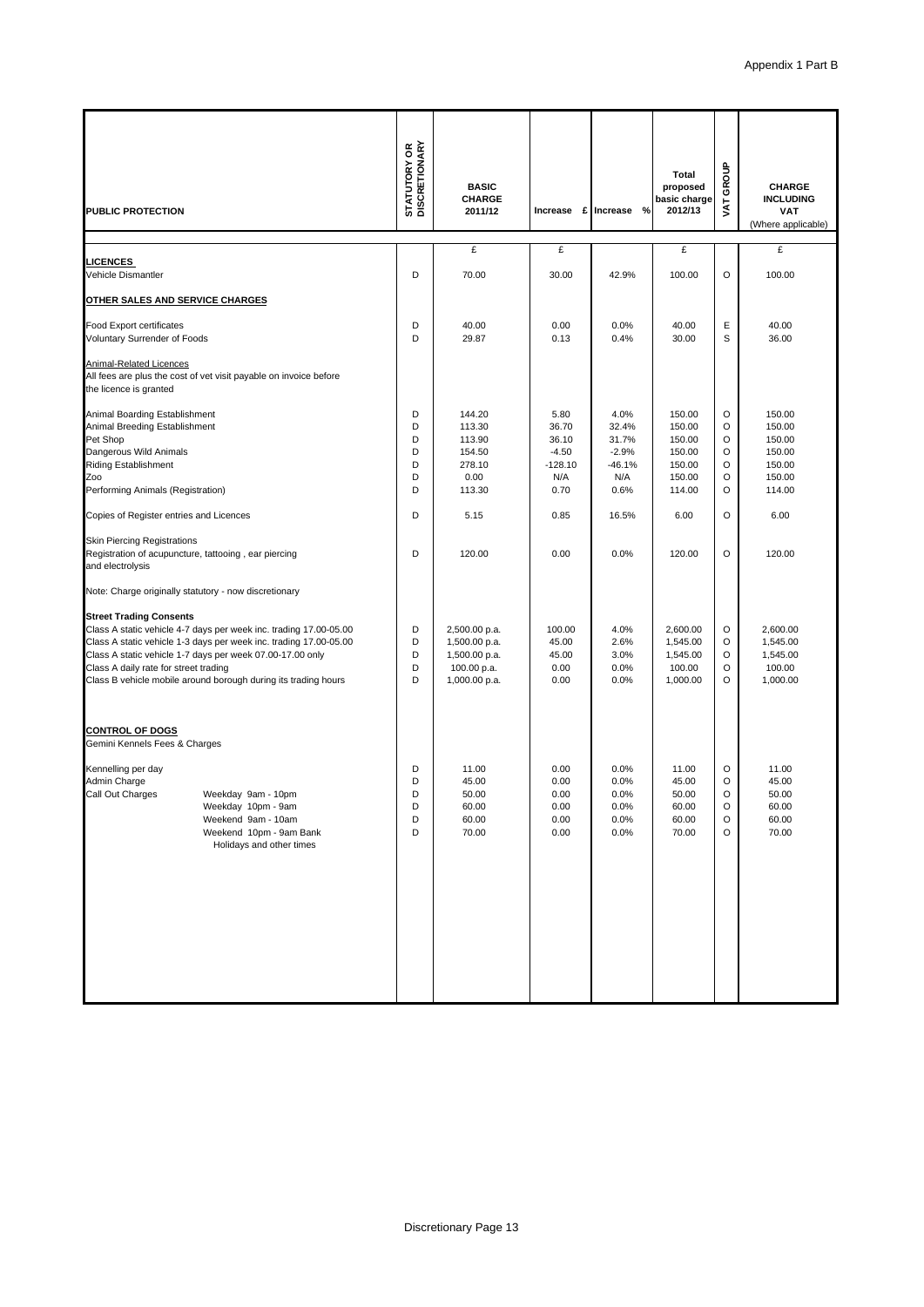| <b>PUBLIC PROTECTION</b>                                                                                                                                                                                          | <b>STATUTORY OR<br/>DISCRETIONARY</b> | <b>BASIC</b><br><b>CHARGE</b><br>2011/12               | £<br>Increase                                    | %<br>Increase                                    | <b>Total</b><br>proposed<br>basic charge<br>2012/13      | GROUP<br><b>TAT</b>                     | <b>CHARGE</b><br><b>INCLUDING</b><br><b>VAT</b><br>(Where applicable) |
|-------------------------------------------------------------------------------------------------------------------------------------------------------------------------------------------------------------------|---------------------------------------|--------------------------------------------------------|--------------------------------------------------|--------------------------------------------------|----------------------------------------------------------|-----------------------------------------|-----------------------------------------------------------------------|
|                                                                                                                                                                                                                   |                                       | £                                                      | £                                                |                                                  | £                                                        |                                         | £                                                                     |
| <b>SEX ESTABLISHMENT LICENCES</b><br>Application for new licence<br>Application for renewed licence<br>Application for transfer                                                                                   | D<br>D<br>D                           | 2.010.00<br>1,000.00<br>50.00                          | 990.00<br>1000.00<br>50.00                       | 49.3%<br>100.0%<br>100.0%                        | 3,000.00<br>2,000.00<br>100.00                           | O<br>O<br>O                             | 3.000.00<br>2,000.00<br>100.00                                        |
| <b>HACKNEY CARRIAGE LICENCES</b><br><b>Vehicle Licences</b><br>Hackney Carriage (HC)<br>Private Hire Vehicle (PHV)<br>Vehicle Replacement<br>Change of Ownership                                                  | D<br>D<br>D<br>D                      | 290.00<br>275.00<br>35.00<br>35.00                     | 60.00<br>50.00<br>5.00<br>5.00                   | 20.7%<br>18.2%<br>14.3%<br>14.3%                 | 350.00<br>325.00<br>40.00<br>40.00                       | $\circ$<br>$\circ$<br>O<br>O            | 350.00<br>325.00<br>40.00<br>40.00                                    |
| <b>Drivers Licences</b><br>HC & PH New (combined licence)<br>HC & PH Renewal (combine<br>PH New<br><b>PH Renewal</b><br><b>HC New</b><br><b>HC Renewal</b>                                                        | D<br>D<br>D<br>D<br>D<br>D            | 150.00<br>125.00<br>115.00<br>90.00<br>115.00<br>90.00 | 30.00<br>25.00<br>5.00<br>10.00<br>5.00<br>10.00 | 20.0%<br>20.0%<br>4.3%<br>11.1%<br>4.3%<br>11.1% | 180.00<br>150.00<br>120.00<br>100.00<br>120.00<br>100.00 | O<br>$\circ$<br>O<br>O<br>O<br>$\Omega$ | 180.00<br>150.00<br>120.00<br>100.00<br>120.00<br>100.00              |
| <b>Private Hire Operators</b><br>Operators having 1 vehicle<br>Operators having 2 - 5 vehicles<br>Operators having 6 - 10 vehicles<br>Operators having 11 - 20 vehicles<br>Operators having more than 20 vehicles | D<br>D<br>D<br>D<br>D                 | 100.00<br>350.00<br>500.00<br>500.00<br>500.00         | 0.00<br>$-50.00$<br>0.00<br>300.00<br>500.00     | 0.0%<br>$-14.3%$<br>0.0%<br>60.0%<br>100.0%      | 100.00<br>300.00<br>500.00<br>800.00<br>1,000.00         | O<br>$\circ$<br>O<br>O<br>O             | 100.00<br>300.00<br>500.00<br>800.00<br>1,000.00                      |
| <b>Other Charges</b><br>Additional Knowledge test<br>Checking and sealing taximeters<br><b>Replacement Drivers Badges</b><br>Replacement Plate, mounting Bracket & Vehicle ID card<br>Replacement door stickers   | D<br>D<br>D<br>D<br>D                 | 20.00<br>5.00<br>5.00<br>20.00<br>5.00                 | 0.00<br>15.00<br>15.00<br>5.00<br>0.00           | 0.0%<br>300.0%<br>300.0%<br>25.0%<br>0.0%        | 20.00<br>20.00<br>20.00<br>25.00<br>5.00                 | O<br>O<br>$\circ$<br>O<br>O             | 20.00<br>20.00<br>20.00<br>25.00<br>5.00                              |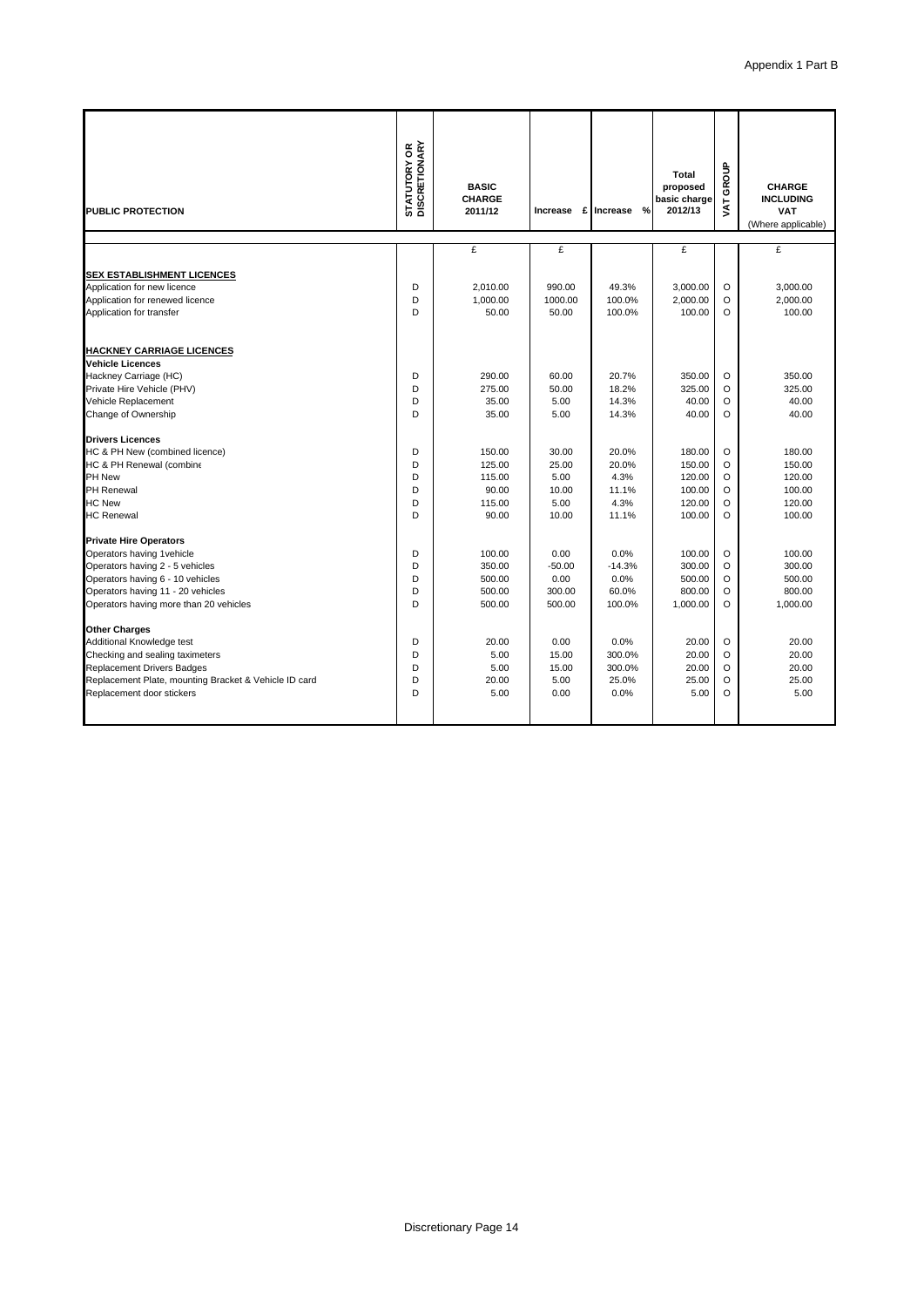| PUBLIC PROTECTION                                                                                                                                                                                                                                                                                                                                                                                                                                                                                       | <b>STATUTORY OR<br/>DISCRETIONARY</b> | <b>BASIC</b><br><b>CHARGE</b><br>2011/12 |      | Increase £ Increase % | Total<br>proposed<br>basic charge<br>2012/13 | GROUP<br>VAT          | <b>CHARGE</b><br><b>INCLUDING</b><br>VAT<br>(Where applicable) |
|---------------------------------------------------------------------------------------------------------------------------------------------------------------------------------------------------------------------------------------------------------------------------------------------------------------------------------------------------------------------------------------------------------------------------------------------------------------------------------------------------------|---------------------------------------|------------------------------------------|------|-----------------------|----------------------------------------------|-----------------------|----------------------------------------------------------------|
|                                                                                                                                                                                                                                                                                                                                                                                                                                                                                                         |                                       | £                                        | £    |                       | £                                            |                       | £                                                              |
| FEE SCHEDULE FOR THE TESTING AND<br><b>VERIFICATION OF WEIGHING AND MEASURING</b><br><b>EQUIPMENT</b><br>These fees apply to work carried out during normal office hours.<br>We are happy to carry out work outside of these times but an<br>additional charge based on the time taken is made.                                                                                                                                                                                                         |                                       |                                          |      |                       |                                              |                       |                                                                |
| B. Special Weighing and Measuring Equipment                                                                                                                                                                                                                                                                                                                                                                                                                                                             |                                       |                                          |      |                       |                                              |                       |                                                                |
| Weighing and measuring equipment<br>per hour at the place of<br>submission, for the purpose of examination, testing,<br>stamping or other evaluation of the equipment.                                                                                                                                                                                                                                                                                                                                  | D                                     | 60.00<br>Per Officer/ hour               | 5.00 | 8.3%                  | 65.00                                        | S                     | 78.00<br>Per Officer/ hour                                     |
| These would include:-<br>1. Automatic or totalising weighing machines<br>2. Equipment designed to weigh loads in motion<br>3. Bulk fuel measuring equipment tested following<br>a Regulation 65 or 66 occurrence.<br>4. Equipment tested by means of statistical sampling<br>5. The establishment of calibration curves for templates<br>6. Templets graduated in millimetres<br>7. Testing of other services in pursuance of a community<br>obligation other than E.C.initial or partial verification. |                                       | <b>POA</b>                               |      |                       |                                              |                       |                                                                |
| C. Weights<br>Weights exceeding 5kg or not exceeding 500mg, 2CM<br>Other Weights                                                                                                                                                                                                                                                                                                                                                                                                                        | D<br>D                                | <b>POA</b><br><b>POA</b>                 |      |                       |                                              | S<br>S                |                                                                |
| D. Measures<br>Linear Measures :                                                                                                                                                                                                                                                                                                                                                                                                                                                                        |                                       |                                          |      |                       |                                              |                       |                                                                |
| Not exceeding 3m, for each scale                                                                                                                                                                                                                                                                                                                                                                                                                                                                        | D                                     | <b>POA</b>                               |      |                       |                                              | S                     |                                                                |
| Capacity Measures:<br>Capacity Measures, without divisions, not exceeding 1 litre<br>Cubic Ballast Measures : (Other than brim measures)<br>Liquid capacity measures for making up and checking quantity                                                                                                                                                                                                                                                                                                | D<br>D                                | <b>POA</b><br><b>POA</b>                 |      |                       |                                              | S<br>S                |                                                                |
| packages<br>Templates: Per Scale first item<br>Second & Subsequent Items                                                                                                                                                                                                                                                                                                                                                                                                                                | D<br>D<br>D                           | <b>POA</b><br><b>POA</b><br><b>POA</b>   |      |                       |                                              | S<br>S<br>$\mathbf S$ |                                                                |
| E. Weighing Instruments<br>a) Non-EC<br>Not Exceeding 1 tonne                                                                                                                                                                                                                                                                                                                                                                                                                                           | D                                     | <b>POA</b>                               |      |                       |                                              | S                     |                                                                |
| Exceeding 1 tonne to 10 tonne (2240lb-22400lb)<br>Exceeding 10 tonnes                                                                                                                                                                                                                                                                                                                                                                                                                                   | D<br>D                                | <b>POA</b><br><b>POA</b>                 |      |                       |                                              | S<br>S                |                                                                |
| b) EC (NAWI)<br>Not Exceeding 1 tonne<br>Exceeding 1 tonne to 10 tonne (2240lb-22400lb)<br>Exceeding 10 tonnes                                                                                                                                                                                                                                                                                                                                                                                          | D<br>D<br>D                           | <b>POA</b><br><b>POA</b><br><b>POA</b>   |      |                       |                                              | S<br>S<br>S           |                                                                |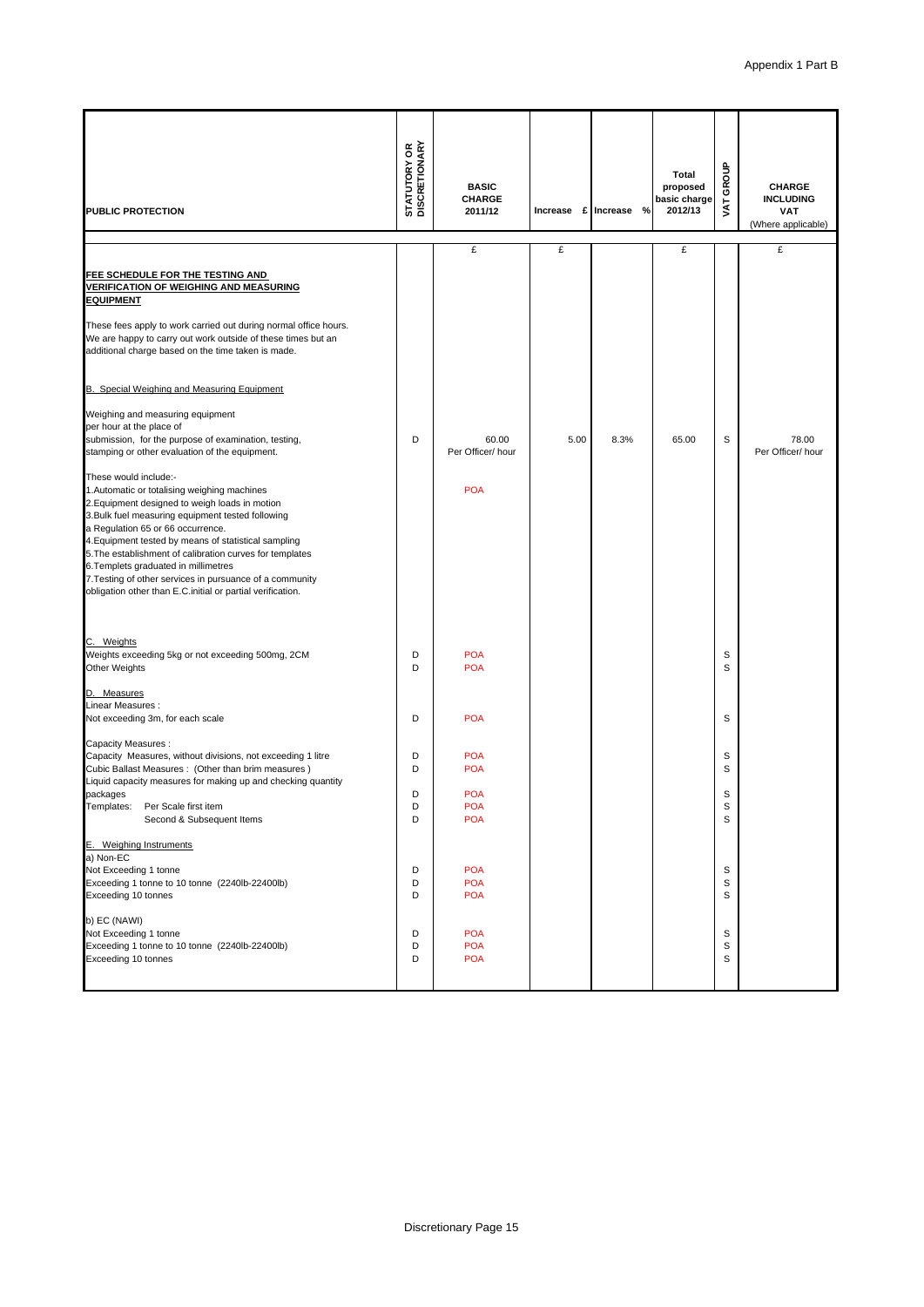| PUBLIC PROTECTION                                                                                                                                                                                                                                                                                                                                                                                                                   | <b>STATUTORY OR<br/>DISCRETIONARY</b> | <b>BASIC</b><br><b>CHARGE</b><br>2011/12 | Increase £ Increase | %            | Total<br>proposed<br>basic charge<br>2012/13 | GROUP<br>VAT | <b>CHARGE</b><br><b>INCLUDING</b><br>VAT<br>(Where applicable) |
|-------------------------------------------------------------------------------------------------------------------------------------------------------------------------------------------------------------------------------------------------------------------------------------------------------------------------------------------------------------------------------------------------------------------------------------|---------------------------------------|------------------------------------------|---------------------|--------------|----------------------------------------------|--------------|----------------------------------------------------------------|
|                                                                                                                                                                                                                                                                                                                                                                                                                                     |                                       | £                                        | £                   |              | £                                            |              | £                                                              |
| When testing instruments incorporation remote display or<br>printing facilities, and where completion of the test requires a<br>second person or a second series of tests by the same<br>person, an additional fee may be based upon the basic fee<br>given above plus a 50% surcharge.<br>When supplying specialist equipment (including but not limited to<br>weighbridge test unit, van and test weights, etc) an additional fee |                                       |                                          |                     |              |                                              |              |                                                                |
| may be charged hourly, daily or per appointment, according to                                                                                                                                                                                                                                                                                                                                                                       |                                       |                                          |                     |              |                                              |              |                                                                |
| circumstance.                                                                                                                                                                                                                                                                                                                                                                                                                       |                                       |                                          |                     |              |                                              |              |                                                                |
| F. Measuring Instruments for Intoxicating Liquor                                                                                                                                                                                                                                                                                                                                                                                    |                                       |                                          |                     |              |                                              |              |                                                                |
| 1.Not exceeding 150 ml<br>2.Other                                                                                                                                                                                                                                                                                                                                                                                                   | D<br>D                                | <b>POA</b><br><b>POA</b>                 |                     |              |                                              | S<br>S       |                                                                |
|                                                                                                                                                                                                                                                                                                                                                                                                                                     |                                       |                                          |                     |              |                                              |              |                                                                |
| G. Measuring Instruments f                                                                                                                                                                                                                                                                                                                                                                                                          |                                       |                                          |                     |              |                                              |              |                                                                |
| Container type (unsubdivided)<br>Single/multi (nozzles)                                                                                                                                                                                                                                                                                                                                                                             | D                                     | <b>POA</b>                               |                     |              |                                              | S            |                                                                |
| First Nozzle Tested, per site                                                                                                                                                                                                                                                                                                                                                                                                       | D                                     | <b>POA</b>                               |                     |              |                                              | S            |                                                                |
| Each Additional Nozzle Tested                                                                                                                                                                                                                                                                                                                                                                                                       | D                                     | <b>POA</b>                               |                     |              |                                              | S            |                                                                |
| Testing of Peripheral electronic equipment on a separate visit                                                                                                                                                                                                                                                                                                                                                                      | D                                     | <b>POA</b>                               |                     |              |                                              | S            |                                                                |
| Testing of credit card acceptor (per unit, regardless of no. of<br>slots/nozzles/pumps)                                                                                                                                                                                                                                                                                                                                             | D                                     | <b>POA</b>                               |                     |              |                                              | S            |                                                                |
| H.Road Tankers Liquid Fuel (Above 100 Litres)                                                                                                                                                                                                                                                                                                                                                                                       |                                       |                                          |                     |              |                                              |              |                                                                |
| 1. Metre measuring systems                                                                                                                                                                                                                                                                                                                                                                                                          |                                       |                                          |                     |              |                                              |              |                                                                |
| Wet hose type with two testing liquids                                                                                                                                                                                                                                                                                                                                                                                              | D                                     | <b>POA</b>                               |                     |              |                                              | S            |                                                                |
| Wet hose with three testing liquids<br>Dry hose type with two testing liquids                                                                                                                                                                                                                                                                                                                                                       | D<br>D                                | <b>POA</b><br><b>POA</b>                 |                     |              |                                              | S<br>S       |                                                                |
| Dry hose with three testing liquids                                                                                                                                                                                                                                                                                                                                                                                                 | D                                     | <b>POA</b>                               |                     |              |                                              | S            |                                                                |
| Wet/Dry Hose with two testing liquids                                                                                                                                                                                                                                                                                                                                                                                               | D                                     | <b>POA</b>                               |                     |              |                                              | S            |                                                                |
| Wet/Dry Hose with three testing liquids                                                                                                                                                                                                                                                                                                                                                                                             | D                                     | <b>POA</b>                               |                     |              |                                              | S            |                                                                |
| Following a regulation 65 to 66 occurrence                                                                                                                                                                                                                                                                                                                                                                                          | D                                     | <b>POA</b>                               |                     |              |                                              | S            |                                                                |
| 2. Dipstick measuring systems<br>(a) Up to 7600 litres (for calibration of each compartment and<br>production of chart)                                                                                                                                                                                                                                                                                                             | D                                     | <b>POA</b>                               |                     |              |                                              | S            |                                                                |
| (b) for any compartment over 7600 litres, basic fee plus                                                                                                                                                                                                                                                                                                                                                                            |                                       |                                          |                     |              |                                              |              |                                                                |
| additional costs at the rate of £59.90 per extra officer/hour                                                                                                                                                                                                                                                                                                                                                                       | D                                     | <b>POA</b>                               |                     |              |                                              | S            |                                                                |
| (c) Initial/spare dipstick (each)<br>(d) Replacement dipstick (including examination of compartment)                                                                                                                                                                                                                                                                                                                                | D<br>D                                | <b>POA</b><br><b>POA</b>                 |                     |              |                                              | S<br>S       |                                                                |
|                                                                                                                                                                                                                                                                                                                                                                                                                                     |                                       |                                          |                     |              |                                              |              |                                                                |
| Certificate of Errors<br>For Supplying a certificate containing results of errors found<br>on testing. Certificate supplied request of the submitter; fee applies                                                                                                                                                                                                                                                                   | D                                     | 52.50                                    | 0.00                | 0.0%         | 52.50                                        | S            | 63.00                                                          |
| when no other fee is payable)<br><b>Other Certificates</b>                                                                                                                                                                                                                                                                                                                                                                          | D                                     | 40.00                                    | 0.00                | 0.0%         | 40.00                                        | O            | 40.00                                                          |
|                                                                                                                                                                                                                                                                                                                                                                                                                                     |                                       |                                          |                     |              |                                              |              |                                                                |
| J. Poisons Act Registrations                                                                                                                                                                                                                                                                                                                                                                                                        |                                       |                                          |                     |              |                                              |              |                                                                |
| 1. Initial Registration                                                                                                                                                                                                                                                                                                                                                                                                             | D                                     | 36.00                                    | 0.00                | 0.0%         | 36.00                                        | O            | 36.00                                                          |
| 2. Re-registration<br>3. Change in details of registration                                                                                                                                                                                                                                                                                                                                                                          | D<br>D                                | 19.00<br>10.00                           | 0.00<br>0.00        | 0.0%<br>0.0% | 19.00<br>10.00                               | O<br>O       | 19.00<br>10.00                                                 |
|                                                                                                                                                                                                                                                                                                                                                                                                                                     |                                       |                                          |                     |              |                                              |              |                                                                |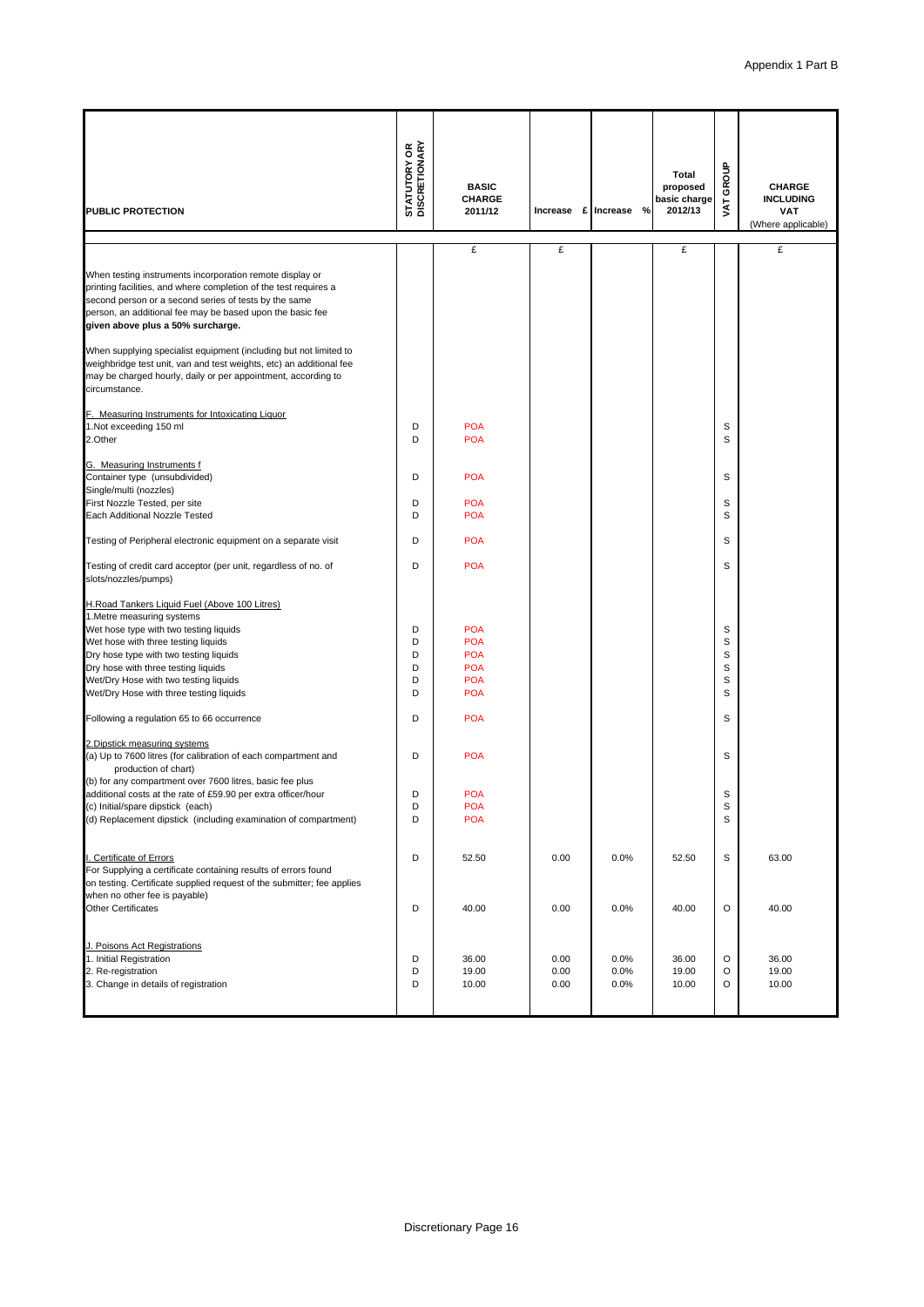| <b>PUBLIC PROTECTION</b>                                                                                                                                                                                                                                          | <b>STATUTORY OR<br/>DISCRETIONARY</b> | <b>BASIC</b><br><b>CHARGE</b><br>2011/12                                                                                                            |                                              | Increase £ Increase %                        | <b>Total proposed</b><br>basic charge<br>2012/13                                                    | GROUP<br><b>TYA</b>                                | <b>CHARGE</b><br><b>INCLUDING</b><br><b>VAT</b><br>(Where applicable)                                                                            |
|-------------------------------------------------------------------------------------------------------------------------------------------------------------------------------------------------------------------------------------------------------------------|---------------------------------------|-----------------------------------------------------------------------------------------------------------------------------------------------------|----------------------------------------------|----------------------------------------------|-----------------------------------------------------------------------------------------------------|----------------------------------------------------|--------------------------------------------------------------------------------------------------------------------------------------------------|
|                                                                                                                                                                                                                                                                   |                                       | £                                                                                                                                                   | £                                            |                                              | £                                                                                                   |                                                    | £                                                                                                                                                |
| Massage and Special Treatment Licences                                                                                                                                                                                                                            |                                       |                                                                                                                                                     |                                              |                                              |                                                                                                     |                                                    |                                                                                                                                                  |
| Replacement Licence (address change or change of ownership)                                                                                                                                                                                                       | D                                     | 60.00                                                                                                                                               | 0.00                                         | 0.0%                                         | 60.00                                                                                               | O                                                  | 60.00                                                                                                                                            |
| Provision of information concerning Health and<br>Safety at work effective from 1st April 1999                                                                                                                                                                    |                                       |                                                                                                                                                     |                                              |                                              |                                                                                                     |                                                    |                                                                                                                                                  |
| Most information will be provided free of charge but the<br>Council reserves the right to make a reasonable charge<br>where significant work needs to be undertaken to<br>answer the query.                                                                       |                                       |                                                                                                                                                     |                                              |                                              |                                                                                                     |                                                    |                                                                                                                                                  |
| (a) Factual Statement / Voluntary Disclosure<br>(postage included)                                                                                                                                                                                                | D                                     | 60.00<br>per hour of officer<br>time spent.<br>N.B. Minimum charge<br>will be for one hour's<br>work. Part hour's<br>are charged as a full<br>hour. | 5.00                                         | 8.3%                                         | 65.00                                                                                               | S                                                  | 78.00<br>per hour of officer<br>time spent.<br>N.B.Minimum charge<br>will be for one hours<br>work. Part hours<br>are charged as a full<br>hour. |
| (b) Photographs (postage included)                                                                                                                                                                                                                                | D                                     | 1.50<br>per photograph plus<br>£8.00 admin charge                                                                                                   | 0.00                                         | 0.0%                                         | 1.50                                                                                                | S                                                  | 1.80<br>per photograph plus<br>£10.00 admin.charge                                                                                               |
| (c) Photocopying / copies of Public Registers                                                                                                                                                                                                                     | D                                     | 0.50<br>per sheet with<br>£3.50 admin charge<br>plus postage                                                                                        | 0.00                                         | 0.0%                                         | 0.50                                                                                                | S                                                  | 0.60<br>per sheet with<br>£3.50 admin charge<br>plus postage                                                                                     |
| <b>Other Environmental Protection Charges</b>                                                                                                                                                                                                                     |                                       |                                                                                                                                                     |                                              |                                              |                                                                                                     |                                                    |                                                                                                                                                  |
| Environmental surveys - Private Companies<br>Contaminated Land enquiries - Solicitors / Potential Home owners<br>Swimming pool sampling (e-coli etc)<br>Service of notice 10 properties drainage<br>Nuisance and public health EP officers charges<br>High Hedges | D<br>D<br>D<br>D<br>D<br>D            | 60.00 per hour<br>60.00 per hour<br>60.00 per hour<br>60.00 per hour<br>60.00 per hour<br>250 / 500                                                 | 5.00<br>5.00<br>5.00<br>5.00<br>5.00<br>0.00 | 8.3%<br>8.3%<br>8.3%<br>8.3%<br>8.3%<br>0.0% | 65.00 per hour<br>65.00 per hour<br>65.00 per hour<br>65.00 per hour<br>65.00 per hour<br>250 / 500 | O<br>O<br>$\circ$<br>$\circ$<br>$\circ$<br>$\circ$ | 65.00 per hour<br>65.00 per hour<br>65.00 per hour<br>65.00 per hour<br>65.00 per hour<br>250 / 500                                              |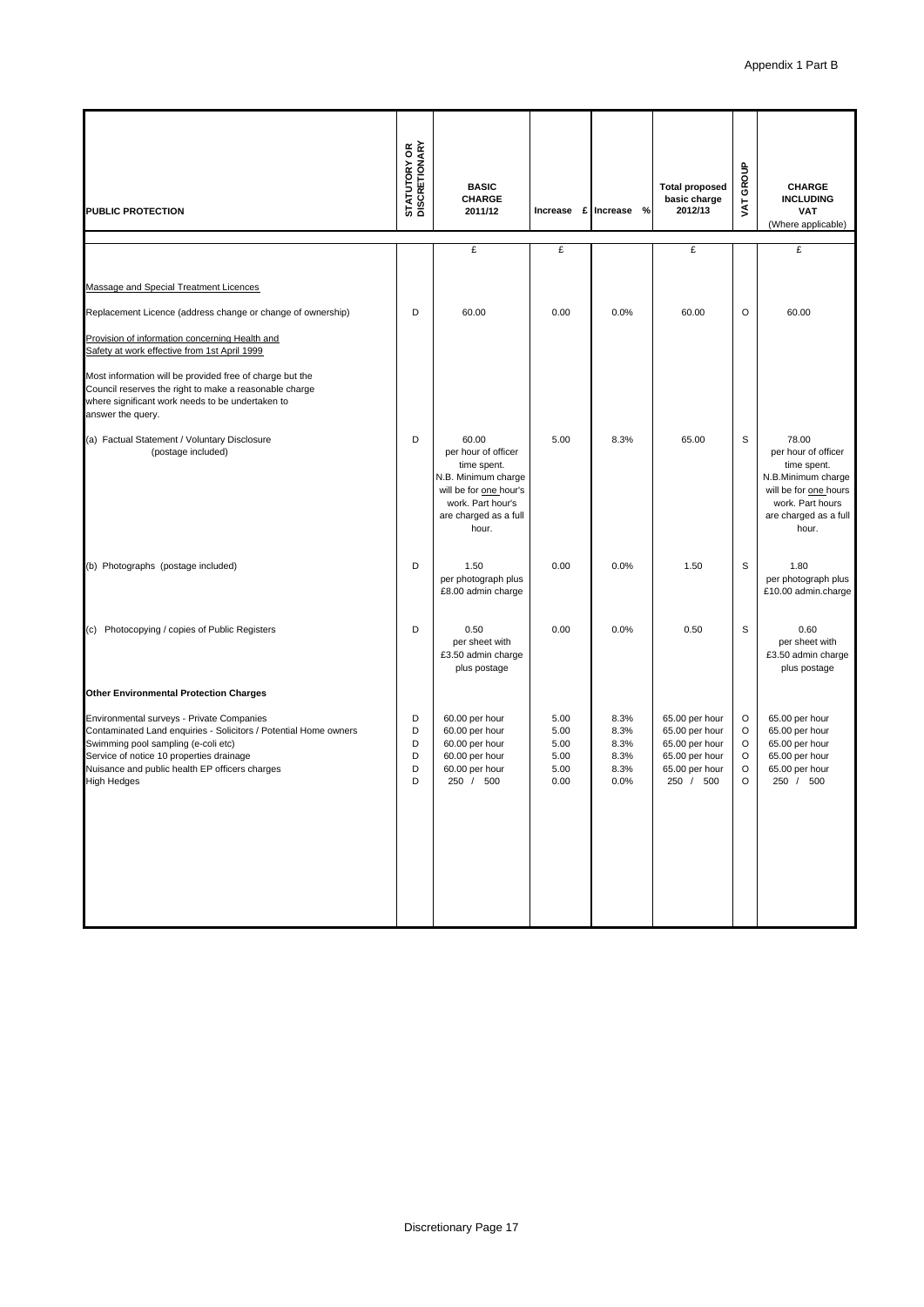| <b>PUBLIC PROTECTION</b>                                                                                                                                                                                          | <b>STATUTORY OR<br/>DISCRETIONARY</b> | <b>BASIC</b><br><b>CHARGE</b><br>2011/12 | Increase<br>£        | Increase<br>%        | <b>Total</b><br>proposed<br>basic charge<br>2012/13 | GROUP<br><b>AT</b> | <b>CHARGE</b><br><b>INCLUDING</b><br><b>VAT</b><br>(Where applicable) |
|-------------------------------------------------------------------------------------------------------------------------------------------------------------------------------------------------------------------|---------------------------------------|------------------------------------------|----------------------|----------------------|-----------------------------------------------------|--------------------|-----------------------------------------------------------------------|
|                                                                                                                                                                                                                   |                                       | £                                        | £                    |                      | £                                                   |                    | £                                                                     |
| <b>ABANDONED VEHICLES</b><br>Unwanted vehicles (not including Caravans) : Where collection and<br>disposal is carried out by the Council's authorized contractor                                                  | D                                     | 35.00                                    | 0.00                 | 0.0%                 | 35.00                                               | S                  | 42.00                                                                 |
| Unwanted Caravans: Where collection and disposal is carried out<br>by the Council's authorized contractor                                                                                                         | D                                     | 150.00                                   | 0.00                 | 0.0%                 | 150.00                                              | S                  | 180.00                                                                |
| Abandoned vehicles: Where collection and disposal is carried<br>out by the Council's authorised contractor                                                                                                        | D                                     | 150.00                                   | 0.00                 | 0.0%                 | 150.00                                              | S                  | 180.00                                                                |
| Civic Amenities Act 1967: Abandoned vehicles action under<br>Removal & Disposal of Vehicles Act 1978, amended by<br>Amendment Regulations of 1982<br>Collection                                                   | D                                     | 150.00                                   | 0.00                 | 0.0%                 | 150.00                                              | S                  | 180.00                                                                |
| Administration charge for removal of vehicle from private property<br>when directed by Management company                                                                                                         | D                                     | 55.00                                    | 0.00                 | 0.0%                 | 55.00                                               | S                  | 66.00                                                                 |
| Disposal:<br>To take vehicle into storage<br>Storage (when taken into safe custody) per day<br>N.B. Items 1-2 Special Conditions apply                                                                            | D<br>D                                | 75.00<br>150.00<br>20.00                 | 0.00<br>0.00<br>0.00 | 0.0%<br>0.0%<br>0.0% | 75.00<br>150.00<br>20.00                            | S<br>S<br>S        | 90.00<br>180.00<br>24.00                                              |
| <b>ENFORCEMENT FEES</b>                                                                                                                                                                                           |                                       |                                          |                      |                      |                                                     |                    |                                                                       |
| Fly Posting for the inappropriate display of advertising in the<br>Borough without formal permission. Failure to pay the initial fine<br>could result in increased costs<br>early payment reduction becomes £60   | D                                     | 75.00                                    | 0.00                 | 0.0%                 | 75.00                                               | O                  | 75.00                                                                 |
| Dog Fouling allowing dogs to foul footpath and or green spaces<br>without disposing of same appropriately<br>early payment reduction becomes £60                                                                  | D                                     | 75.00                                    | 0.00                 | 0.0%                 | 75.00                                               | $\Omega$           | 75.00                                                                 |
| Litter. Depositing of litter onland in the open air £75<br>early payment reduction becomes £60                                                                                                                    | D                                     | 75.00                                    | 0.00                 | 0.0%                 | 75.00                                               | O                  | 75.00                                                                 |
| Street Litter and Litter control Notices for the removal of the litter<br>from private land and the resolution of littering from private premises.<br>Fixed Penalty Notice of £100 becomes £75 if paid in 10 days | D                                     | 75.00                                    | 0.00                 | 0.0%                 | 75.00                                               | O                  | 75.00                                                                 |
| Waste Receptacles. If refuse is not properly contained liable to a<br>fixed penalty Notice of £100 becomes £75 if paid within 10 days                                                                             | D                                     | 75.00                                    | 0.00                 | 0.0%                 | 75.00                                               | O                  | 75.00                                                                 |
| Graffiti. Offence of Criminal Damage. Fixed Penalty notice £75                                                                                                                                                    | D                                     | 75.00                                    | 0.00                 | 0.0%                 | 75.00                                               | $\circ$            | 75.00                                                                 |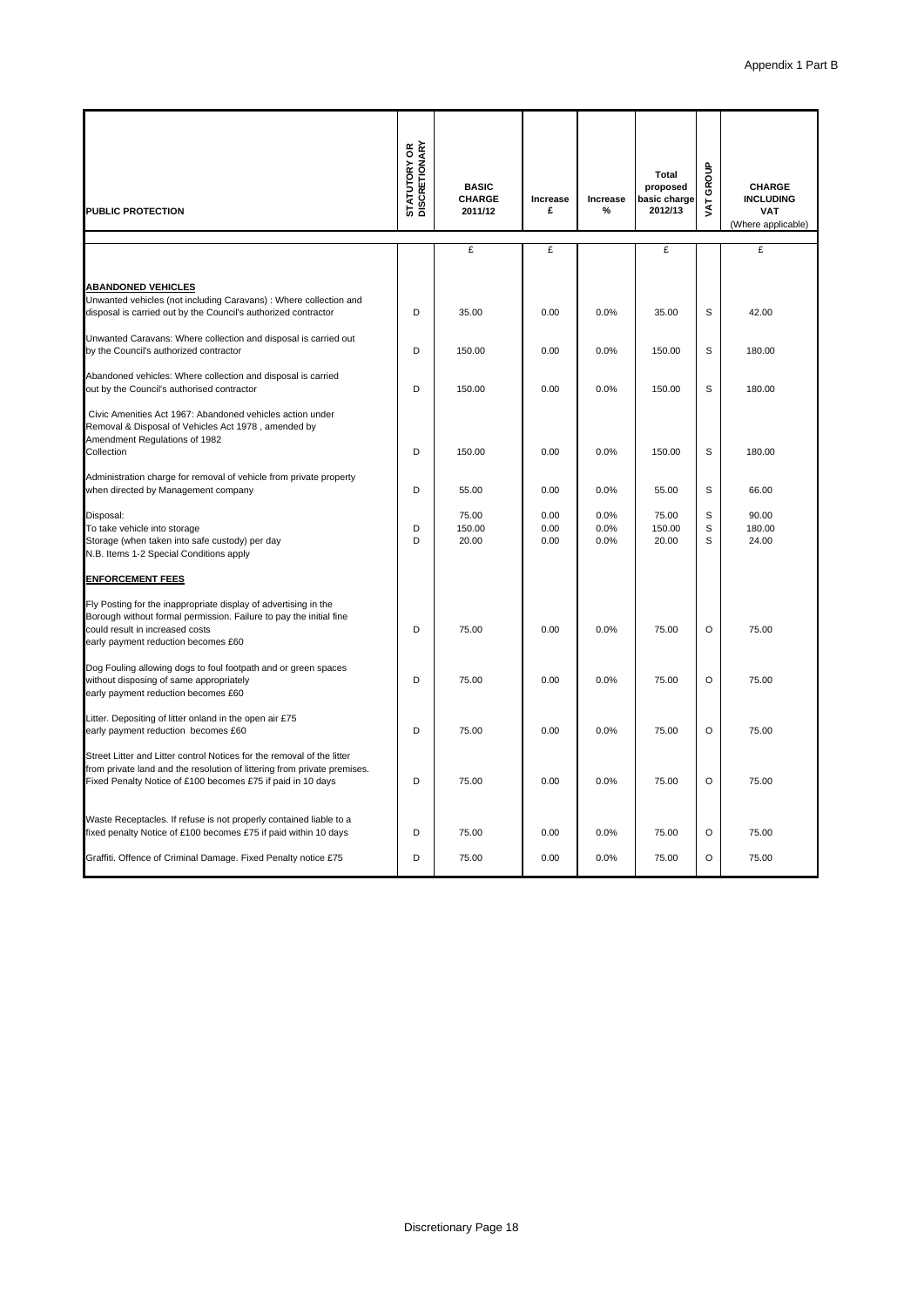|                                                                                                       | <b>STATUTORY OR<br/>DISCRETIONARY</b> |                               |               |               |                                       | ≞            |                                   |
|-------------------------------------------------------------------------------------------------------|---------------------------------------|-------------------------------|---------------|---------------|---------------------------------------|--------------|-----------------------------------|
|                                                                                                       |                                       | <b>BASIC</b><br><b>CHARGE</b> |               |               | <b>Total proposed</b><br>basic charge | GROU         | <b>CHARGE</b><br><b>INCLUDING</b> |
| <b>PUBLIC PROTECTION</b>                                                                              |                                       | 2011/12                       | £<br>Increase | Increase<br>% | 2012/13                               | <b>TAV</b>   | <b>VAT</b><br>(Where applicable)  |
|                                                                                                       |                                       |                               |               |               |                                       |              |                                   |
|                                                                                                       |                                       | £                             | £             |               | £                                     |              | £                                 |
| <b>Gambling Licences</b>                                                                              |                                       |                               |               |               |                                       |              |                                   |
| Regional casino premises Licence                                                                      |                                       |                               |               |               |                                       |              |                                   |
| Application fee in respect of Premises Licence<br><b>Annual Fee</b>                                   | D<br>D                                | 15,000.00<br>15,000.00        | 0.00<br>0.00  | 0.0%<br>0.0%  | 15,000.00<br>15,000.00                | O<br>O       | 15,000.00<br>15,000.00            |
| Application fee to vary a licence                                                                     | D                                     | 7,500.00                      | 0.00          | 0.0%          | 7,500.00                              | O            | 7,500.00                          |
| Application fee to transfer a licence                                                                 | D                                     | 6,500.00                      | 0.00          | 0.0%          | 6,500.00                              | O            | 6,500.00                          |
| Application fee for reinstatement of a licence<br>Application fee in respect of Provisional Statement | D<br>D                                | 6,500.00<br>15,000.00         | 0.00<br>0.00  | 0.0%<br>0.0%  | 6,500.00<br>15,000.00                 | O<br>O       | 6,500.00<br>15,000.00             |
|                                                                                                       |                                       |                               |               |               |                                       |              |                                   |
| Large casino premises Licence<br>Application fee in respect of Premises Licence                       | D                                     | 10.000.00                     | 0.00          | 0.0%          | 10,000.00                             | O            | 10,000.00                         |
| <b>Annual Fee</b>                                                                                     | D                                     | 10,000.00                     | 0.00          | 0.0%          | 10,000.00                             | O            | 10,000.00                         |
| Application fee to vary a licence<br>Application fee to transfer a licence                            | D<br>D                                | 5,000.00<br>2.150.00          | 0.00<br>0.00  | 0.0%<br>0.0%  | 5,000.00<br>2,150.00                  | O<br>O       | 5,000.00<br>2,150.00              |
| Application fee for reinstater                                                                        | D                                     | 2,150.00                      | 0.00          | 0.0%          | 2,150.00                              | O            | 2,150.00                          |
| Application fee in respect of Provisional Statement                                                   | D                                     | 10,000.00                     | 0.00          | 0.0%          | 10,000.00                             | $\circ$      | 10,000.00                         |
| Small casino premises Licence                                                                         |                                       |                               |               |               |                                       |              |                                   |
| Application fee in respect of Premises Licence                                                        | D                                     | 8,000.00                      | 0.00          | 0.0%          | 8,000.00                              | O            | 8.000.00                          |
| <b>Annual Fee</b><br>Application fee to vary a licence                                                | D<br>D                                | 5,000.00<br>4,000.00          | 0.00<br>0.00  | 0.0%<br>0.0%  | 5,000.00<br>4,000.00                  | O<br>O       | 5,000.00<br>4,000.00              |
| Application fee to transfer a licence                                                                 | D                                     | 1,800.00                      | 0.00          | 0.0%          | 1,800.00                              | O            | 1,800.00                          |
| Application fee for reinstatement of a licence                                                        | D                                     | 1,800.00                      | 0.00          | 0.0%          | 1,800.00                              | O            | 1,800.00                          |
| Application fee in respect of Provisional Statement                                                   | D                                     | 8,000.00                      | 0.00          | 0.0%          | 8,000.00                              | O            | 8,000.00                          |
| <b>Bingo premises Licence</b>                                                                         |                                       |                               |               |               |                                       |              |                                   |
| Application fee in respect of Premises Licence<br>Annual Fee                                          | D<br>D                                | 3,000.00<br>800.00            | 0.00<br>0.00  | 0.0%<br>0.0%  | 3,000.00<br>800.00                    | O<br>O       | 3,000.00<br>800.00                |
| Application fee to vary a licence                                                                     | D                                     | 1,500.00                      | 0.00          | 0.0%          | 1,500.00                              | O            | 1,500.00                          |
| Application fee to transfer a licence                                                                 | D                                     | 1,000.00                      | 0.00          | 0.0%          | 1,000.00                              | $\circ$      | 1,000.00                          |
| Application fee for reinstatement of a licence                                                        | D<br>D                                | 1,000.00                      | 0.00          | 0.0%          | 1,000.00                              | O<br>$\circ$ | 1,000.00                          |
| Application fee in respect of Provisional Statement                                                   |                                       | 3,000.00                      | 0.00          | 0.0%          | 3,000.00                              |              | 3,000.00                          |
| <b>Adult Gaming Centre premises Licence</b>                                                           | D                                     |                               | 0.00          |               |                                       |              |                                   |
| Application fee in respect of Premises Licence<br>Annual Fee                                          | D                                     | 1,600.00<br>800.00            | 0.00          | 0.0%<br>0.0%  | 1,600.00<br>800.00                    | O<br>O       | 1,600.00<br>800.00                |
| Application fee to vary a licence                                                                     | D                                     | 800.00                        | 0.00          | 0.0%          | 800.00                                | O            | 800.00                            |
| Application fee to transfer a licence                                                                 | D                                     | 1,000.00                      | 0.00          | 0.0%          | 1,000.00                              | O            | 1,000.00                          |
| Application fee for reinstatement of a licence<br>Application fee in respect of Provisional Statement | D<br>D                                | 1,000.00<br>1,600.00          | 0.00<br>0.00  | 0.0%<br>0.0%  | 1,000.00<br>1,600.00                  | O<br>O       | 1,000.00<br>1,600.00              |
|                                                                                                       |                                       |                               |               |               |                                       |              |                                   |
| <b>Betting Premises (Track) Licence</b><br>Application fee in respect of Premises Licence             | D                                     | 2,500.00                      | 0.00          | 0.0%          | 2,500.00                              | O            | 2,500.00                          |
| Annual Fee                                                                                            | D                                     | 1,000.00                      | 0.00          | 0.0%          | 1,000.00                              | O            | 1,000.00                          |
| Application fee to vary a licence                                                                     | D                                     | 1,250.00                      | 0.00          | 0.0%          | 1,250.00                              | O            | 1,250.00                          |
| Application fee to transfer a licence<br>Application fee for reinstatement of a licence               | D<br>D                                | 950.00<br>950.00              | 0.00<br>0.00  | 0.0%<br>0.0%  | 950.00<br>950.00                      | O<br>O       | 950.00<br>950.00                  |
| Application fee in respect of Provisional Statement                                                   | D                                     | 2,500.00                      | 0.00          | 0.0%          | 2,500.00                              | O            | 2,500.00                          |
| <b>Gambling Licences Continued</b>                                                                    |                                       |                               |               |               |                                       |              |                                   |
| <b>Family Entertainment Centre Premises Licence</b>                                                   |                                       |                               |               |               |                                       |              |                                   |
| Application fee in respect of Premises Licence                                                        | D<br>D                                | 1,600.00                      | 0.00          | 0.0%          | 1,600.00                              | O<br>O       | 1,600.00                          |
| <b>Annual Fee</b><br>Application fee to vary a licence                                                | D                                     | 600.00<br>800.00              | 0.00<br>0.00  | 0.0%<br>0.0%  | 600.00<br>800.00                      | O            | 600.00<br>800.00                  |
| Application fee to transfer a licence                                                                 | D                                     | 800.00                        | 0.00          | 0.0%          | 800.00                                | O            | 800.00                            |
| Application fee for reinstatement of a licence<br>Application fee in respect of Provisional Statement | D<br>D                                | 800.00<br>1,600.00            | 0.00<br>0.00  | 0.0%<br>0.0%  | 800.00<br>1,600.00                    | O<br>O       | 800.00<br>1,600.00                |
|                                                                                                       |                                       |                               |               |               |                                       |              |                                   |
| Regional casino premises Licence<br>Application fee in respect of Premises Licence                    | D                                     | 2,500.00                      | 0.00          | 0.0%          | 2,500.00                              | O            | 2,500.00                          |
| Annual Fee                                                                                            | D                                     | 500.00                        | 0.00          | 0.0%          | 500.00                                | O            | 500.00                            |
| Application fee to vary a licence<br>Application fee to transfer a licence                            | D<br>D                                | 1,200.00<br>1,000.00          | 0.00<br>0.00  | 0.0%<br>0.0%  | 1,200.00<br>1,000.00                  | O<br>O       | 1,200.00<br>1,000.00              |
| Application fee for reinstater                                                                        | D                                     | 1,000.00                      | 0.00          | 0.0%          | 1,000.00                              | O            | 1,000.00                          |
| Application fee in respect of Provisional Statement                                                   | D                                     | 2,500.00                      | 0.00          | 0.0%          | 2,500.00                              | O            | 2,500.00                          |
|                                                                                                       |                                       |                               |               |               |                                       |              |                                   |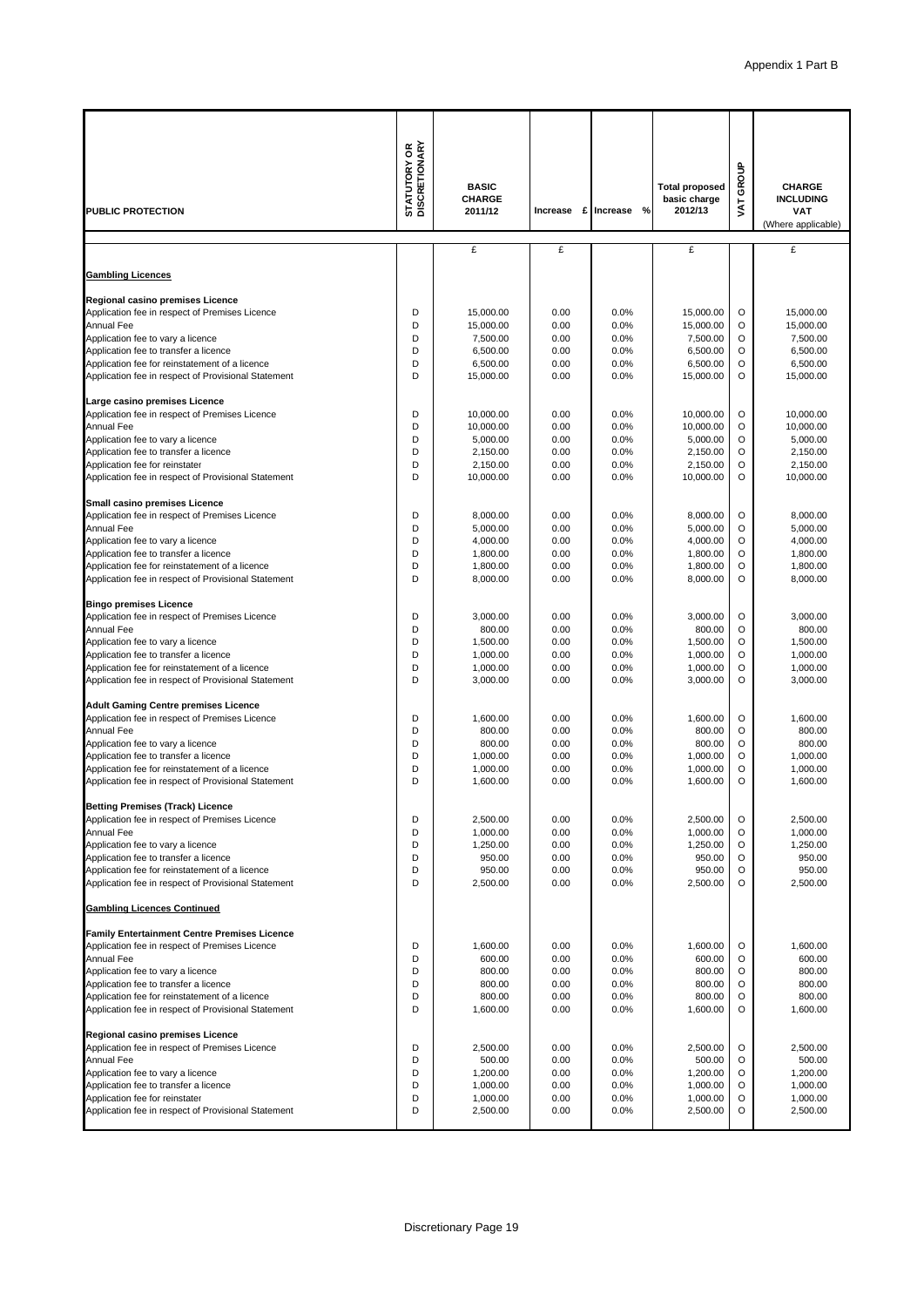| <b>PLANNING &amp; TRANSPORTATION</b>                                                                                                                                                                                                                                                                                    | <b>STATUTORY OR</b><br>DISCRETIONARY | <b>BASIC</b><br><b>CHARGE</b><br>2011/12         | Increase £ Increase                  | %                                    | Total<br>proposed<br>basic charge<br>2012/13 | GROUP<br>ŢΨ                 | CHARGE<br><b>INCLUDING</b><br><b>VAT</b><br>(Where applicable) |
|-------------------------------------------------------------------------------------------------------------------------------------------------------------------------------------------------------------------------------------------------------------------------------------------------------------------------|--------------------------------------|--------------------------------------------------|--------------------------------------|--------------------------------------|----------------------------------------------|-----------------------------|----------------------------------------------------------------|
|                                                                                                                                                                                                                                                                                                                         |                                      | £                                                | £                                    |                                      | £                                            |                             | £                                                              |
| <b>CAR PARKING</b>                                                                                                                                                                                                                                                                                                      |                                      |                                                  |                                      |                                      |                                              |                             |                                                                |
| OFF STREET - CAR PARKING<br><b>Grays Car Park</b><br>Over 6 hours<br>Over 4 hours under 6 hours<br>Over 2 hours under 4 hours<br>Over 1 hour under 2 hours<br>Under 1 hour                                                                                                                                              | D<br>D<br>D<br>D<br>D                | 3.75<br>2.50<br>1.25<br>0.83<br>0.42             | 0.00<br>0.00<br>0.00<br>0.00<br>0.00 | 0.0%<br>0.0%<br>0.0%<br>0.0%<br>0.0% | 3.75<br>2.50<br>1.25<br>0.83<br>0.42         | S<br>S<br>S<br>S<br>S       | 4.50<br>3.00<br>1.50<br>1.00<br>0.50                           |
| ON STREET - PAY & DISPLAY - QUICK STOP                                                                                                                                                                                                                                                                                  |                                      |                                                  |                                      |                                      |                                              |                             |                                                                |
| $0-15$ mins<br>15-30 mins<br>30-45 mins<br>45 mins - 1 hour                                                                                                                                                                                                                                                             | D<br>D<br>D<br>D                     | 0.00<br>0.50<br>0.70<br>1.00                     | 0.00<br>0.00<br>0.00<br>0.00         | 0.0%<br>0.0%<br>0.0%<br>0.0%         | 0.00<br>0.50<br>0.70<br>1.00                 | O<br>$\circ$<br>O<br>O      | 0.00<br>0.50<br>0.70<br>1.00                                   |
| ON STREET - PAY & DISPLAY - LONG STAY                                                                                                                                                                                                                                                                                   |                                      |                                                  |                                      |                                      |                                              |                             |                                                                |
| 0-15 minutes<br>15 minutes-1 hour<br>1-2 hours<br>2-4 hours                                                                                                                                                                                                                                                             | D<br>D<br>D<br>D                     | 0.00<br>0.50<br>1.00<br>1.50                     | 0.00<br>0.00<br>0.00<br>0.00         | 0.0%<br>0.0%<br>0.0%<br>0.0%         | 0.00<br>0.50<br>1.00<br>1.50                 | O<br>O<br>O<br>O            | 0.00<br>0.50<br>1.00<br>1.50                                   |
| <b>Penalty Charge Notices</b>                                                                                                                                                                                                                                                                                           |                                      |                                                  |                                      |                                      |                                              |                             |                                                                |
| Penalty Charge<br>Penalty Charge paid within 14 days                                                                                                                                                                                                                                                                    | D<br>D                               | 70.00<br>35.00                                   | 0.00<br>0.00                         | 0.0%<br>0.0%                         | 70.00<br>35.00                               | O<br>O                      | 70.00<br>35.00                                                 |
| <b>Reduced Rates - penalty Charge Notices</b><br>Penalty Charge<br>Penalty Charge paid within 14 days                                                                                                                                                                                                                   | D<br>D                               | 50.00<br>25.00                                   | 0.00<br>0.00                         | 0.0%<br>0.0%                         | 50.00<br>25.00                               | O<br>O                      | 50.00<br>25.00                                                 |
| <b>Permits</b><br>Business Permits - per year<br>Business Permits - for 6 months<br>Business Permits - per month thereof<br>Residents Permits - per year<br>Residents Permits Stanford-le-Hope Car Park                                                                                                                 | D<br>D<br>D<br>D<br>D                | 360.00<br>192.00<br>36.00<br>22.00<br>22.00      | 0.00<br>0.00<br>0.00<br>0.00<br>0.00 | 0.0%<br>0.0%<br>0.0%<br>0.0%<br>0.0% | 360.00<br>192.00<br>36.00<br>22.00<br>22.00  | O<br>$\circ$<br>O<br>O<br>O | 360.00<br>192.00<br>36.00<br>22.00<br>22.00                    |
| Thames Road and Access Road to Yacht Club:<br>0-2 Hours<br>All Day                                                                                                                                                                                                                                                      | D<br>D                               | 0.50<br>2.00                                     | 0.00<br>0.00                         | 0.0%<br>0.0%                         | 0.50<br>2.00                                 | O<br>O                      | 0.50<br>2.00                                                   |
| <b>RIGHTS OF WAY</b><br><b>HIGHWAYS</b><br>Consideration of a request in<br>respect of a highway maintainable at the public expense<br>to execute such works as are specified in the request for<br>constructing a vehicle crossing over a footway or verge in that<br>highway pursuant to Section 184 of the 1980 Act. | D                                    | Based on cost<br>plus 25% admin<br>& supervision |                                      |                                      |                                              | O                           | Based on cost<br>plus 25% admin<br>& supervision               |
| Anything done in connection with<br>the clearance of accident debris pursuant to Section 41 and<br>130 of the 1980 Act in respect of accidents occurring on or<br>after 1st April 1999                                                                                                                                  | D                                    | Actual costs<br>plus<br>administration           |                                      |                                      |                                              | O                           | Actual costs<br>plus<br>administration                         |
| Consideration by a local authority of an application pursuant<br>to any provision contained in an order under Section 1,6 9 or 14<br>of the 1984 Act for an exemption from any prohibition or<br>restriction imposed by the order on the stopping, parking,<br>waiting, loading or unloading of vehicles on a road.     | D                                    | Actual costs<br>plus<br>administration           |                                      |                                      |                                              | $\circ$                     | Actual costs<br>plus<br>administration                         |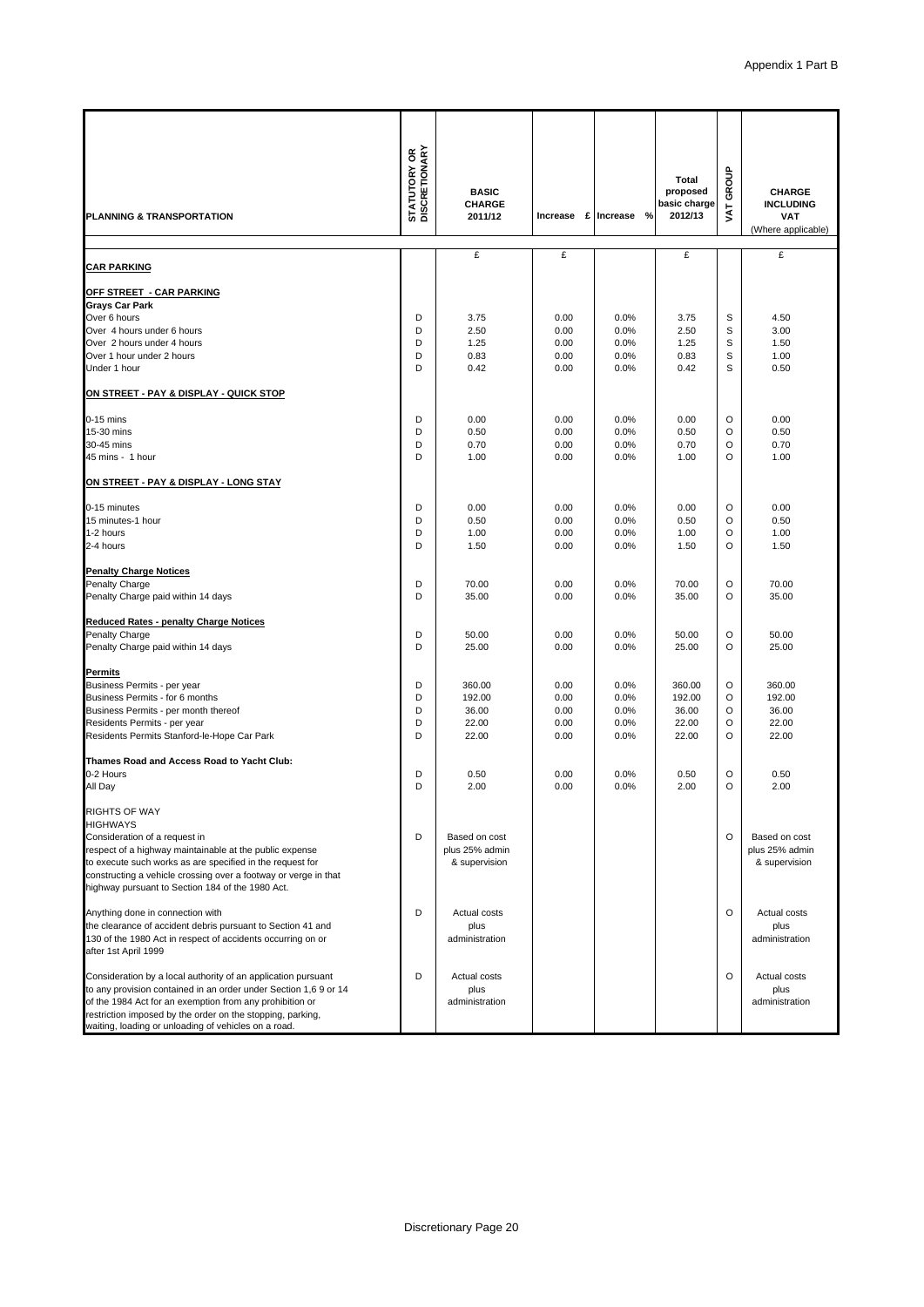| <b>PLANNING &amp; TRANSPORTATION</b>                                                                                                                                                                                                           | <b>STATUTORY OR<br/>DISCRETIONARY</b> | <b>BASIC</b><br><b>CHARGE</b><br>2011/12                                                                                                                | Increase £   | Increase<br>% | <b>Total proposed basic</b><br>charge 2012/13                    | GROUP<br>VAT. | CHARGE<br><b>INCLUDING</b><br>VAT                                                                                                                       |
|------------------------------------------------------------------------------------------------------------------------------------------------------------------------------------------------------------------------------------------------|---------------------------------------|---------------------------------------------------------------------------------------------------------------------------------------------------------|--------------|---------------|------------------------------------------------------------------|---------------|---------------------------------------------------------------------------------------------------------------------------------------------------------|
|                                                                                                                                                                                                                                                |                                       |                                                                                                                                                         |              |               |                                                                  |               | (Where applicable)                                                                                                                                      |
| Naming of roads and numbering of properties on<br>new developments.                                                                                                                                                                            | D                                     | £<br>38.00                                                                                                                                              | £<br>0.00    | 0.00%         | £<br>38.00                                                       | O             | £<br>38.00                                                                                                                                              |
| Re-naming or re-numbering of individual properties.                                                                                                                                                                                            | D                                     | 38.00                                                                                                                                                   | 0.00         | 0.00%         | 38.00                                                            | O             | 38.00                                                                                                                                                   |
| Anything done by a local traffic authority in connection<br>with or in consequence of an event requiring<br>traffic management measures.                                                                                                       | D                                     | Actual costs<br>plus<br>administration                                                                                                                  |              |               |                                                                  | O             | Actual costs<br>plus<br>administration                                                                                                                  |
| Road adoption agreements                                                                                                                                                                                                                       | D                                     | 5% of the value<br>of the adoptable<br>works, subject to a<br>minimum charge of<br>£1,500 and subject<br>to additional<br>charges for design<br>changes |              |               |                                                                  | $\circ$       | 5% of the value<br>of the adoptable<br>works, subject to a<br>minimum charge of<br>£1,500 and subject<br>to additional<br>charges for design<br>changes |
| Requests for adoption of roads not under agreement.                                                                                                                                                                                            | D                                     | As road adoption<br>agreements                                                                                                                          |              |               |                                                                  | O             | As road adoption<br>agreements                                                                                                                          |
| Highway searches.                                                                                                                                                                                                                              | D                                     | £34 per hour<br>or part of an hour                                                                                                                      |              |               |                                                                  | $\circ$       | £34 per hour<br>or part of an hour                                                                                                                      |
| Anything done by a Local Authority in connection with the<br>design, supervision, meeting of any necessary TMO's and<br>execution of works or measures to control traffic or adapt<br>the highway for the benefit of a person or organisation. | D                                     | Actual costs plus<br>administration                                                                                                                     |              |               |                                                                  | $\circ$       | Actual costs plus<br>administration                                                                                                                     |
| Anything done by a Local Authority in connection with the<br>creation, diversion or extinguishment of a public right of way<br>at the behest of external person (s)) or an organisation.                                                       | D                                     | Actual costs plus<br>administration                                                                                                                     |              |               |                                                                  | O             | Actual costs plus<br>administration                                                                                                                     |
| Departmental Publications.                                                                                                                                                                                                                     | D                                     | Purchase price<br>set by Delegated<br>Officer                                                                                                           |              |               |                                                                  | Z             | Purchase price<br>set by Delegated<br>Officer                                                                                                           |
| Incidental Technical Information.                                                                                                                                                                                                              | D                                     | Case by case<br>basis                                                                                                                                   |              |               |                                                                  | Ζ             | Case by case<br>basis                                                                                                                                   |
| Assistance to individuals undertaking recognised<br>qualifications or research.                                                                                                                                                                | D                                     | Free in normal<br>circumstances,<br>otherwise at<br>discretion of the<br>Head of Service.                                                               |              |               |                                                                  | Z             | Free in normal<br>circumstances.<br>otherwise at<br>discretion of the<br>Head of Service.                                                               |
| Commuted sums for highway & ancillary works arising<br>from development.                                                                                                                                                                       | D                                     | Calculated on a case<br>by case basis by<br>Head of Engineering<br>& Transportation                                                                     |              |               |                                                                  | Ζ             | Calculated on a case<br>by case basis by<br>Head of Engineering<br>& Transportation                                                                     |
| Development Control design guide for the construction<br>of adoptable works.                                                                                                                                                                   | D                                     | 27.40                                                                                                                                                   | 0.00         | 0.0%          | 27.40                                                            | Ζ             | 27.40                                                                                                                                                   |
| Local Transport Plan<br>Thurrock Transport Strategy 2008 - 2021                                                                                                                                                                                | D<br>D                                | 36.00<br>36.00                                                                                                                                          | 0.00<br>0.00 | 0.0%<br>0.0%  | 36.00<br>36.00                                                   | Ζ<br>Ζ        | 36.00<br>36.00                                                                                                                                          |
| <b>Travel Plans</b><br>Penalties for not meeting targets set and agreed as part of planning<br>conditions                                                                                                                                      | D                                     | Calculated on a<br>case by case<br>basis                                                                                                                |              |               |                                                                  | Z             | Calculated on<br>a case by case<br>basis                                                                                                                |
| Commercial access; with adoptable distributor road<br>Section 38 or Section 205 to make up private road.<br>(Fee is for checking drawings and supervision of works)                                                                            | D                                     | Checking and supervision<br>10%                                                                                                                         | 0.00         | 0.00%         | Checking and supervision<br>10%                                  | $\circ$       |                                                                                                                                                         |
| Fee is for checking drawings and supervision of works                                                                                                                                                                                          | D                                     | Calculated on a case<br>by case basis,<br>generally 8.5% of cost                                                                                        | 0.00         | 0.00%         | Calculated on a case<br>by case basis,<br>generally 8.5% of cost |               |                                                                                                                                                         |
| White Bar Marking Maintenance                                                                                                                                                                                                                  | D                                     | 30.00                                                                                                                                                   | 15           | 50%           | 45.00                                                            | $\circ$       | 45.00                                                                                                                                                   |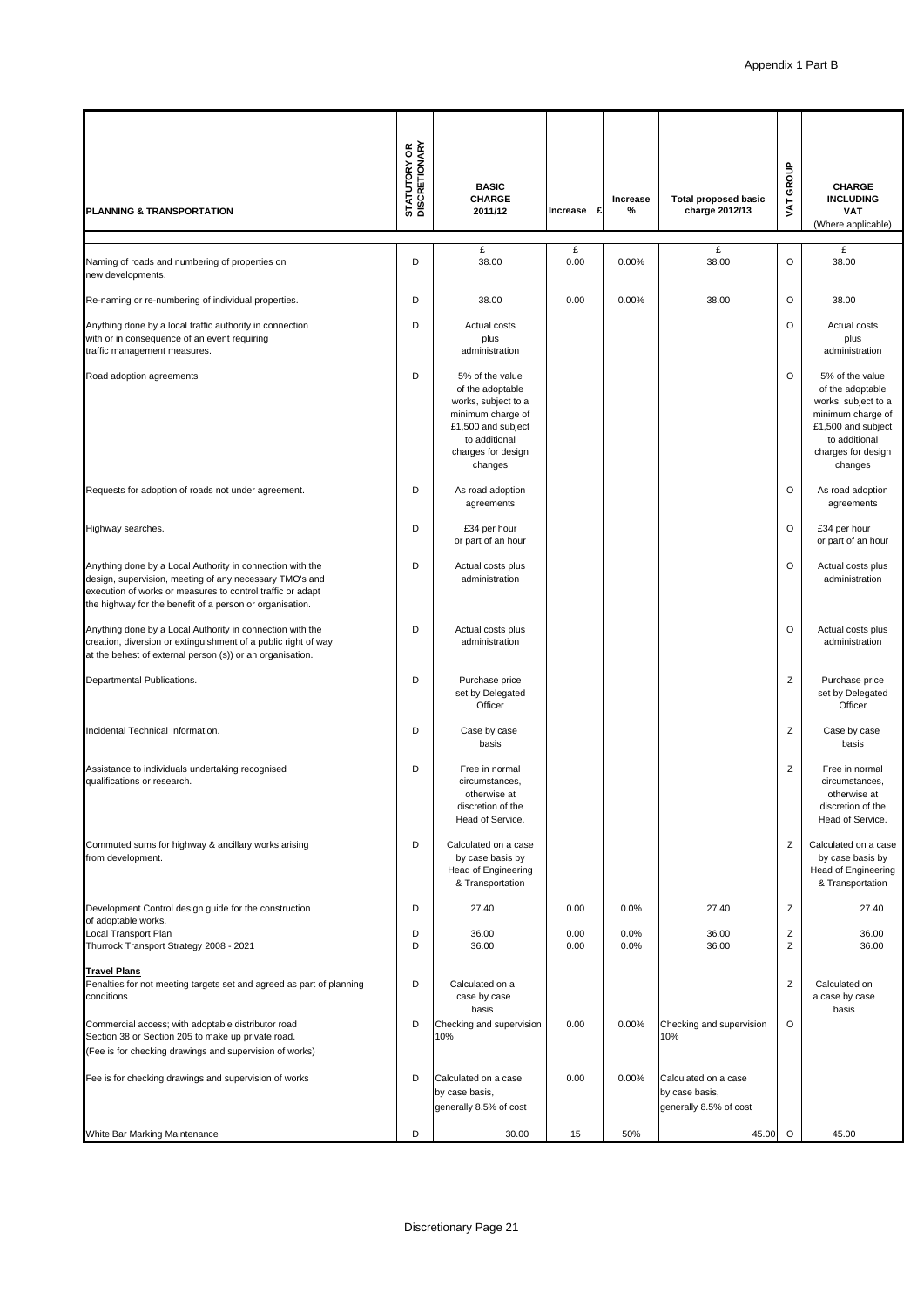| <b>PLANNING &amp; TRANSPORTATION</b>                                                                                                                         | <b>STATUTORY OR<br/>DISCRETIONARY</b> | <b>BASIC</b><br><b>CHARGE</b><br>2011/12 | Increase £ Increase | %            | Total<br>proposed<br>basic charge<br>2012/13 | GROUP<br><b>TY</b> | <b>CHARGE</b><br><b>INCLUDING</b><br><b>VAT</b> |
|--------------------------------------------------------------------------------------------------------------------------------------------------------------|---------------------------------------|------------------------------------------|---------------------|--------------|----------------------------------------------|--------------------|-------------------------------------------------|
|                                                                                                                                                              |                                       | £                                        | £                   |              | £                                            |                    | £                                               |
| <b>COPIES OF DECISIONS AND ORDNANCE SURVEY</b><br>Fees per copy :                                                                                            |                                       |                                          |                     |              |                                              |                    |                                                 |
| 1 copy                                                                                                                                                       | D                                     | 12.26                                    | 0.00                | 0.0%         | 12.26                                        | S                  | 15.00                                           |
|                                                                                                                                                              |                                       |                                          |                     |              |                                              |                    |                                                 |
| PLANNING APPLICATION PUBLICITY LIST<br>Per annum                                                                                                             | D                                     | 111.90                                   | 0.00                | 0.0%         | 111.90                                       | Ζ                  | 112.00                                          |
| Per copy                                                                                                                                                     | D                                     | 4.55                                     | 0.00                | 0.0%         | 4.55                                         | Ζ                  | 5.00                                            |
| <b>Local Development Framework and Related Documents</b>                                                                                                     |                                       |                                          |                     |              |                                              |                    |                                                 |
| Pre-Submission Core Strategy and Policies for the Management of Development                                                                                  | D                                     | 6.60                                     | 0.00                | 0.0%         | 6.60                                         | Ζ                  | 6.60                                            |
| Statement of Consultation (Reg 25 and 26)                                                                                                                    | D                                     | 5.70                                     | 0.00                | 0.0%         | 5.70                                         | Z                  | 5.70                                            |
| Statement of Consultation (Reg 30 (1) (e))                                                                                                                   | D                                     | 1.00                                     | 0.00                | 0.0%         | 1.00                                         | Z                  | 1.00                                            |
| Preferred Options Core Strategy and policies for the control of development                                                                                  | D                                     | 9.40                                     | 0.00                | 0.0%         | 9.40                                         | Z                  | 9.40                                            |
| Strategy                                                                                                                                                     | D                                     | 32.00                                    | 0.00                | 0.0%         | 32.00                                        | Z                  | 32.00                                           |
| Preferred Options Sites Specific Allocations<br>Preferred Options Technical Site Appendices                                                                  | D<br>D                                | 3.68<br>17.00                            | 0.02<br>0.00        | 0.5%<br>0.0% | 3.70<br>17.00                                | Z<br>Z             | 3.70<br>17.00                                   |
| Preferred Options Sites Specific Allocations Reasonable Alternatives                                                                                         | D                                     | Free                                     |                     |              | Free                                         | Ζ                  | Free                                            |
| Issues and Options Core Strategy and Policies for the Control of Development                                                                                 | D                                     | 1.30                                     | 0.00                | 0.0%         | 1.30                                         | Ζ                  | 1.30                                            |
| <b>Issues and Options Site Specific Allocations</b>                                                                                                          | D                                     | 1.00                                     | 0.00                | 0.0%         | 1.00                                         | Z                  | 1.00                                            |
| Issues and Options Site Manual (March 2007)                                                                                                                  | D                                     | 8.50                                     | 0.00                | 0.0%         | 8.50                                         | Z                  | 8.50                                            |
| Allocations                                                                                                                                                  | D<br>D                                | 14.00                                    | 0.00                | 0.0%         | 14.00                                        | Z<br>Z             | 14.00                                           |
| Issues and Options Site Manual Comments Received on Sites Manual<br>Issues and Options Core Strategy Analysis of Questionnaire Responses                     | D                                     | 4.00<br>2.50                             | 0.00<br>0.00        | 0.0%<br>0.0% | 4.00<br>2.50                                 | Z                  | 4.00<br>2.50                                    |
| Issues and Options Core Strategy Comments received from Community Forums                                                                                     | D                                     | 1.00                                     | 0.00                | 0.0%         | 1.00                                         | Z                  | 1.00                                            |
| Issues and Options Core Strategy Summary of Comments and Officers Responses                                                                                  | D                                     | 10.00                                    | 0.00                | 0.0%         | 10.00                                        | Z                  | 10.00                                           |
| Scoping Report (November 2005)                                                                                                                               | D                                     | 6.50                                     | 0.00                | 0.0%         | 6.50                                         | Z                  | 6.50                                            |
| Appraisal Report Non-Technical Summary (July 2006)                                                                                                           | D                                     | Free                                     |                     |              | Free                                         | Z                  | Free                                            |
| Waste Scoping Report (September 2007)<br>With HRA (December 2007)                                                                                            | D<br>D                                | 1.40<br>39.00                            | 0.00<br>0.00        | 0.0%<br>0.0% | 1.40<br>39.00                                | Z<br>Z             | 1.40<br>39.00                                   |
| and Waste Scoping Report (September 2007)                                                                                                                    | D                                     | 1.50                                     | 0.00                | 0.0%         | 1.50                                         | Z                  | 1.50                                            |
| Submission Draft with HRA (February 1010)                                                                                                                    | D                                     | 4.20                                     | 0.00                | 0.0%         | 4.20                                         | Ζ                  | 4.20                                            |
| Statement of Community Involvement (Adopted 2007)                                                                                                            | D                                     | 1.20                                     | 0.00                | 0.0%         | 1.20                                         | Z                  | 1.20                                            |
| <b>Technical Studies</b>                                                                                                                                     |                                       |                                          |                     |              |                                              |                    |                                                 |
| Employment Study (May 2005)<br>Urban Capacity Study (May 2005)                                                                                               | D<br>D                                | 1.40<br>5.50                             | 0.00<br>0.00        | 0.0%<br>0.0% | 1.40<br>5.50                                 | Z<br>Z             | 1.40<br>5.50                                    |
| Landscape Capacity Study (March 2005)                                                                                                                        | D                                     | 1.20                                     | 0.00                | 0.0%         | 1.20                                         | Z                  | 1.20                                            |
| Community Needs and Open Space Study                                                                                                                         | D                                     | 6.70                                     | 0.00                | 0.0%         | 6.70                                         | Z                  | 6.70                                            |
| Infrastructure Deficit Study 2004-2021 (April 2006)                                                                                                          | D                                     | 3.20                                     | 0.00                | 0.0%         | 3.20                                         | Z                  | 3.20                                            |
| Employment Land Review 2007                                                                                                                                  | D                                     | 5.50                                     | 0.00                | 0.0%         | 5.50                                         | Z                  | 5.50                                            |
| <b>Employment Land Review 2010</b><br>Waste Arisings and Capacity Study (May 2007)                                                                           | D<br>D                                | 4.70                                     | 0.00<br>0.00        | 0.0%<br>0.0% | 4.70<br>1.80                                 | Z<br>Z             | 4.70                                            |
| Waste Arisings and Capacity Study Update (September 2009)                                                                                                    | D                                     | 1.80<br>1.50                             | 0.00                | $0.0\%$      | 1.50                                         | z                  | 1.80<br>1.50                                    |
| Retail Study (September 2007) £9.40                                                                                                                          | D                                     | 9.40                                     | 0.00                | 0.0%         | 9.40                                         | Z                  | 9.40                                            |
| Gypsy, Traveller and Travelling Showperson Accommodation Assessment (oct 07)                                                                                 | D                                     | 3.30                                     | 0.00                | 0.0%         | 3.30                                         | Ζ                  | 3.30                                            |
| Climate Change Evidence Base 2008                                                                                                                            | D                                     | 1.00                                     | 0.00                | 0.0%         | 1.00                                         | Ζ                  | 1.00                                            |
| Provision of Facilities for Faith Groups in Thurrock (November 2009)                                                                                         | D                                     | 1.20                                     | 0.00                | 0.0%         | 1.20                                         | Ζ                  | 1.20                                            |
| Infrastructure Prioritisation and Implementation Programme (February 2010)<br>Infrastructure Prioritisation and Implementation Programme-Transport Modelling | D<br>D                                | 2.50<br>1.10                             | 0.00<br>0.00        | 0.0%<br>0.0% | 2.50<br>1.10                                 | Ζ<br>Ζ             | 2.50<br>1.10                                    |
| Affordable Housing Viability Assessment (February 2010)                                                                                                      | D                                     | 1.20                                     | 0.00                | 0.0%         | 1.20                                         | Ζ                  | 1.20                                            |
| Strategic Housing Land Availability Assessment (February 2010) £4.40                                                                                         | D                                     | 4.40                                     | 0.00                | 0.0%         | 4.40                                         | Ζ                  | 4.40                                            |
| Assessment of 5-year Housing Supply (March 2010) Free                                                                                                        | D                                     | Free                                     |                     |              | Free                                         | Ζ                  | Free                                            |
| Strategic Flood Risk Assessment Level 1 £3.20                                                                                                                | D                                     | 3.20                                     | 0.00                | 0.0%         | 3.20                                         | Ζ                  | 3.20                                            |
| Strategic Flood Risk Assessment Level 2 £3.10<br>Water Cycle Study Scoping Report £1.10                                                                      | D<br>D                                | 3.10<br>1.10                             | 0.00<br>0.00        | 0.0%<br>0.0% | 3.10<br>1.10                                 | Ζ<br>Z             | 3.10<br>1.10                                    |
| Water Cycle Study Outline Study £2.80                                                                                                                        | D                                     | 2.80                                     | 0.00                | 0.0%         | 2.80                                         | Ζ                  | 2.80                                            |
| Broad Location Sequential Test (February 2010) £1.80                                                                                                         | D                                     | 1.80                                     | 0.00                | 0.0%         | 1.80                                         | Ζ                  | 1.80                                            |
| Employment Sites Review (February 2010) £1.00                                                                                                                | D                                     | 1.00                                     | 0.00                | 0.0%         | 1.00                                         | Ζ                  | 1.00                                            |
| Environmental Capacity Statement: Designation of Mineral Safeguarding Area                                                                                   | D                                     | 1.00                                     | 0.00                | 0.0%         | 1.00                                         | Z                  | 1.00                                            |
| N.B. These prices (above) are not inclusive of postage & packing charges                                                                                     |                                       |                                          |                     |              |                                              |                    |                                                 |
|                                                                                                                                                              |                                       |                                          |                     |              |                                              |                    |                                                 |
|                                                                                                                                                              |                                       |                                          |                     |              |                                              |                    |                                                 |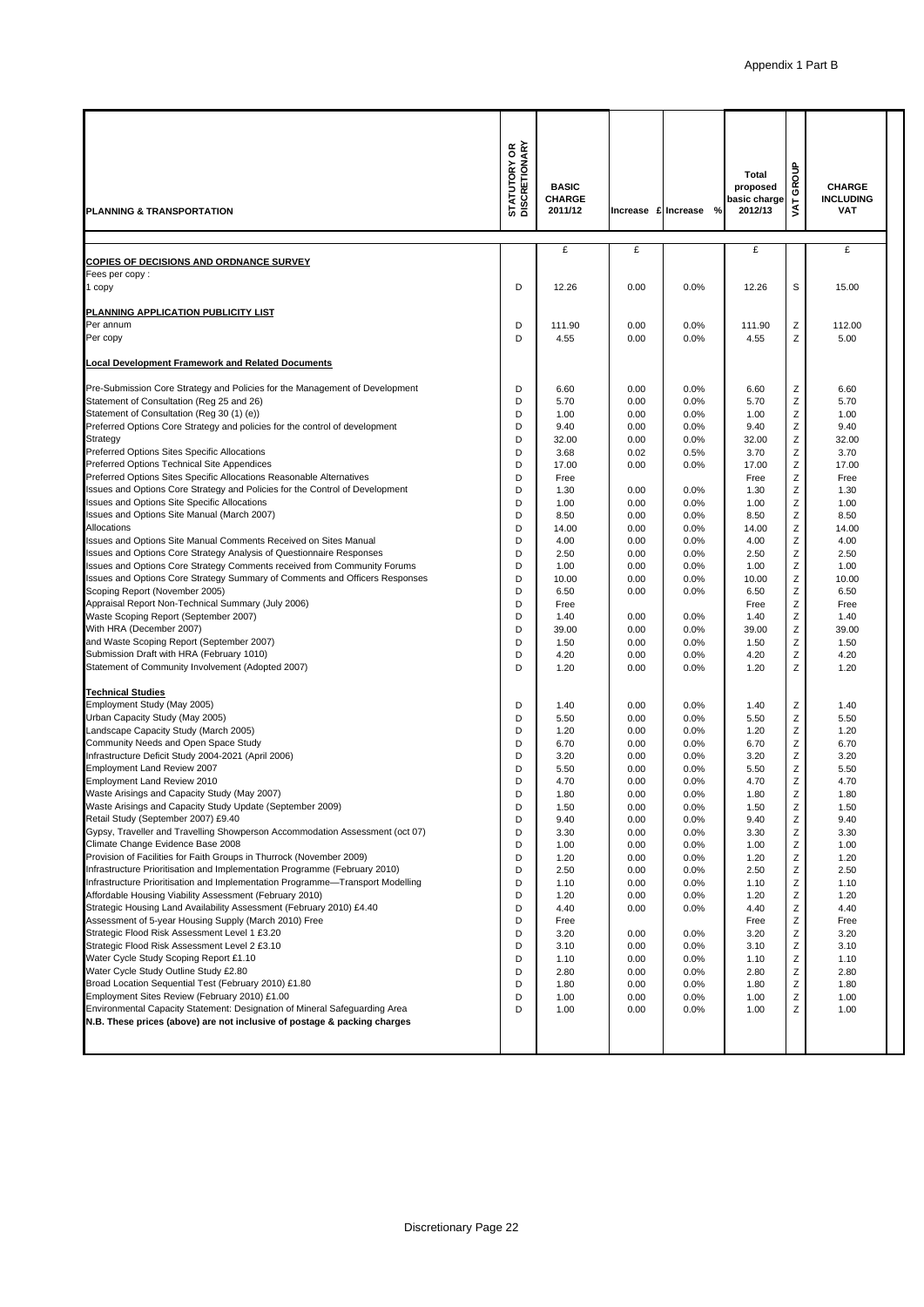|                                                                                                                                                     | <b>STATUTORY OR<br/>DISCRETIONARY</b> |               |                     |      |              |           |                  |
|-----------------------------------------------------------------------------------------------------------------------------------------------------|---------------------------------------|---------------|---------------------|------|--------------|-----------|------------------|
|                                                                                                                                                     |                                       |               |                     |      | Total        |           |                  |
|                                                                                                                                                     |                                       | <b>BASIC</b>  |                     |      | proposed     |           | <b>CHARGE</b>    |
|                                                                                                                                                     |                                       | <b>CHARGE</b> |                     |      | basic charge | VAT GROUP | <b>INCLUDING</b> |
| PLANNING & TRANSPORTATION                                                                                                                           |                                       | 2011/12       | Increase £ Increase | %    | 2012/13      |           | VAT              |
|                                                                                                                                                     |                                       |               |                     |      |              |           |                  |
|                                                                                                                                                     |                                       | £             | £                   |      | £            |           | £                |
| Unitary Development Plan and Related Documents                                                                                                      |                                       |               |                     |      |              |           |                  |
| Thurrock Borough Local Plan (Adopted version) (1998) £3.00 p&p                                                                                      | D                                     | 40.00         | 0.00                | 0.0% | 40.00        | Ζ         | 40.00            |
| p&p                                                                                                                                                 | D                                     | 45.00         | 0.00                | 0.0% | 45.00        | Ζ         | 45.00            |
| p&p                                                                                                                                                 | D                                     | 5.00          | 0.00                | 0.0% | 5.00         | Z         | 5.00             |
| Sustainability Appraisal of the Unitary Development Plan (2003) £3.00 p&p                                                                           | D                                     | 9.00          | 0.00                | 0.0% | 9.00         | Z         | 9.00             |
| Landscape Strategy (SPG) (2003) £1.00 p&p                                                                                                           | D                                     | 4.00          | 0.00                | 0.0% | 4.00         | Ζ         | 4.00             |
| Landscape Character Assessment (SPG) (2003) £1.00 p&p                                                                                               | D                                     | 18.00         | 0.00                | 0.0% | 18.00        | Z         | 18.00            |
| Providing An Accessible Environment (SPG) (2003) £1.00 p&p                                                                                          | D                                     | 2.00          | 0.00                | 0.0% | 2.00         | Ζ         | 2.00             |
| Playing Pitch Assessment (2003) £3.00 p&p                                                                                                           | D                                     | 4.00          | 0.00                | 0.0% | 4.00         | Z         | 4.00             |
| Open Space Audit (2003) £1.00 p&p                                                                                                                   | D                                     | 5.00          | 0.00                | 0.0% | 5.00         | Ζ         | 5.00             |
| Retail Study (Completed 2000) (Published 2003) £15.00 p&p                                                                                           | D                                     | 30.00         | 0.00                | 0.0% | 30.00        | Z         | 30.00            |
| Urban Capacity Study (2003) £1.00 p&p                                                                                                               | D                                     | 5.00          | 0.00                | 0.0% | 5.00         | Ζ         | 5.00             |
| CD-ROM of UDP Supporting Documents (2003) £1.00 p&p                                                                                                 | D                                     | 5.00          | 0.00                | 0.0% | 5.00         | Z         | 5.00             |
| Thurrock Unitary Development Plan Issues Report (1999) £1.00 p&p                                                                                    | D                                     | 10.00         | 0.00                | 0.0% | 10.00        | Ζ         | 10.00            |
| Thurrock Council Annual Monitoring Report (2001) £1.00 p&p                                                                                          | D                                     | 10.00         | 0.00                | 0.0% | 10.00        | Z         | 10.00            |
| (1999) £3.00 p&p                                                                                                                                    | D                                     | Free          |                     |      | Free         | Ζ         | Free             |
| Response (1999) £3.00 p&p                                                                                                                           |                                       |               |                     |      |              |           |                  |
| <b>Other Planning Publications</b>                                                                                                                  |                                       |               |                     |      |              |           |                  |
| more recent "Profile of Thurrock" has been                                                                                                          | D                                     | Free          |                     |      | Free         | Z         | Free             |
| (a more recent "Profile of Thurrock" has been                                                                                                       |                                       |               |                     |      |              |           |                  |
| produced by the Council's Corporate Development Team)                                                                                               |                                       |               |                     |      |              |           |                  |
| 1996 Planning and Sustainable Development (booklet)                                                                                                 | D                                     | Free          |                     |      | Free         | Ζ         | Free             |
| 1997 Planning Handbook (3rd edition) Leaflets                                                                                                       | D                                     | Free          |                     |      | Free         | Z         | Free             |
| A number of leaflets on Listed Buildings and Conservation Areas as well<br>as Nature Conservation are also available Free of charge. These Include: |                                       |               |                     |      |              |           |                  |
| Conservation Areas in Thurrock                                                                                                                      | D                                     | Free          |                     |      | Free         | Z         | Free             |
| East Tilbury Conservation Area                                                                                                                      | D                                     | Free          |                     |      | Free         | Ζ         | Free             |
| West Thurrock Conservation Area                                                                                                                     | D                                     | Free          |                     |      | Free         | Z         | Free             |
| <b>Purfleet Conservation Area</b>                                                                                                                   | D                                     | Free          |                     |      | Free         | Z         | Free             |
| Listed Buildings in Thurrock                                                                                                                        | D                                     | Free          |                     |      | Free         | Z         | Free             |
| Informal Recreation Guide                                                                                                                           | D                                     | Free          |                     |      | Free         | Ζ         | Free             |
| <b>Riverside Access</b>                                                                                                                             | D                                     | Free          |                     |      | Free         | Z         | Free             |
| <b>Stanford Marshes</b>                                                                                                                             | D                                     | Free          |                     |      | Free         | Ζ         | Free             |
| East Tilbury Conservation Area                                                                                                                      | D                                     | Free          |                     |      | Free         | Ζ         | Free             |
| Partnership Scheme                                                                                                                                  | D                                     | Free          |                     |      | Free         | Z         | Free             |
| <b>Bridleways Information Pack</b>                                                                                                                  | D                                     | Free          |                     |      | Free         | Z         | Free             |
| <b>Strategic Planning</b>                                                                                                                           | D                                     | Free          |                     |      | Free         | Z         | Free             |
| <b>Planning Fees</b>                                                                                                                                |                                       |               |                     |      |              |           |                  |
| Planning fees are listed separately on the Thurrock Council                                                                                         |                                       |               |                     |      |              | Ζ         |                  |
| Website                                                                                                                                             |                                       |               |                     |      |              |           |                  |
|                                                                                                                                                     |                                       |               |                     |      |              |           |                  |
| <b>BUILDING CONTROL</b>                                                                                                                             |                                       |               |                     |      |              |           |                  |
| Upon Application with the Thurrock Council Building Control                                                                                         |                                       |               |                     |      |              | Ζ         |                  |
| Department                                                                                                                                          |                                       |               |                     |      |              |           |                  |
|                                                                                                                                                     |                                       |               |                     |      |              |           |                  |
|                                                                                                                                                     |                                       |               |                     |      |              |           |                  |
|                                                                                                                                                     |                                       |               |                     |      |              |           |                  |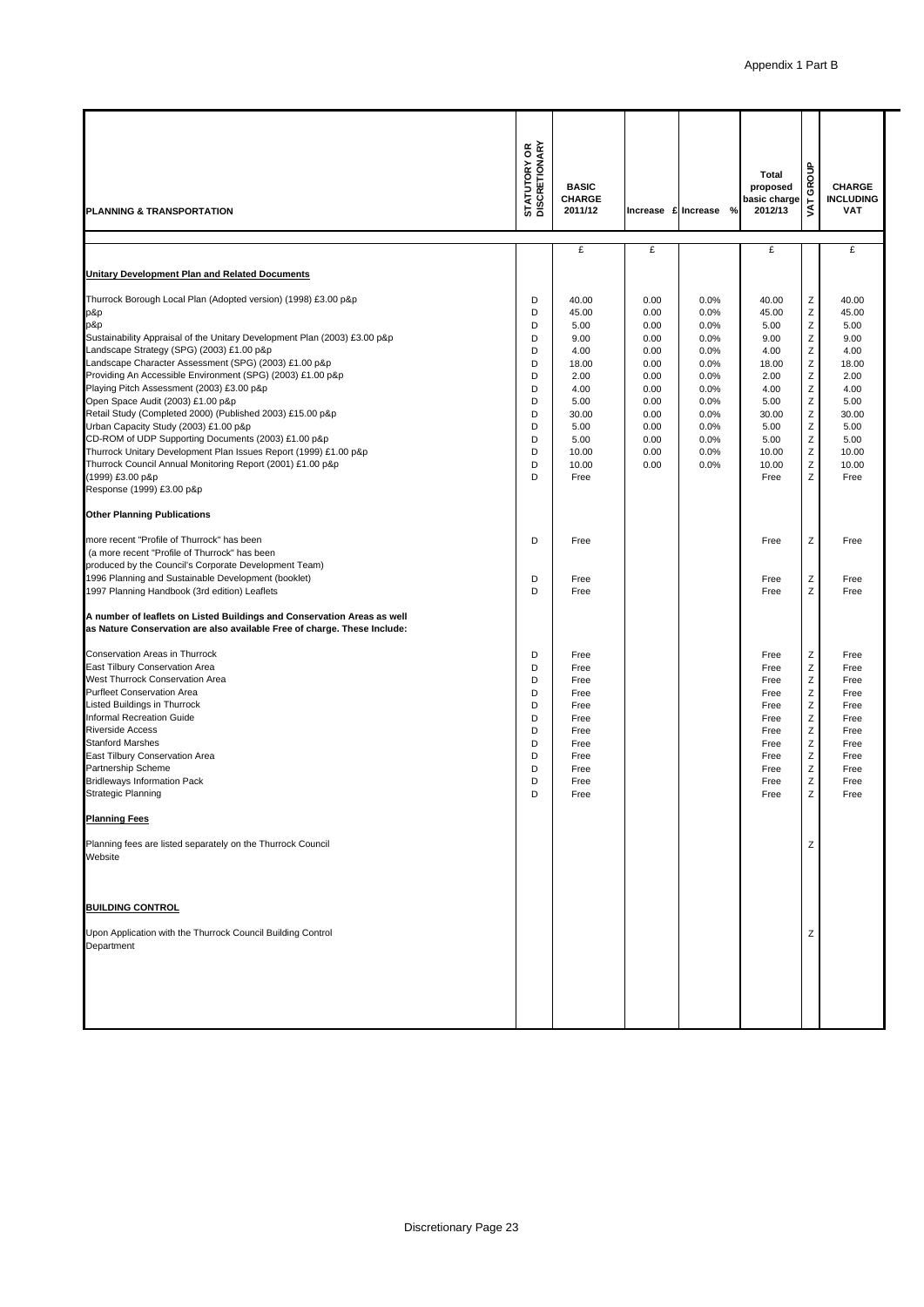| <b>ENVIRONMENTAL SERVICES</b>                                                                                                                                                                                                                                                                                                                                                                                                                                                                                                                                                                                                                           | <b>STATUTORY OR<br/>DISCRETIONARY</b> | <b>BASIC</b><br><b>CHARGE</b><br>2011/12 | Increase      | £ Increase<br>% | Total<br>proposed<br>basic charge<br>2012/13 | GROUP<br>Š | CHARGE<br><b>INCLUDING</b><br><b>VAT</b><br>(Where applicable) |
|---------------------------------------------------------------------------------------------------------------------------------------------------------------------------------------------------------------------------------------------------------------------------------------------------------------------------------------------------------------------------------------------------------------------------------------------------------------------------------------------------------------------------------------------------------------------------------------------------------------------------------------------------------|---------------------------------------|------------------------------------------|---------------|-----------------|----------------------------------------------|------------|----------------------------------------------------------------|
|                                                                                                                                                                                                                                                                                                                                                                                                                                                                                                                                                                                                                                                         |                                       | £                                        | £             |                 | £                                            |            | £                                                              |
| <b>BURIAL GROUNDS</b><br>Burial fees, payments and sums set out below apply where the<br>person to be interred or in respect of whom the right is granted<br>is, or immediately before their death was a resident of the<br>Borough of Thurrock or, in the case of a stillborn child, where the<br>parents (or one of them) are, or at the time of the interment<br>were such residents.<br>In all other cases, the fees, payments and sums will be doubled<br>except that those set out in Parts 1 & 3 will not be doubled<br>where the exclusive right of burial in the grave in question was<br>acquired at the single set fee as set out in Part 1C |                                       | See Main Report (Introduction)           |               |                 |                                              |            |                                                                |
| <b>PART 1 INTERMENT</b>                                                                                                                                                                                                                                                                                                                                                                                                                                                                                                                                                                                                                                 |                                       |                                          |               |                 |                                              |            |                                                                |
| A. In a grave<br>1. Stillborn child - or not exceeding 16 years                                                                                                                                                                                                                                                                                                                                                                                                                                                                                                                                                                                         | D                                     | 127.30                                   | 4.70          | 3.7%            | 132.00                                       | Ε          | 132.00                                                         |
| 2. Cremated remains of stillb                                                                                                                                                                                                                                                                                                                                                                                                                                                                                                                                                                                                                           | D                                     | 127.30                                   | 4.70          | 3.7%            | 132.00                                       | Ε          | 132.00                                                         |
| 3. Persons exceeding 16 years<br>4. Cremated remains in full size grave purchased prior to<br>cremated remains sections being made available.                                                                                                                                                                                                                                                                                                                                                                                                                                                                                                           | D<br>D                                | 420.55<br>250.20                         | 13.45<br>7.80 | 3.2%<br>3.1%    | 434.00<br>258.00                             | E<br>E     | 434.00<br>258.00                                               |
| B. In a vault                                                                                                                                                                                                                                                                                                                                                                                                                                                                                                                                                                                                                                           |                                       |                                          |               |                 |                                              |            |                                                                |
| Any interment - sum to be agreed by Registrar of<br>Cemeteries and Director of Finance and Corporate Governance                                                                                                                                                                                                                                                                                                                                                                                                                                                                                                                                         | D                                     | Negotiable                               |               |                 |                                              | Ε          | Negotiable                                                     |
| C. Exclusive Right of Burial (Including registration)                                                                                                                                                                                                                                                                                                                                                                                                                                                                                                                                                                                                   |                                       |                                          |               |                 |                                              |            |                                                                |
| In a full size grave<br>In a child's size grave                                                                                                                                                                                                                                                                                                                                                                                                                                                                                                                                                                                                         | D<br>D                                | 465.90<br>235.10                         | 14.10<br>7.90 | 3.0%<br>3.4%    | 480.00<br>243.00                             | Ε<br>E     | 480.00<br>243.00                                               |
| PART <sub>2</sub>                                                                                                                                                                                                                                                                                                                                                                                                                                                                                                                                                                                                                                       |                                       |                                          |               |                 |                                              |            |                                                                |
| A. Memorial Gardens Section<br>1. Includes plaque for 7 years & loose interment of ashes                                                                                                                                                                                                                                                                                                                                                                                                                                                                                                                                                                | D                                     | 116.80                                   | 4.20          | 3.6%            | 121.00                                       | Ε          | 121.00                                                         |
| 2. Erection of memorial plaque only for 7 years (no ashes to inter)                                                                                                                                                                                                                                                                                                                                                                                                                                                                                                                                                                                     | D                                     | 93.85                                    | 3.15          | 3.4%            | 97.00                                        | Е          | 97.00                                                          |
| 3. Renewal of 7 year subscription:                                                                                                                                                                                                                                                                                                                                                                                                                                                                                                                                                                                                                      |                                       |                                          |               |                 |                                              |            |                                                                |
| with existing plaque<br>with replacement plaque                                                                                                                                                                                                                                                                                                                                                                                                                                                                                                                                                                                                         | D<br>D                                | 73.35<br>94.95                           | 2.65<br>3.05  | 3.6%<br>3.2%    | 76.00<br>98.00                               | Ε<br>E     | 76.00<br>98.00                                                 |
| 4. Additional interment of ashes and replacement plaque                                                                                                                                                                                                                                                                                                                                                                                                                                                                                                                                                                                                 |                                       |                                          |               |                 |                                              |            |                                                                |
| for further 7 years where original subscription has                                                                                                                                                                                                                                                                                                                                                                                                                                                                                                                                                                                                     |                                       |                                          |               |                 |                                              |            |                                                                |
| more than 4 years to run<br>less than 4 years to run                                                                                                                                                                                                                                                                                                                                                                                                                                                                                                                                                                                                    | D<br>D                                | 72.25<br>116.50                          | 2.75<br>3.50  | 3.8%<br>3.0%    | 75.00<br>120.00                              | Ε<br>Ε     | 75.00<br>120.00                                                |
|                                                                                                                                                                                                                                                                                                                                                                                                                                                                                                                                                                                                                                                         |                                       |                                          |               |                 |                                              |            |                                                                |
| <b>B. Cremated Remains Section</b><br>1. Exclusive Right of Burial for a forty year period (includes                                                                                                                                                                                                                                                                                                                                                                                                                                                                                                                                                    | D                                     | 177.95                                   | 6.05          | 3.4%            | 184.00                                       | Е          | 184.00                                                         |
| registration and right to erect memorial)                                                                                                                                                                                                                                                                                                                                                                                                                                                                                                                                                                                                               |                                       |                                          |               |                 |                                              |            |                                                                |
| 2. Interment of Ashes                                                                                                                                                                                                                                                                                                                                                                                                                                                                                                                                                                                                                                   | D                                     | 177.95                                   | 6.05          | 3.4%            | 184.00                                       | Е          | 184.00                                                         |
| 3. Additional inscription on headstone                                                                                                                                                                                                                                                                                                                                                                                                                                                                                                                                                                                                                  | D                                     | 32.35                                    | 1.65          | 5.1%            | 34.00                                        | E          | 34.00                                                          |
| PART 3 - MONUMENTS, GRAVESTONES, TABLETS &<br>MONUMENTAL INSCRIPTIONS<br>A. For the right to erect or place on a grave in respect of which                                                                                                                                                                                                                                                                                                                                                                                                                                                                                                              |                                       |                                          |               |                 |                                              |            |                                                                |
| exclusive right of burial has been granted, a monument,<br>gravestone or tablets. (Excluding cremated remains section)<br>B. For the right to erect or place on a grave in respect of which                                                                                                                                                                                                                                                                                                                                                                                                                                                             | D                                     | 103.90                                   | 3.10          | 3.0%            | 107.00                                       | Ε          | 107.00                                                         |
| an exclusive right of burial has not been granted:<br>a tablet not exceeding 20" x 18" x 6" base                                                                                                                                                                                                                                                                                                                                                                                                                                                                                                                                                        | D                                     | 89.00                                    | 3.00          | 3.0%            | 92.00                                        | Е          | 92.00                                                          |
| The fees indicated for Part 3 include the first inscription.                                                                                                                                                                                                                                                                                                                                                                                                                                                                                                                                                                                            |                                       |                                          |               |                 |                                              |            |                                                                |
| For each inscription after the first.                                                                                                                                                                                                                                                                                                                                                                                                                                                                                                                                                                                                                   | D                                     | 34.45                                    | 1.55          | 3.0%            | 36.00                                        | Ε          | 36.00                                                          |
| PART 4 - OTHER BURIAL FEES<br>1. Transfer of grant of exclusive right of burial                                                                                                                                                                                                                                                                                                                                                                                                                                                                                                                                                                         |                                       |                                          |               |                 |                                              |            |                                                                |
| Fee for registering the transfer and endorsing the deed                                                                                                                                                                                                                                                                                                                                                                                                                                                                                                                                                                                                 | D                                     | 41.55                                    | 1.45          | 3.0%            | 43.00                                        | Ε          | 43.00                                                          |
| 2. Maintenance: (Purchased graves only - not lawn section)<br>(a) Annual fee 1st April to 31st March per grave space                                                                                                                                                                                                                                                                                                                                                                                                                                                                                                                                    | D                                     | 51.53                                    | 1.81          | 3.0%            | 53.34                                        | S          | 64.00                                                          |
| (b) Five year period per grave space                                                                                                                                                                                                                                                                                                                                                                                                                                                                                                                                                                                                                    | D                                     | 190.79                                   | 5.87          | 3.0%            | 196.66                                       | s          | 236.00                                                         |
| 3. Memorial tree -includes provision of a plaque for a 10 year period<br>(a) Memorial Tree as above + interment of ashes<br>(maximum 2 sets of ashes per tree)                                                                                                                                                                                                                                                                                                                                                                                                                                                                                          | D                                     | 128.91                                   | 4.43          | 3.0%            | 133.34                                       | S          | 160.00                                                         |
| Purchase of tree, plaque and interment of 1st set of ashes                                                                                                                                                                                                                                                                                                                                                                                                                                                                                                                                                                                              | D                                     | 145.24                                   | 4.76          | 3.0%            | 150.00                                       | S          | 180.00                                                         |
| (b) Interment of 2nd set of ashes                                                                                                                                                                                                                                                                                                                                                                                                                                                                                                                                                                                                                       | D                                     | 38.20                                    | 1.80          | 3.0%            | 40.00                                        | S          | 48.00                                                          |
| 4. Administration charge for searches                                                                                                                                                                                                                                                                                                                                                                                                                                                                                                                                                                                                                   | D                                     | 18.26                                    | 0.90          | 3.0%            | 19.16                                        | S          | 23.00                                                          |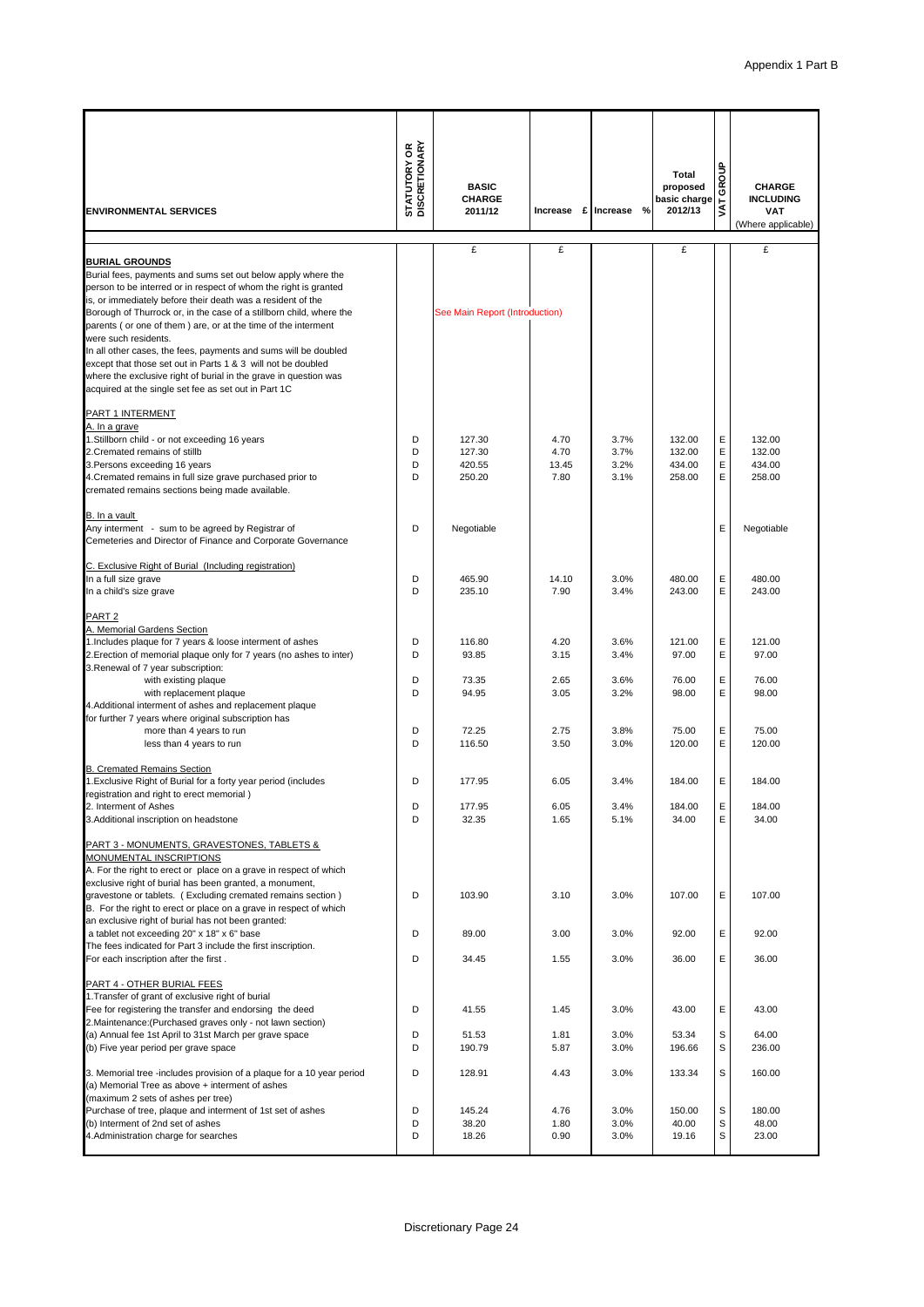| <b>ENVIRONMENTAL SERVICES</b>                                                                                                                    | <b>STATUTORY OR<br/>DISCRETIONARY</b> | <b>BASIC</b><br><b>CHARGE</b><br>2011/12 | Increase £ Increase  | %                      | Total<br>proposed<br>basic charge<br>2012/13 | GROUP<br><b>TYV</b> | CHARGE<br><b>INCLUDING</b><br>VAT<br>(Where applicable) |  |
|--------------------------------------------------------------------------------------------------------------------------------------------------|---------------------------------------|------------------------------------------|----------------------|------------------------|----------------------------------------------|---------------------|---------------------------------------------------------|--|
| <b>GRAYS BEACH</b>                                                                                                                               |                                       | £                                        | £                    |                        | £                                            |                     | £                                                       |  |
| <b>ACTIVITIES</b><br>Bouncy Castle (per 10 minutes)<br>Water Features (per 30 minutes)                                                           | D<br>D                                | 0.58<br>0.83                             | 0.00<br>0.00         | 0.0%<br>0.0%           | 0.58<br>0.83                                 | S<br>S              | 0.70<br>1.00                                            |  |
| COMMUNITY ROOM - CAFÉ BUILDING<br>Hire per hour (Minimum 1 hour Maximum 5 hours)<br>9% insurance cost on hire charge for non - commercial groups | D                                     | 7.75                                     | 0.05                 | 0.6%                   | 7.80                                         | Ε                   | 7.80                                                    |  |
| SCHOOL/EDUCATION VISIT<br><b>Thurrock Council Schools</b><br>All other Schools                                                                   | D<br>D                                | Negotiable<br>Negotiable                 |                      |                        |                                              | O<br>S              | Negotiable<br>Negotiable                                |  |
| <b>Trade Waste Charges</b>                                                                                                                       |                                       |                                          |                      |                        |                                              |                     |                                                         |  |
| Bin Size (per lift)                                                                                                                              |                                       |                                          |                      |                        |                                              |                     |                                                         |  |
| 240 refuse                                                                                                                                       | D                                     | 4.00                                     | 0.50                 | 12.50                  | 4.50                                         | O                   | 4.50                                                    |  |
| 240 recycling                                                                                                                                    | D                                     | 3.00                                     | 0.50                 | 16.66                  | 3.50                                         | O                   | 3.50                                                    |  |
| 1100 refuse                                                                                                                                      | D                                     | 10.00                                    | 1.00                 | 10.00                  | 11.00                                        | O                   | 11.00                                                   |  |
| 1100 recycling                                                                                                                                   | D                                     | 9.00                                     | 1.00                 | 11.11                  | 10.00                                        | O                   | 10.00                                                   |  |
| <b>Bulky Waste Collections</b>                                                                                                                   |                                       |                                          |                      |                        |                                              |                     |                                                         |  |
| 1 to 3 items                                                                                                                                     | D                                     | 20.83                                    | 0.84                 | 4.0%                   | 21.67                                        | S                   | 26.00                                                   |  |
| 4+ Item - POA                                                                                                                                    | D                                     | <b>POA</b>                               |                      |                        | <b>POA</b>                                   | S                   | <b>POA</b>                                              |  |
| <b>Council Managed Allotments</b><br>1 x 10 rod plot<br>$1 \times 5$ rod ( $1/2$ size plot)                                                      | D<br>D                                | 82.45<br>41.55                           | 3.55<br>1.45         | 4.3%<br>3.5%           | 86.00<br>43.00                               | Ε<br>Ε              | 86.00<br>43.00                                          |  |
| Senior Citizens receive 15% discount<br>Blue Badge Holders receive 15% discount                                                                  |                                       |                                          |                      |                        |                                              |                     |                                                         |  |
| <b>LANGDON HILLS COUNTRY PARK</b>                                                                                                                |                                       |                                          |                      |                        |                                              |                     |                                                         |  |
| Play Schemes - per child, per day<br>3 Visits                                                                                                    | D<br>D                                | 8.75<br>23.40                            | 0.85<br>2.15         | 9.7%<br>9.2%           | 9.60<br>25.55                                | Ε<br>Е              | 9.60<br>25.55                                           |  |
| RANGER GUIDED EVENTS<br>Santa in the Wood<br>Kites - each<br><b>Bird Box Kits</b>                                                                | D<br>D<br>D                           | 11.00<br>3.00<br>3.50                    | 1.00<br>0.30<br>0.35 | 9.1%<br>10.0%<br>10.0% | 12.00<br>3.30<br>3.85                        | Ε<br>Ε<br>Ε         | 12.00<br>3.30<br>3.85                                   |  |
| <b>STANLEY LAZELL MEMORIAL HALL</b><br><b>Dell Road</b>                                                                                          |                                       |                                          |                      |                        |                                              |                     |                                                         |  |
| 1. Committee room - per hour (subject to a minimum<br>hire of one hour and a maximum of five hours)                                              | D                                     | 6.40                                     | 0.20                 | 3.1%                   | 6.60                                         | Ε                   | 6.60                                                    |  |
| 2. Hall - Per hour (subject to a minimum of one                                                                                                  |                                       |                                          |                      |                        |                                              |                     |                                                         |  |
| hour and a maximum of five hours) - Weekday<br>Weekend under 5 hours - per hour                                                                  | D<br>D                                | 8.80<br>13.70                            | 0.20<br>0.30         | 2.3%<br>2.2%           | 9.00<br>14.00                                | Ε<br>Ε              | 9.00<br>14.00                                           |  |
| Weekend over 5 hours - per hour                                                                                                                  | D                                     | 19.20                                    | 0.80                 | 4.2%                   | 20.00                                        | Ε                   | 20.00                                                   |  |
| 3. Saturday & Sunday all day hire<br>+ Insurance premiums on hire charges for<br>non commercial organizations.                                   | D<br>D                                | 185.65<br>9% of hire fee                 | 6.35                 | 3.4%                   | 192.00                                       | Ε<br>Е              | 192.00<br>9% of hire fee                                |  |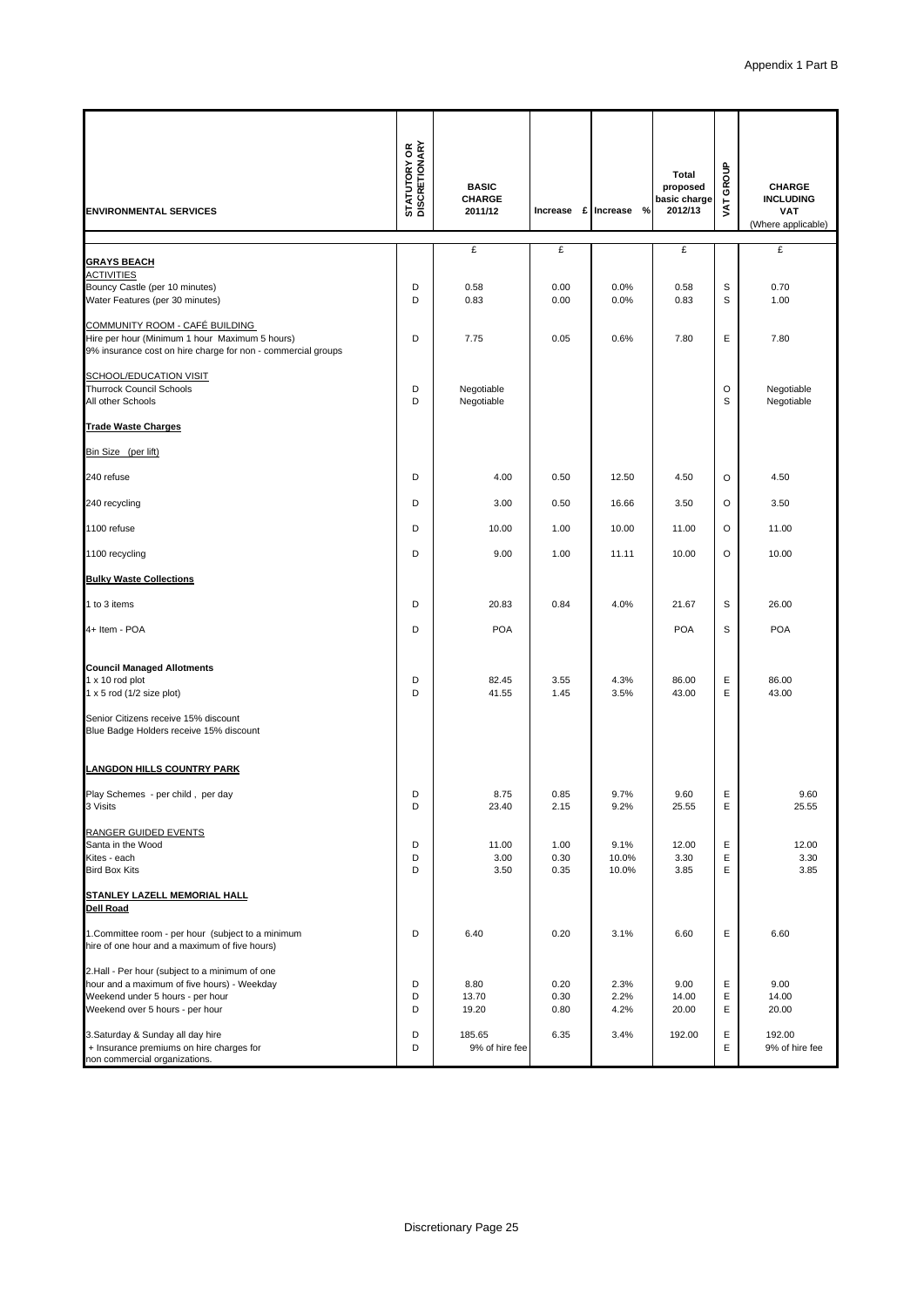|                     | <b>ENVIRONMENTAL SERVICES</b>                                                                                                        |                                                                                                                                        | <b>STATUTORY OR</b><br>DISCRETIONARY | <b>BASIC</b><br><b>CHARGE</b><br>2011/12 | Increase<br>£ | Increase<br>% | Total<br>proposed<br>basic<br>charge<br>2012/13 | VAT GROUP | <b>CHARGE</b><br><b>INCLUDING</b><br>VAT |
|---------------------|--------------------------------------------------------------------------------------------------------------------------------------|----------------------------------------------------------------------------------------------------------------------------------------|--------------------------------------|------------------------------------------|---------------|---------------|-------------------------------------------------|-----------|------------------------------------------|
|                     |                                                                                                                                      |                                                                                                                                        |                                      |                                          |               |               |                                                 |           | Where applicable                         |
|                     |                                                                                                                                      |                                                                                                                                        |                                      |                                          |               |               |                                                 |           |                                          |
| <b>PARKS</b>        |                                                                                                                                      |                                                                                                                                        |                                      | £                                        | £             |               | £                                               |           | £                                        |
|                     |                                                                                                                                      | FOOTBALL Block booking Sat or Sun with Changing Facilities per match -Adults                                                           | D                                    | 52.55                                    | 2.85          | 5.4%          | 55.40                                           | Ε         | 55.40                                    |
|                     |                                                                                                                                      | Block booking Sat or Sun without Changing Facilities per match - Adults                                                                | D                                    | 47.10                                    | 2.00          | 4.2%          | 49.10                                           | E         | 49.10                                    |
|                     |                                                                                                                                      | Block booking Sat or Sun with Changing Facilities per match U21's                                                                      | D                                    | 41.80                                    | 5.00          | 12.0%         | 46.80                                           | Ε         | 46.80                                    |
|                     |                                                                                                                                      | Block booking Sat or Sun without Changing Facilities per match U21's                                                                   | D                                    | 40.15                                    | 1.65          | 4.1%          | 41.80                                           | E         | 41.80                                    |
|                     |                                                                                                                                      | Block booking Sat or Sun without Changing Facilities per match U11 to U18's (11 x 11)                                                  | D                                    | 31.55                                    | 1.89          | 6.0%          | 33.40                                           | Ε         | 33.40                                    |
|                     |                                                                                                                                      | Block booking Sat without Changing Facilities per match Scouts                                                                         | D                                    | 23.55                                    | 1.55          | 6.6%          | 25.10                                           | Е         | 25.10                                    |
|                     |                                                                                                                                      | Block booking Sat without Changing Facilities per match Cubs                                                                           | D                                    | 5.35                                     | 0.05          | 0.9%          | 5.40                                            | E         | 5.40                                     |
|                     |                                                                                                                                      | Block booking Sat or Sun without Changing Facilities per match U7's to U10's                                                           | D                                    | 5.35                                     | 0.05          | 0.9%          | 5.40                                            | Ε         | 5.40                                     |
|                     |                                                                                                                                      | Sat & Sun with Changing Facilities per match single use charge + vat (See note below)                                                  | D                                    | 88.20                                    | 0.00          | 0.0%          | 88.20                                           | Ε         | 88.20                                    |
|                     |                                                                                                                                      | Sat & Sun without Changing Facilities per match single use charge + vat (See note below)                                               | D                                    | 85.60                                    | 0.00          | 0.0%          | 85.60                                           | Е         | 85.60                                    |
| <b>RUGBY</b>        |                                                                                                                                      | Block booking Sat or Sun + Changing Facilities per match - Adults                                                                      | D                                    | 47.10                                    | 0.00          | 0.0%          | 47.10                                           | Ε         | 47.10                                    |
|                     |                                                                                                                                      | Block booking Sat or Sun - Changing Facilities per match - Adults                                                                      | D                                    | 52.55                                    | 0.05          | 0.1%          | 52.60                                           | Ε         | 52.60                                    |
|                     |                                                                                                                                      | Block booking Sat or Sun - Changing Facilities per match U13 to U18's                                                                  | D                                    | 31.55                                    | 0.05          | 0.2%          | 31.60                                           | Ε         | 31.60                                    |
|                     |                                                                                                                                      | Block booking Sat or Sun - Changing Facilities per match U7's to U12's                                                                 | D                                    | 5.35                                     | 0.05          | 0.9%          | 5.40                                            | Ε         | 5.40                                     |
|                     |                                                                                                                                      | Sat or Sun - Changing Facilities per match single use charge + vat                                                                     | D                                    | 85.60                                    | 0.00          | 0.0%          | 85.60                                           | Е         | 85.60                                    |
|                     |                                                                                                                                      |                                                                                                                                        | D                                    | 62.05                                    | 0.05          | 0.1%          | 62.10                                           | Е         | 62.10                                    |
| <b>CRICKET</b>      |                                                                                                                                      | Block booking Sat or Sun + Changing Facilities per match - Adults<br>Block booking Sat or Sun - Changing Facilities per match - Adults | D                                    | 56.70                                    | 0.00          | 0.0%          | 56.70                                           | Ε         | 56.70                                    |
|                     | Block booking Sat + Changing Facilities per match Youth                                                                              |                                                                                                                                        | D                                    | 34.50                                    | 0.00          | 0.0%          | 34.50                                           | Е         | 34.50                                    |
|                     |                                                                                                                                      |                                                                                                                                        |                                      |                                          |               |               |                                                 |           |                                          |
| <b>BOWLS</b>        | Thurrock Bowls Assoc -                                                                                                               | Under 60                                                                                                                               | D                                    | 128.40                                   | 0.00          | 0.0%          | 128.40                                          | Ε         | 128.40                                   |
|                     | exclusive use of 8 greens                                                                                                            | Over 60                                                                                                                                | D                                    | 103.80                                   | 0.00          | 0.0%          | 103.80                                          | Ε         | 103.80                                   |
|                     |                                                                                                                                      | Under 18                                                                                                                               | D                                    | 64.20                                    | 0.00          | 0.0%          | 64.20                                           | E         | 64.20                                    |
| <b>TENNIS</b>       |                                                                                                                                      | Orsett Court Per hour                                                                                                                  | D                                    | 2.00                                     | 0.00          | 0.0%          | 2.00                                            | Ε         | 2.00                                     |
|                     |                                                                                                                                      | Corringham courts Per hour                                                                                                             | D                                    | TBE                                      |               |               | <b>TBE</b>                                      | Ε         | TBE                                      |
|                     | All other Courts                                                                                                                     |                                                                                                                                        | D                                    | <b>TBE</b>                               |               |               | TBE                                             | Е         | TBE                                      |
| VAT                 |                                                                                                                                      |                                                                                                                                        |                                      |                                          |               |               |                                                 |           |                                          |
|                     | Short term lets of sports facilities are normally standard                                                                           |                                                                                                                                        |                                      |                                          |               |               |                                                 |           |                                          |
|                     | rated but are exempt from Value Added Tax if the facility is let for                                                                 |                                                                                                                                        |                                      |                                          |               |               |                                                 |           |                                          |
|                     | a series of short periods provided all the following conditions                                                                      |                                                                                                                                        |                                      |                                          |               |               |                                                 |           |                                          |
| are met.            |                                                                                                                                      |                                                                                                                                        |                                      |                                          |               |               |                                                 |           |                                          |
|                     | (a) The series must be of 10 or more periods. Usually 16.                                                                            |                                                                                                                                        |                                      |                                          |               |               |                                                 |           |                                          |
|                     |                                                                                                                                      |                                                                                                                                        |                                      |                                          |               |               |                                                 |           |                                          |
|                     | (b) Each period must be for playing the same sport or activity and<br>must be in the same place.                                     |                                                                                                                                        |                                      |                                          |               |               |                                                 |           |                                          |
|                     |                                                                                                                                      |                                                                                                                                        |                                      |                                          |               |               |                                                 |           |                                          |
|                     | (c) The interval between each period must not be less than 1 day                                                                     |                                                                                                                                        |                                      |                                          |               |               |                                                 |           |                                          |
|                     | or more than 14 days.                                                                                                                |                                                                                                                                        |                                      |                                          |               |               |                                                 |           |                                          |
|                     |                                                                                                                                      |                                                                                                                                        |                                      |                                          |               |               |                                                 |           |                                          |
|                     | (d) There must be clear evidence of the existence of a written<br>agreement for the series of lets, including evidence of payment in |                                                                                                                                        |                                      |                                          |               |               |                                                 |           |                                          |
|                     | full for the series, whether or not the right to use the facility is                                                                 |                                                                                                                                        |                                      |                                          |               |               |                                                 |           |                                          |
|                     | actually exercised on a particular occasion.                                                                                         |                                                                                                                                        |                                      |                                          |               |               |                                                 |           |                                          |
|                     | NOTE: This condition would not be breached if a refund is given                                                                      |                                                                                                                                        |                                      |                                          |               |               |                                                 |           |                                          |
|                     | because a facility is not available for use on a booked date                                                                         |                                                                                                                                        |                                      |                                          |               |               |                                                 |           |                                          |
| e.g. pitch flooded. |                                                                                                                                      |                                                                                                                                        |                                      |                                          |               |               |                                                 |           |                                          |
|                     | (e) The let must be made to a school, a club or an association.                                                                      |                                                                                                                                        |                                      |                                          |               |               |                                                 |           |                                          |
|                     |                                                                                                                                      |                                                                                                                                        |                                      |                                          |               |               |                                                 |           |                                          |
|                     | (f) The hirer must in all cases have exclusive use of the facility.<br>NOTE * Denotes surcharge for every participating non - member |                                                                                                                                        |                                      |                                          |               |               |                                                 |           |                                          |
|                     |                                                                                                                                      |                                                                                                                                        |                                      |                                          |               |               |                                                 |           |                                          |
|                     |                                                                                                                                      |                                                                                                                                        |                                      |                                          |               |               |                                                 |           |                                          |
|                     |                                                                                                                                      |                                                                                                                                        |                                      |                                          |               |               |                                                 |           |                                          |